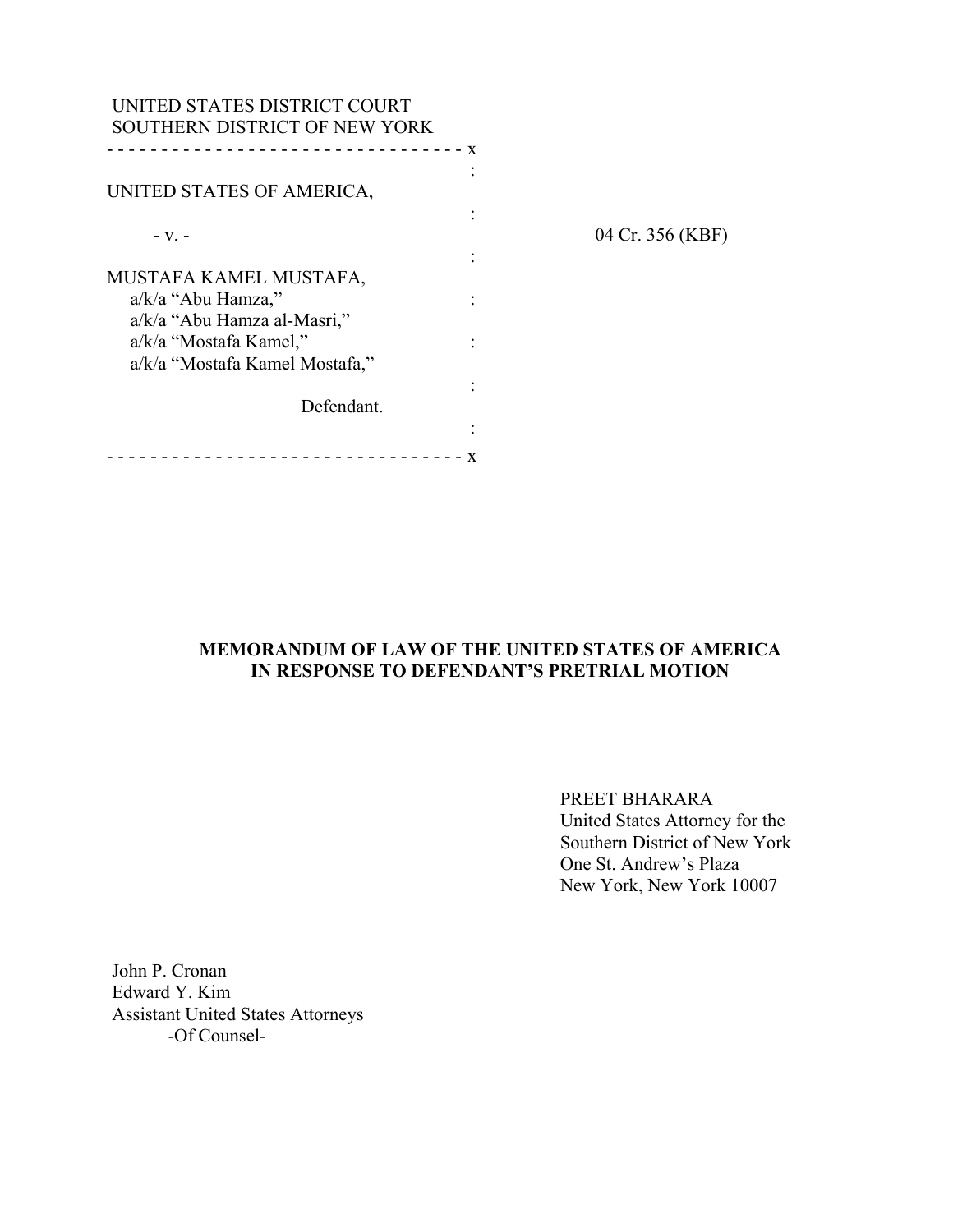# **TABLE OF CONTENTS**

| $I_{\cdot}$ |                |                                                                                |  |
|-------------|----------------|--------------------------------------------------------------------------------|--|
| II.         |                |                                                                                |  |
|             | $\mathbf{A}$ . |                                                                                |  |
|             | B.             |                                                                                |  |
|             | $C$ .          |                                                                                |  |
|             | D.             |                                                                                |  |
|             | E.             |                                                                                |  |
| III.        |                |                                                                                |  |
|             | A <sub>1</sub> | The Defendant's Motion to Dismiss Count Ones, Two, Seven through Ten, and      |  |
|             |                | Eleven for Failure to Allege a Sufficient Nexus to the United States Should Be |  |
|             |                |                                                                                |  |
|             | B.             | The Defendant's Motion to Dismiss All Counts of the Indictment for Failure to  |  |
|             |                |                                                                                |  |
|             | $C$ .          | The Defendant's Motion to Dismiss Counts Three, Four, Seven, and Eight for     |  |
|             |                |                                                                                |  |
|             | D.             | The Defendant's Motion for a Bill of Particulars Should Be Denied22            |  |
|             | Ε.             |                                                                                |  |
|             | F.             | The Defendant's Motion To Dismiss Various Counts of the Indictment As          |  |
|             |                |                                                                                |  |
| IV.         |                |                                                                                |  |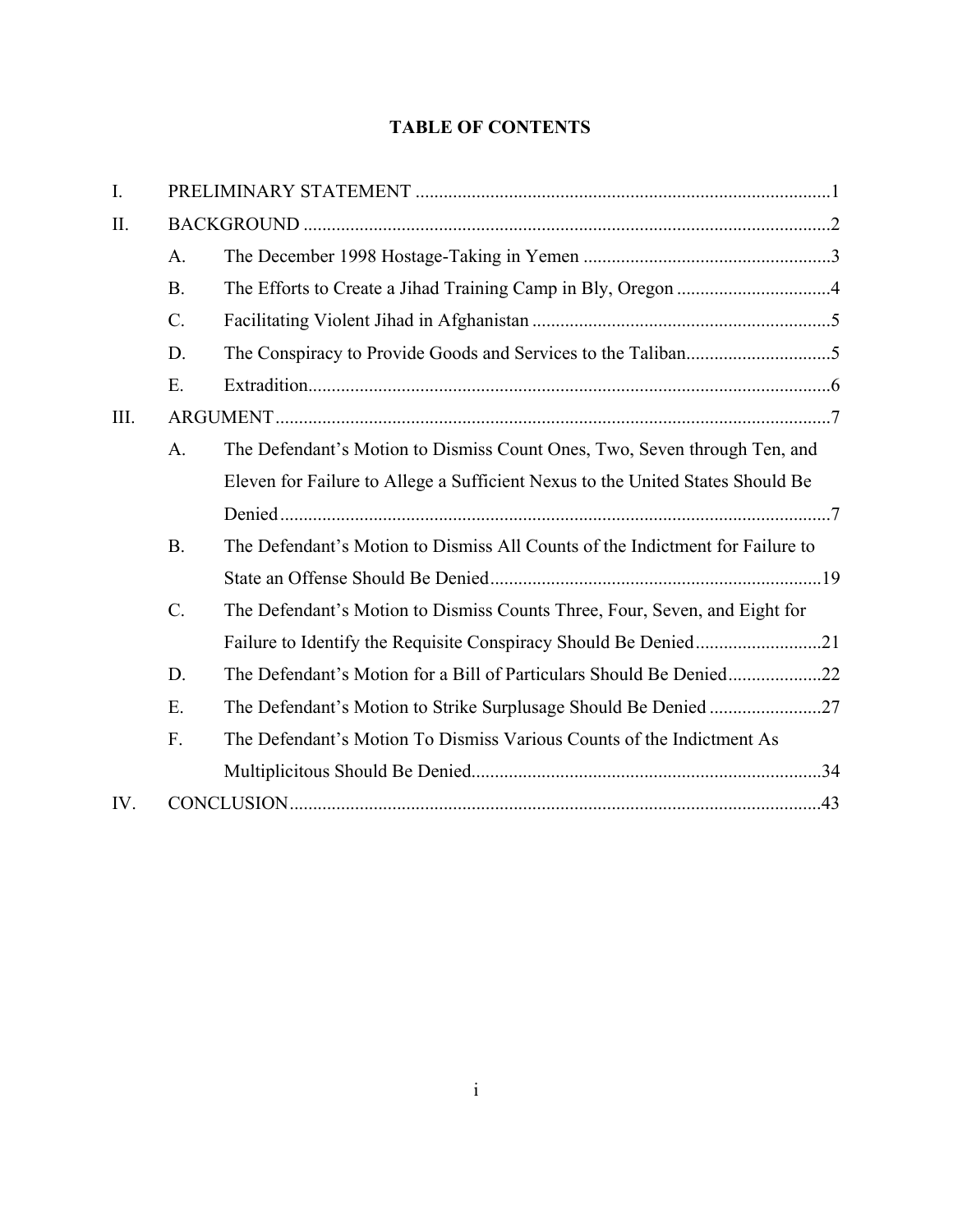# **TABLE OF AUTHORITIES**

# **CASES**

| United States v. Ahmed, 10 Cr. 131 (PKC), 2011 WL 5041456                    |  |
|------------------------------------------------------------------------------|--|
|                                                                              |  |
|                                                                              |  |
|                                                                              |  |
| United States v. Bin Laden, 92 F. Supp. 2d 225 (S.D.N.Y. 2000)24, 25, 27, 28 |  |
| United States v. Binday, No. 12 Cr. 152 (CM), 2012 WL 6135013                |  |
|                                                                              |  |
|                                                                              |  |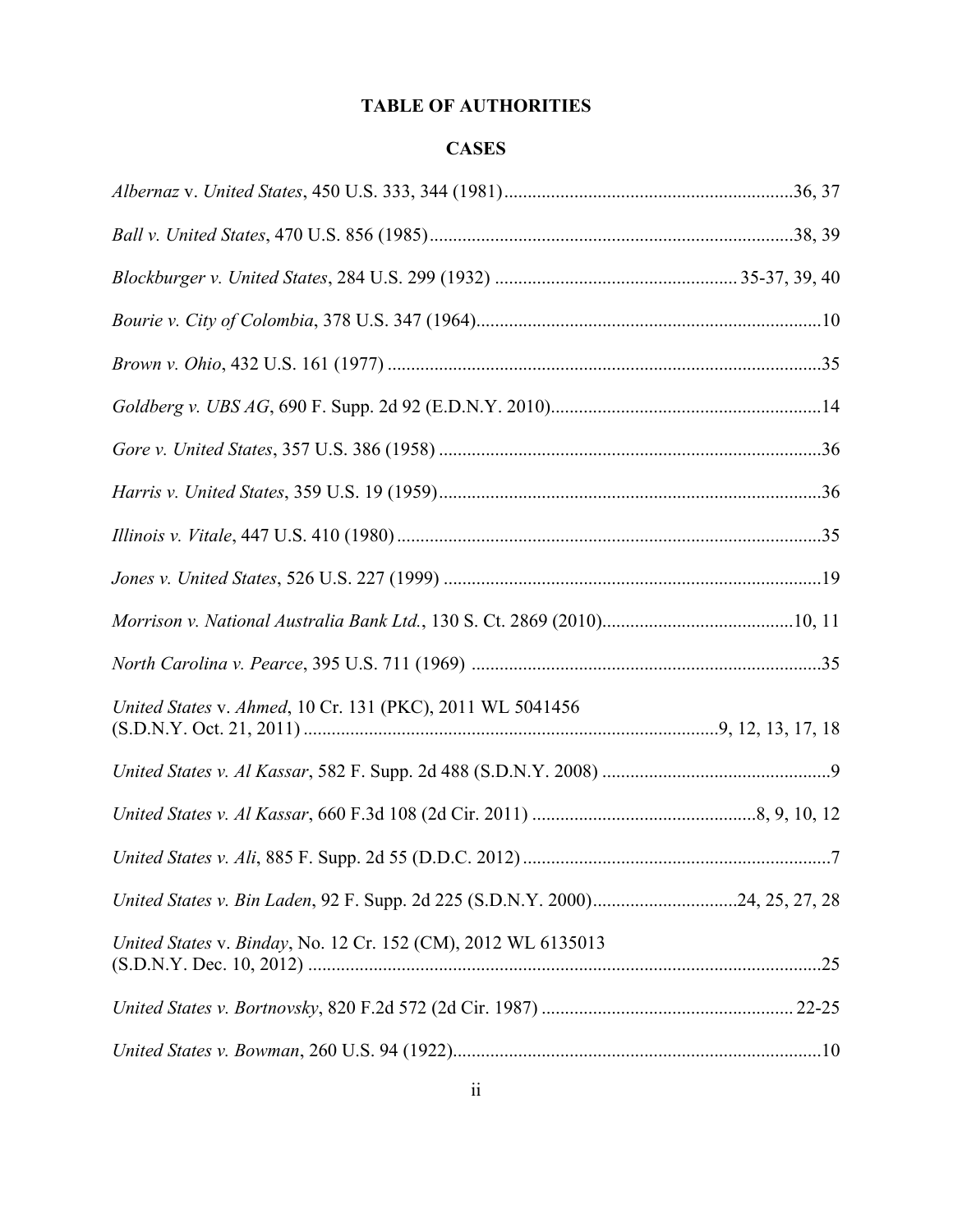| United States v. Bout, No. 08 Cr. 365 (SAS), 2011 WL 2693720,                      |  |
|------------------------------------------------------------------------------------|--|
|                                                                                    |  |
|                                                                                    |  |
|                                                                                    |  |
|                                                                                    |  |
|                                                                                    |  |
|                                                                                    |  |
| United States v. Conley, No. 00 Cr. 816, 2002 WL 252766 (S.D.N.Y. Feb. 21, 2002)23 |  |
|                                                                                    |  |
|                                                                                    |  |
|                                                                                    |  |
|                                                                                    |  |
|                                                                                    |  |
|                                                                                    |  |
| United States v. Ghavami, No. 10 Cr. 1217 (KMW), 2012 WL 2878126                   |  |
|                                                                                    |  |
|                                                                                    |  |
|                                                                                    |  |
|                                                                                    |  |
| United States v. Kassir, No. S2 04 Cr. 356 (JFK), 2009 WL 995139                   |  |
|                                                                                    |  |
|                                                                                    |  |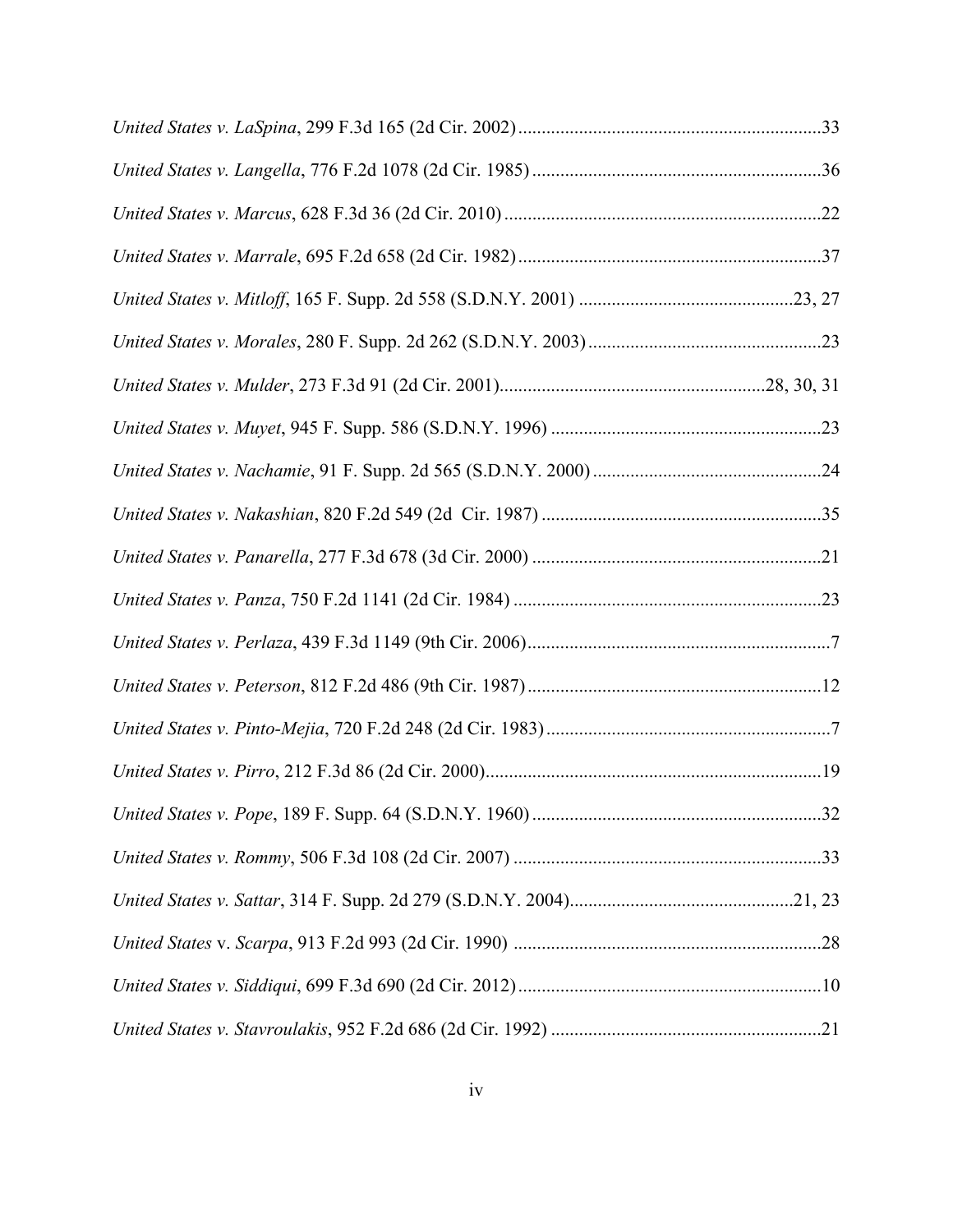| United States v. Treacy, No. 08 Cr. 366 (RLC), 2009 WL 47496 (S.D.N.Y. Jan. 8, 2009)38 |  |
|----------------------------------------------------------------------------------------|--|
|                                                                                        |  |
|                                                                                        |  |
|                                                                                        |  |
|                                                                                        |  |
| United States v. Jamal Yousef, No. S3 08 Cr. 1213 (JFK), 2010 WL 3377499,              |  |
|                                                                                        |  |
|                                                                                        |  |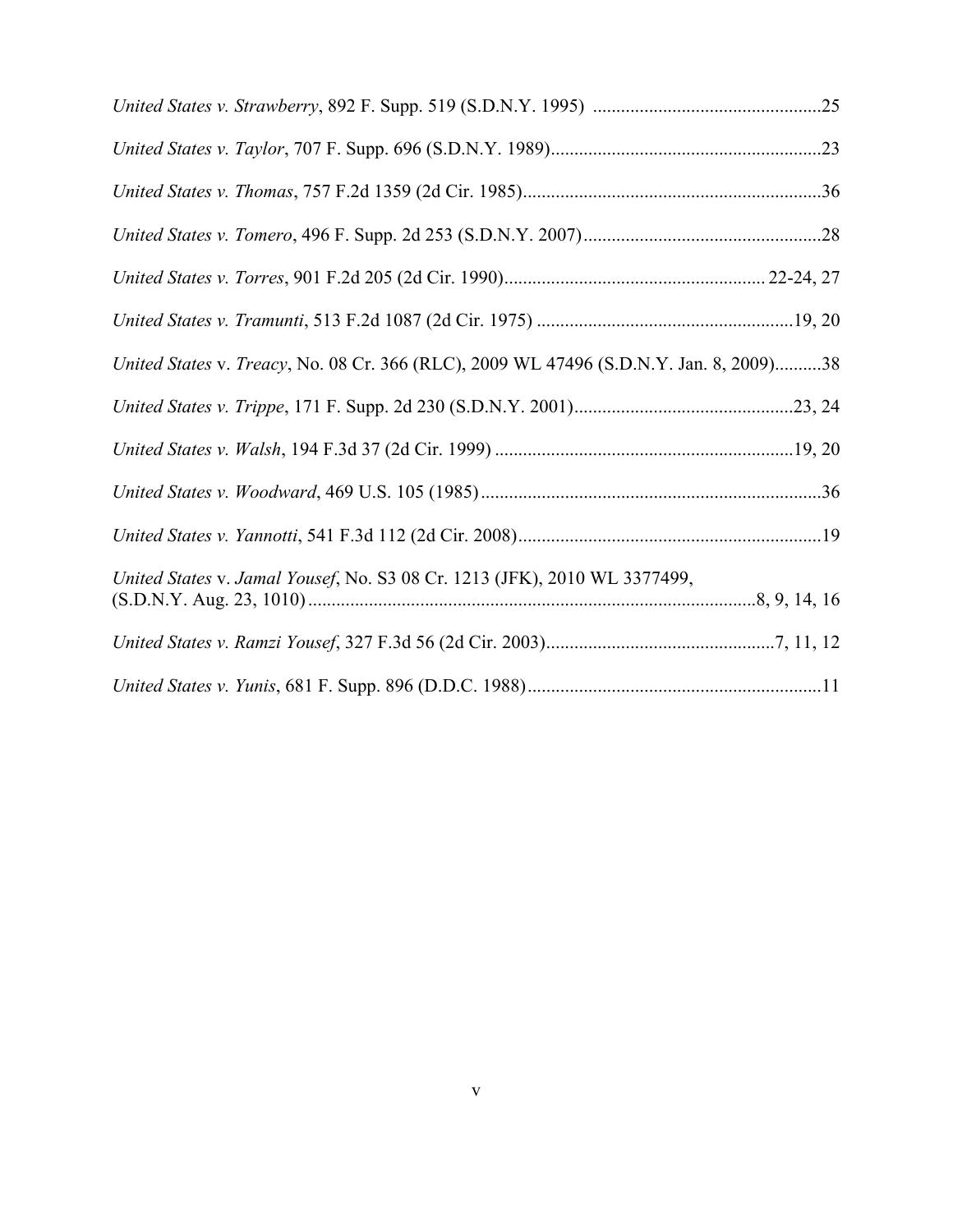# **STATUTES**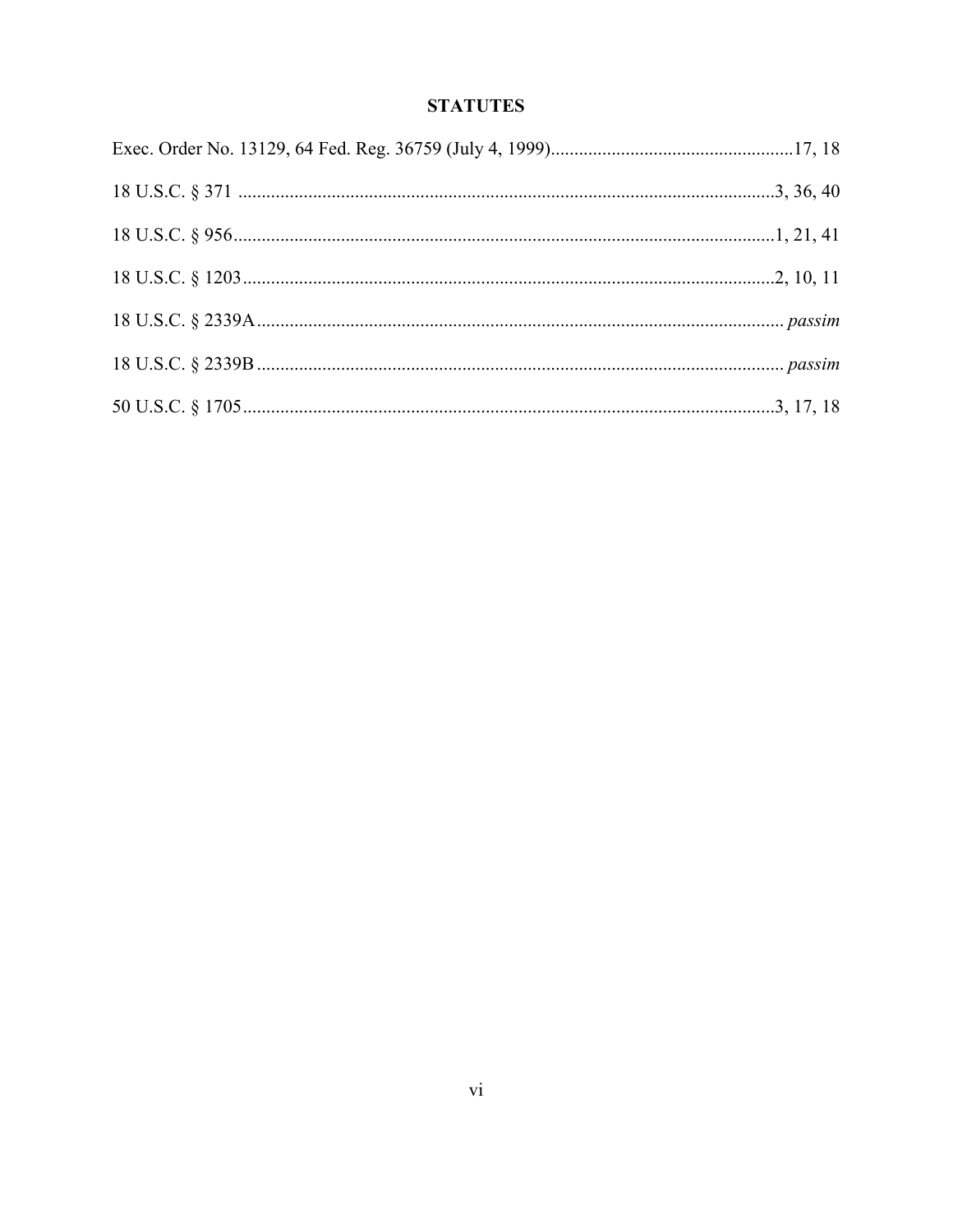| UNITED STATES DISTRICT COURT<br>SOUTHERN DISTRICT OF NEW YORK |   |                  |
|---------------------------------------------------------------|---|------------------|
| UNITED STATES OF AMERICA,                                     | X |                  |
| $-V1$ –                                                       |   | 04 Cr. 356 (KBF) |
| MUSTAFA KAMEL MUSTAFA,                                        |   |                  |
| $a/k/a$ "Abu Hamza,"<br>a/k/a "Abu Hamza al-Masri,"           |   |                  |
| a/k/a "Mostafa Kamel,"<br>a/k/a "Mostafa Kamel Mostafa,"      |   |                  |
| Defendant.                                                    |   |                  |
|                                                               |   |                  |

- - - - - - - - - - - - - - - - - - - - - - - - - - - - - - - - - X

**I. PRELIMINARY STATEMENT**

The Government respectfully submits this memorandum of law in response to the pretrial motion of the defendant Mustafa Kamel Mustafa ("Mustafa" or the "defendant"): (i) to dismiss Counts One, Two, Seven – Ten, and Count Eleven of the Indictment 04 Cr. 356 (KBF) (the "Indictment" or "Ind.") because the charged conduct lacks a sufficient nexus to the United States; (ii) to dismiss all counts of the Indictment for failure to state an offense; (iii) to dismiss Counts Three, Four, Seven, and Eight for failure to adequately identify the underlying conspiracy in violation of Title 18, United States Code, Section 956, in connection with the alleged violations of Title 18, United States Code, Section 2339A; (iv) for a bill of particulars; (v) to strike surplusage in the Indictment; and (vi) to dismiss certain counts on multiplicity grounds or, in the alternative, to compel the Government to elect among various allegedly multiplicitous counts. For the reasons set forth below, the defendant's motion should be denied in its entirety.

First, each count in the Indictment charges conduct with a sufficient nexus to the United States to satisfy the requirements of due process. Second, the defendant's motion to dismiss the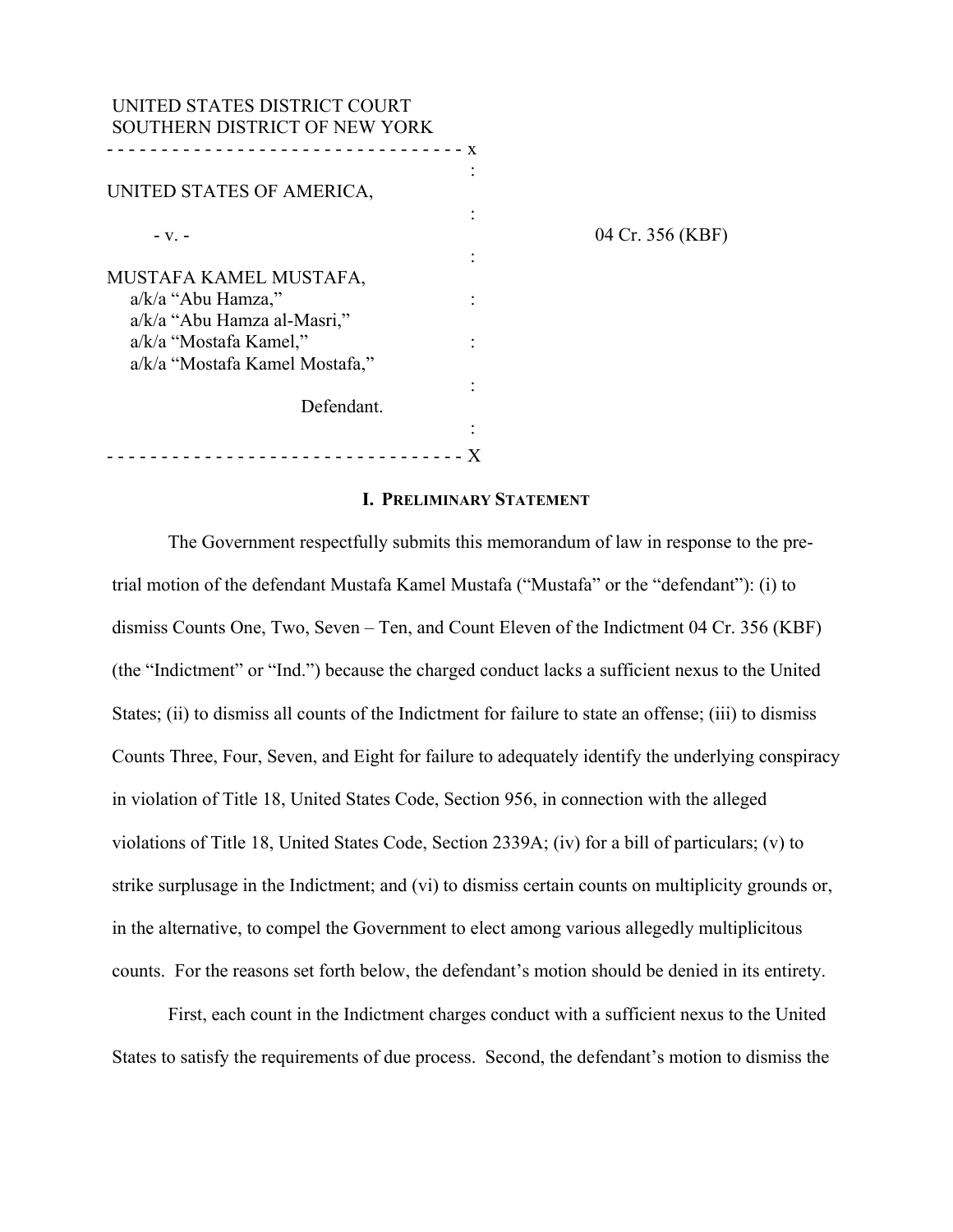Indictment in its entirety for failing to adequately allege the elements of the charged offenses is entirely without merit. With respect to each of the eleven counts, the Indictment alleges all required elements of the charged offenses and makes detailed and specific factual allegations as to the illegal conduct of the defendant and his co-conspirators. Third, the defendant's motion to dismiss certain counts for failing to identify the underlying conspiracy lacks any legal foundation and should be denied. Fourth, the defendant's request for a bill of particulars also should be denied because the Government has provided the defense with sufficient information about the nature of the charges to permit the defendant to prepare his defense and to avoid any risk of double jeopardy. Moreover, the defendant's motion to strike surplusage from the Indictment should be denied because the contested language is relevant to the case against the defendant. Finally, the defendant's motion to dismiss certain counts of the Indictment on multiplicity grounds is premature. Because the Double Jeopardy Clause protects against successive prosecutions and sentences, it is inappropriate to reach the merits of a multiplicity motion before trial under Second Circuit precedent. In any event, even were the Court to reach the merits of the defendant's multiplicity argument, it should be denied because each count of the Indictment plainly alleges a separate and distinct offense.

#### **II. BACKGROUND**

On April 19, 2004, a federal Grand Jury in this District returned the Indictment against Mustafa. The Indictment charges Mustafa in eleven counts. Counts One and Two respectively charge Mustafa with conspiracy to take hostages and substantive hostage-taking, in violation of Title 18, United States Code, Section 1203, in connection with Mustafa's participation in a hostage-taking in Yemen in December 1998. (Ind.  $\P$ ] 1-4). Counts Three through Six charge Mustafa with providing material support to terrorists and to a designed foreign terrorist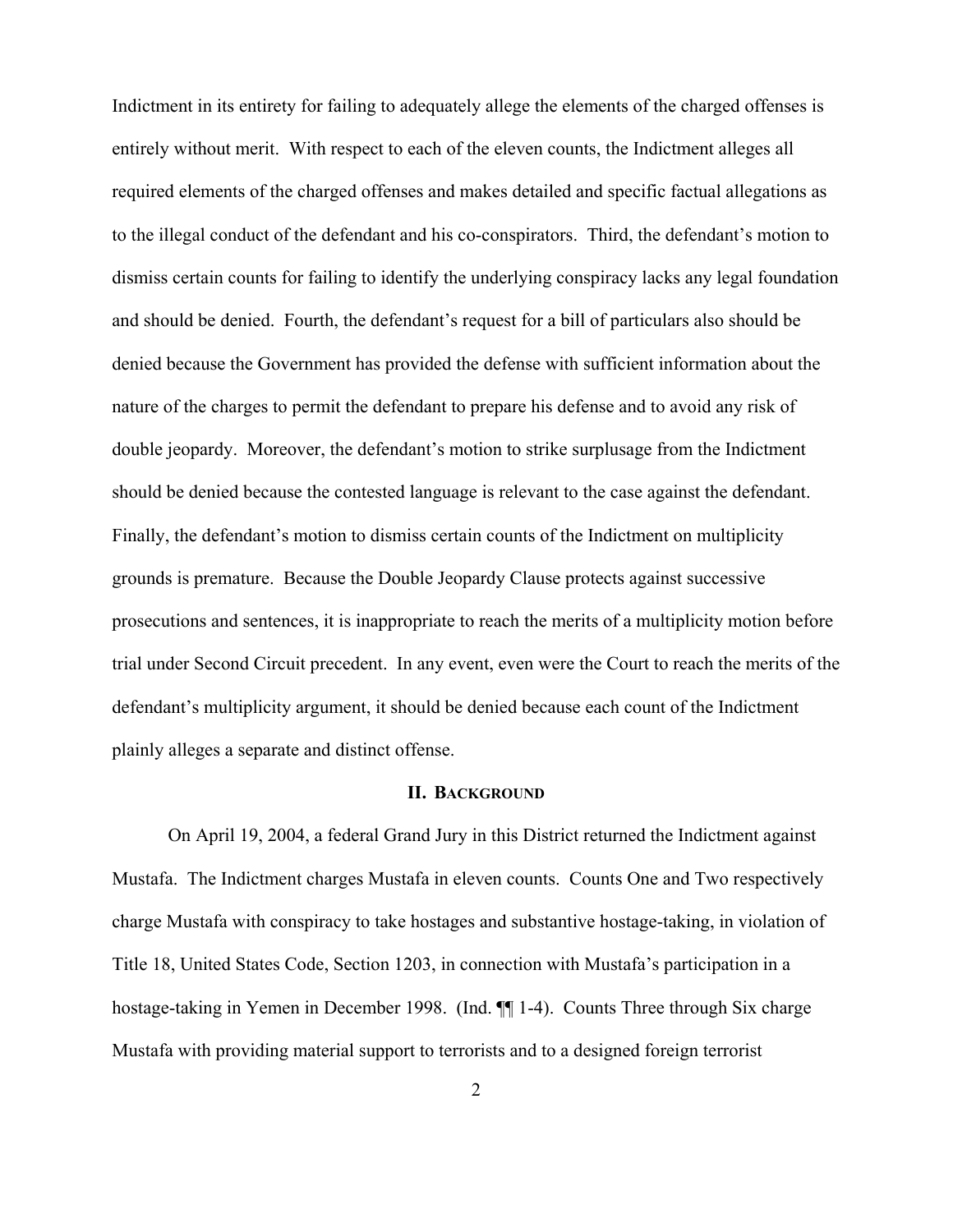organization, al Qaeda, and conspiring to do the same, in connection with Mustafa's role in establishing a jihad training camp in Bly, Oregon, in violation of Title 18, United States Code, Sections 371, 2339A, and 2339B. (Ind. ¶¶ 5-12). Counts Seven through Ten also charge Mustafa with violating Sections 2339A and 2339B by providing material support to terrorists and a foreign terrorist organization, al Qaeda, and conspiring to do the same, in connection with Mustafa's facilitation of violent jihad in Afghanistan. (Ind. ¶¶ 13-20). Finally, Count Eleven also charges Mustafa with conduct relating to his support of violent jihad in Afghanistan by conspiring to supply goods and services to the Taliban, in violation of the International Emergency Economic Powers Act ("IEEPA"), 50 U.S.C. § 1705(b), and certain regulations promulgated thereunder. (Ind. ¶¶ 21-26).

#### **A. The December 1998 Hostage-Taking in Yemen**

As alleged in the Indictment, in or about late 1998, Mustafa provided a co-conspirator ("CC-1"), the leader of the Abyan faction of the Islamic Army of Aden, an Islamic militant group based in Yemen, and a group of co-conspirators (hereafter, the "hostage-takers") with a satellite phone. (Ind. ¶ 3(a)). On or about December 27, 1998, Mustafa received three telephone calls at his home from the satellite phone he had previously provided to the hostage-takers. (Ind. ¶ 3(b)). On or about December 28, 1998, the hostage-takers stormed a caravan of sport utility vehicles carrying sixteen tourists and took the tourists hostage by force. (Ind. ¶ 3(c)). On or about December 28, 1998, Mustafa spoke to CC-1 on the satellite phone after the hostage-taking was already underway. During that telephone call, Mustafa agreed to act as an intermediary for CC-1 and the hostage-takers, and gave CC-1 certain advice related to the hostage-taking. (Ind. ¶ 3(d)). On or about December 29, 1998, after the hostage-taking was underway, Mustafa ordered five hundred British pounds worth of additional airtime for the satellite phone being used by the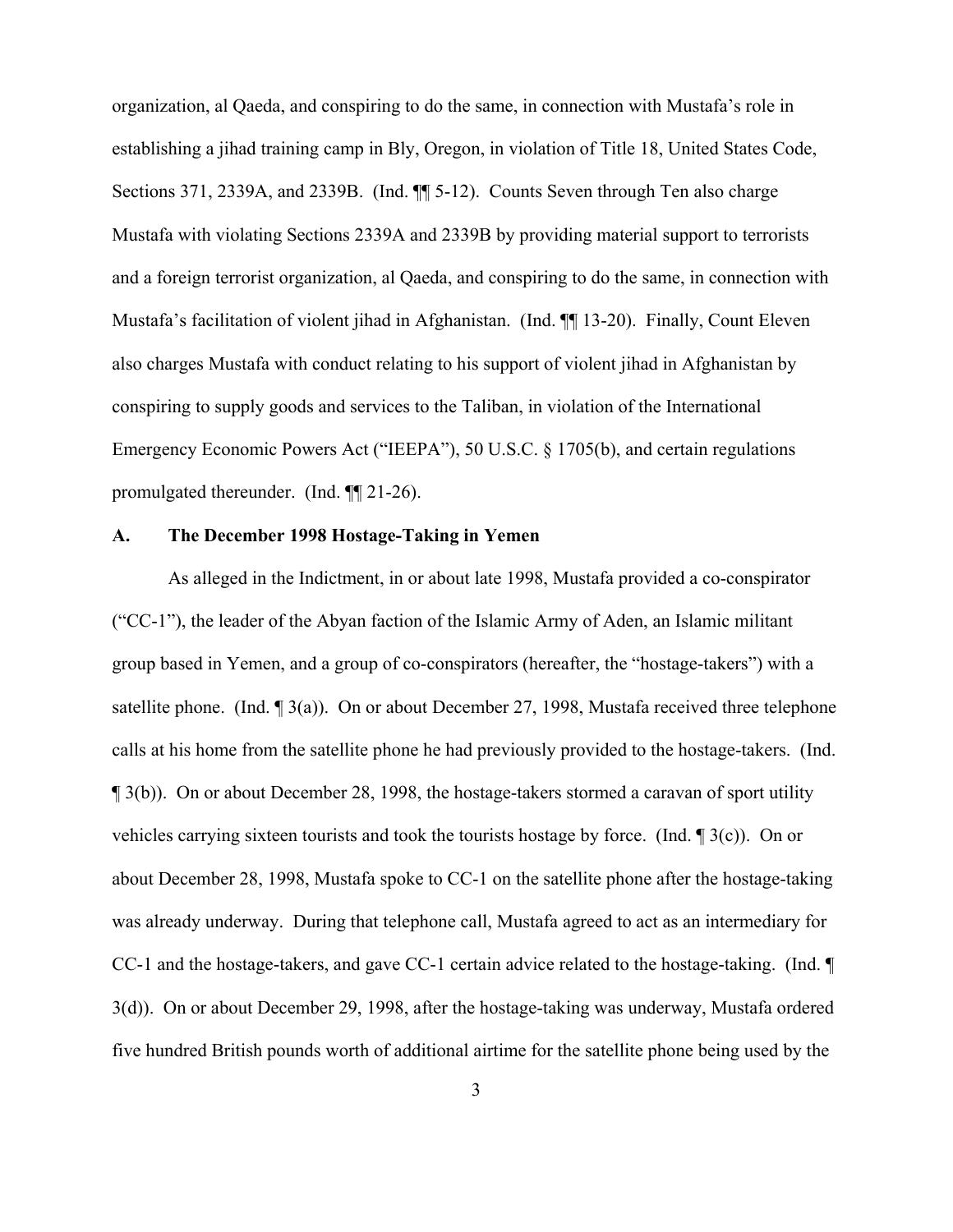hostage-takers. (Ind. ¶ 3(e)). On or about December 29, 1998, the Yemeni military attempted to rescue the hostages. During the rescue attempt, the hostage-takers used the hostages as human shields and attempted to fight off the Yemeni military. Although the military ultimately overpowered the hostage-takers, during the rescue attempt four of the hostages were killed and several others wounded. (Ind. ¶ 3(f)).

## **B. The Efforts to Create a Jihad Training Camp in Bly, Oregon**

As elicited during the trial of co-defendant Oussama Kassir, in or about 1998 or 1999, coconspirator Ernest James Ujaama (denoted "CC-2" in the Indictment), a United States citizen, traveled to London, where he became one of Mustafa's followers at the Finsbury Park Mosque.  $(AH 525 - 527).$ <sup>1</sup> Ujaama subsequently returned to his residence in Seattle, Washington, and learned about a ranch in Bly, Oregon, which Ujaama identified as a prime location for a jihad training camp for use by Mustafa and his followers. (AH 528 - 529).

On several occasions in or about October 1999, Mustafa discussed with Ujaama the creation of that jihad training camp in Bly, Oregon. (Ind. ¶ 7(a)). On or about October 25, 1999, Ujaama communicated to Mustafa that he and other co-conspirators were stock-piling weapons and ammunition in the United States. (Ind. ¶ 7(b)). On or about October 25, 1999, Mustafa received a facsimile proposal regarding the creation of a jihad training camp in Bly, Oregon. (Ind. ¶ 11(a)). Around December 1999, two of Mustafa's followers – co-defendants Oussama Kassir and Haroun Aswat – flew to New York and then traveled to Seattle to help Ujaama establish the jihad training camp in Bly. (AH 556).

<sup>&</sup>lt;sup>1</sup> The letters "AH" followed by numbers denote the bates stamp assigned to the discovery that is being referenced.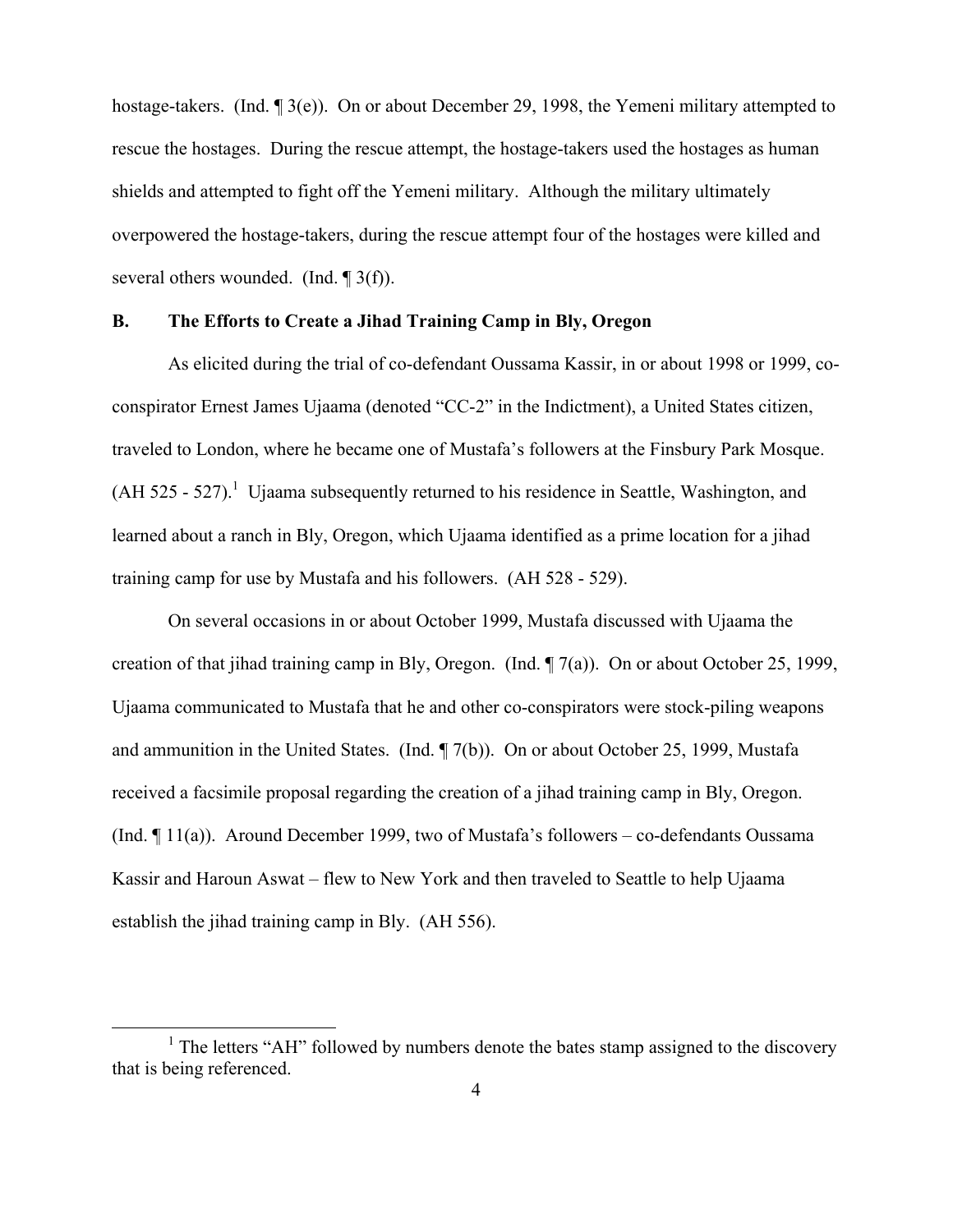### **C. Facilitating Violent Jihad in Afghanistan**

In or about June 2000, Ujaama traveled from London, England, to New York. Ujaama's trip was intended, in part, to raise money for the Finsbury Park Mosque's hijrah (or migration) fund from worshipers at local mosques. During this trip, Ujaama traveled through Manhattan, New York, on his way to attempt to collect money at a mosque in Long Island, New York. The money collected by Ujaama during this trip was added to the Finsbury Park Mosque's hijrah fund when Ujaama returned to London. (Ind. ¶ 15(a)). In or about November 2000, Mustafa asked Ujaama, a U.S. citizen, to escort another co-conspirator ("CC-3"), who was one of the defendant's followers, from London, England, to a jihad training camp in Afghanistan operated by a "front-line commander." (Ind. ¶ 15(b)). In or about November 2000, Ujaama took money out of the Finsbury Park Mosque's hijrah fund, which was to be used for certain travel expenses relating to the trip to Afghanistan with CC-3. (Ind. ¶ 15(c)). In or about November 2000, Mustafa introduced Ujaama to another co-conspirator ("CC-4") for purposes of arranging safehouses and lodging in Pakistan and safe passage and transportation into Afghanistan. (Ind. ¶ 15(d)). In or about November 2000, Ujaama and CC-3 traveled together from London, England, to Pakistan. Both men separately entered Afghanistan shortly thereafter. (Ind. ¶ 15(e)). In or about March or April 2001, Mustafa sent directions to CC-3, who was in Afghanistan at the time, to seek out the "front-line commander" in Afghanistan who was expecting CC-3. (Ind. ¶ 19(a)).

## **D. The Conspiracy to Provide Goods and Services to the Taliban**

From in or about the Spring of 2000, up to and including at least September 6, 2001, Mustafa posted messages on the website of Supporters of Shariah ("SOS"), an Islamic organization led by Mustafa, with the assistance of Ujaama, a U.S. citizen, urging the defendant's followers to donate money, goods, and services to Taliban-sponsored programs in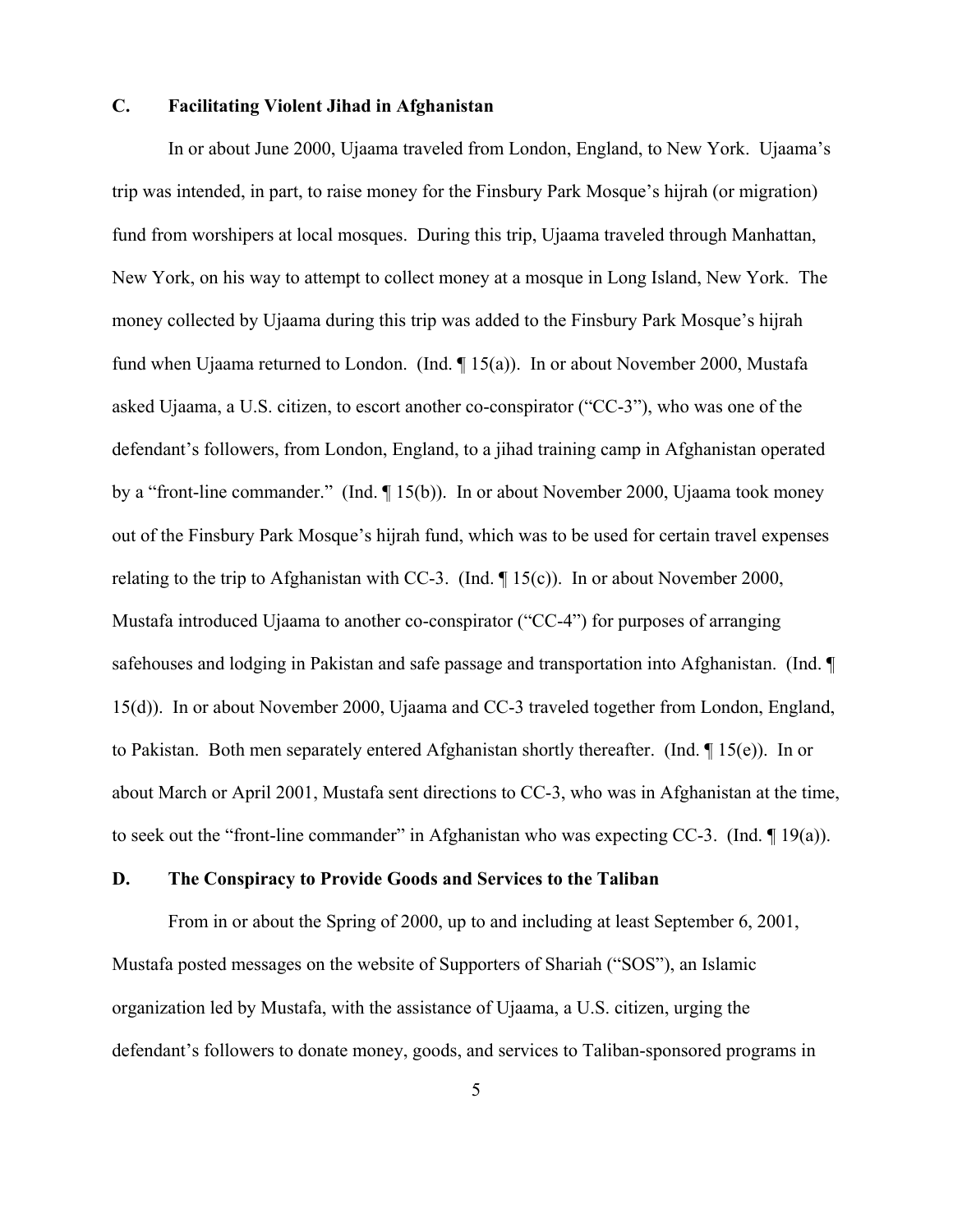the area of Afghanistan controlled by the Taliban. (Ind. ¶ 26(a)). In or about late 2000, at the request of Mustafa, Ujaama agreed to deliver CC-3, a person desiring to undergo violent jihad training, to an individual located in the territory of Afghanistan controlled by the Taliban. (Ind. ¶ 26(b)). In or about late 2000, at the request of Mustafa, Ujaama delivered compact discs containing the defendant's statements to certain individuals located in the territory of Afghanistan controlled by the Taliban. (Ind.  $\P$  26(c)). From in or about March 2001, up to and including at least September 6, 2001, Mustafa and Ujaama discussed plans to establish a computer lab in Afghanistan. (Ind. ¶ 26(d)). During these discussions, Mustafa stated that he wanted the computer lab to be located in Kandahar and to service Taliban officials and the Afghan people located in Kandahar, which was then controlled by the Taliban. (*Id.*). On or about September 6, 2001, Ujaama departed London, England for Pakistan, and then Afghanistan. Prior to his departure, Mustafa gave Ujaama approximately six thousand British pounds which were, in part, to be used to lease a building which would house the computer lab and to pay for some of the start-up expenses for the computer lab. (Ind.  $\mathcal{P}(e)$ ).

### **E. Extradition**

On May 27, 2004, pursuant to an extradition request from the United States, Mustafa was arrested by the Metropolitan Police at New Scotland Yard. Mustafa was then prosecuted for various British offenses. Mustafa was subsequently extradited to the United States on October 4, 2012. Trial is scheduled for March 31, 2014.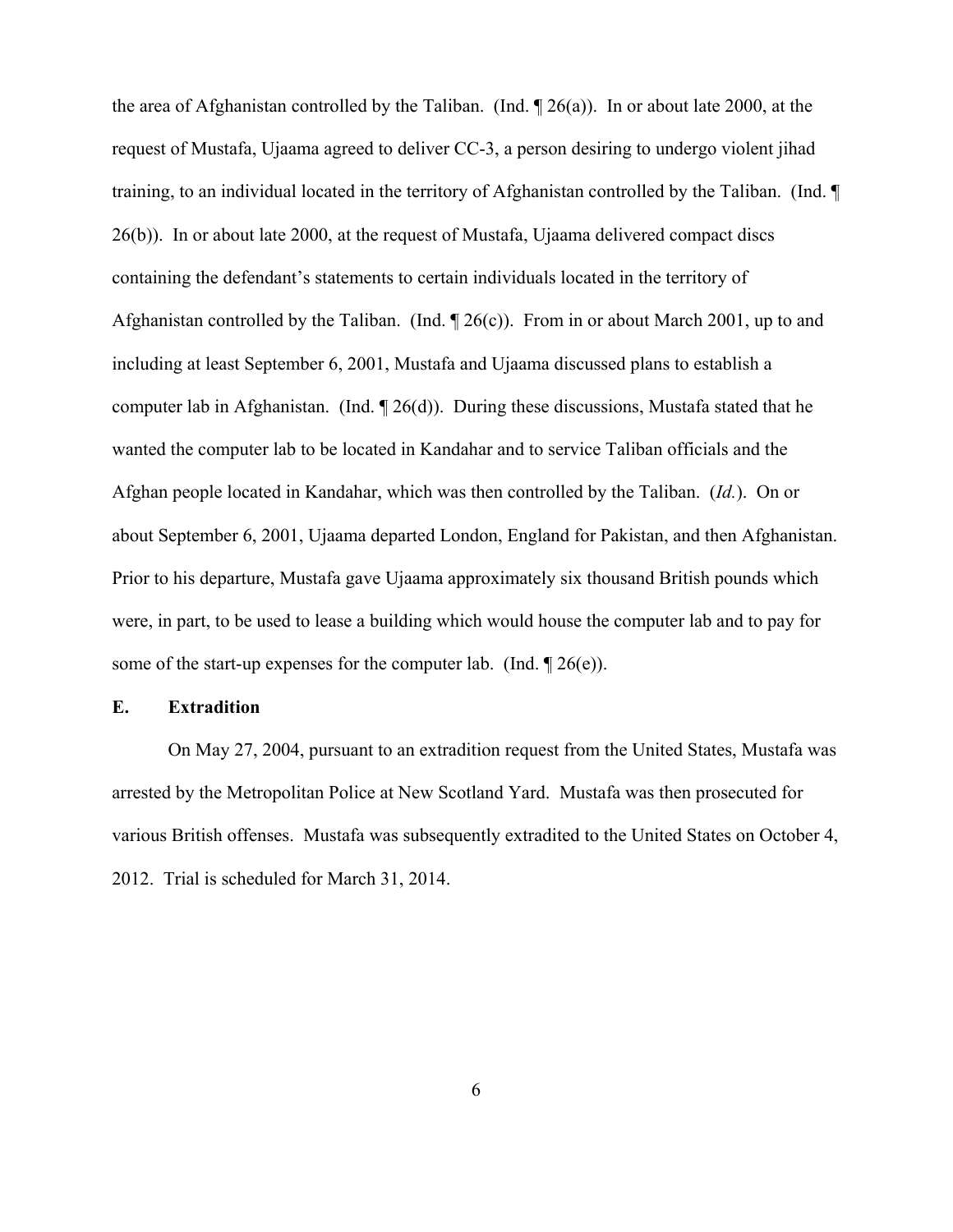#### **III. ARGUMENT**

## **A. The Defendant's Motion to Dismiss Count Ones, Two, Seven through Ten, and Eleven for Failure to Allege a Sufficient Nexus to the United States Should Be Denied**

The defendant has moved to dismiss Counts One, Two, Seven through Ten, and Eleven of the Indictment on the ground that these counts fail to allege a sufficient nexus between the charged conduct and the United States to satisfy the Due Process Clause. As set forth below, all of these counts allege a sufficient nexus to the United States and accordingly, the defendant's motion to dismiss these counts should be denied.

#### **1. Applicable Law**

Where Congress has stated an intent to apply a statute extraterritorially, federal courts are "'bound to follow the Congressional direction unless this would violate the due process clause of the Fifth Amendment.'" *United States* v. *Ramzi Yousef*, 327 F.3d 56, 86 (2d Cir. 2003) (quoting *United States* v. *Pinto-Mejia*, 720 F.2d 248, 259 (2d Cir. 1983)). Extraterritorial application of federal criminal statutes does not violate due process where there is "a sufficient nexus between the defendant and the United States, so that such application would not be arbitrary or fundamentally unfair." *See United States* v. *Ramzi Yousef*, 327 F.3d at 111 (citing *United States* v. *Davis*, 905 F.2d 245, 248-49 (9th Cir. 1990)).<sup>2</sup>

<sup>&</sup>lt;sup>2</sup> The Government is aware of only two cases in which a federal court has dismissed a criminal prosecution on the ground that a statute's extraterritorial application violated the Due Process Clause. Neither is applicable here. In *United States* v. *Perlaza*, 439 F.3d 1149, 1168 (9th Cir. 2006), the Ninth Circuit found that a prosecution of the foreign crew of a foreign vessel loaded with cocaine that was intercepted off the coast of South America violated the due process clause where the Government offered no evidence that the crew, vessel or narcotics had any connection to the United States. In *United States* v. *Ali*, 885 F. Supp. 2d 55, 61 (D.D.C. 2012), the district court dismissed hostage taking counts against a defendant who had seized a Bahamian-flagged ship and where the only connection to the U.S. was the presence of cargo owned by an American company on board the ship.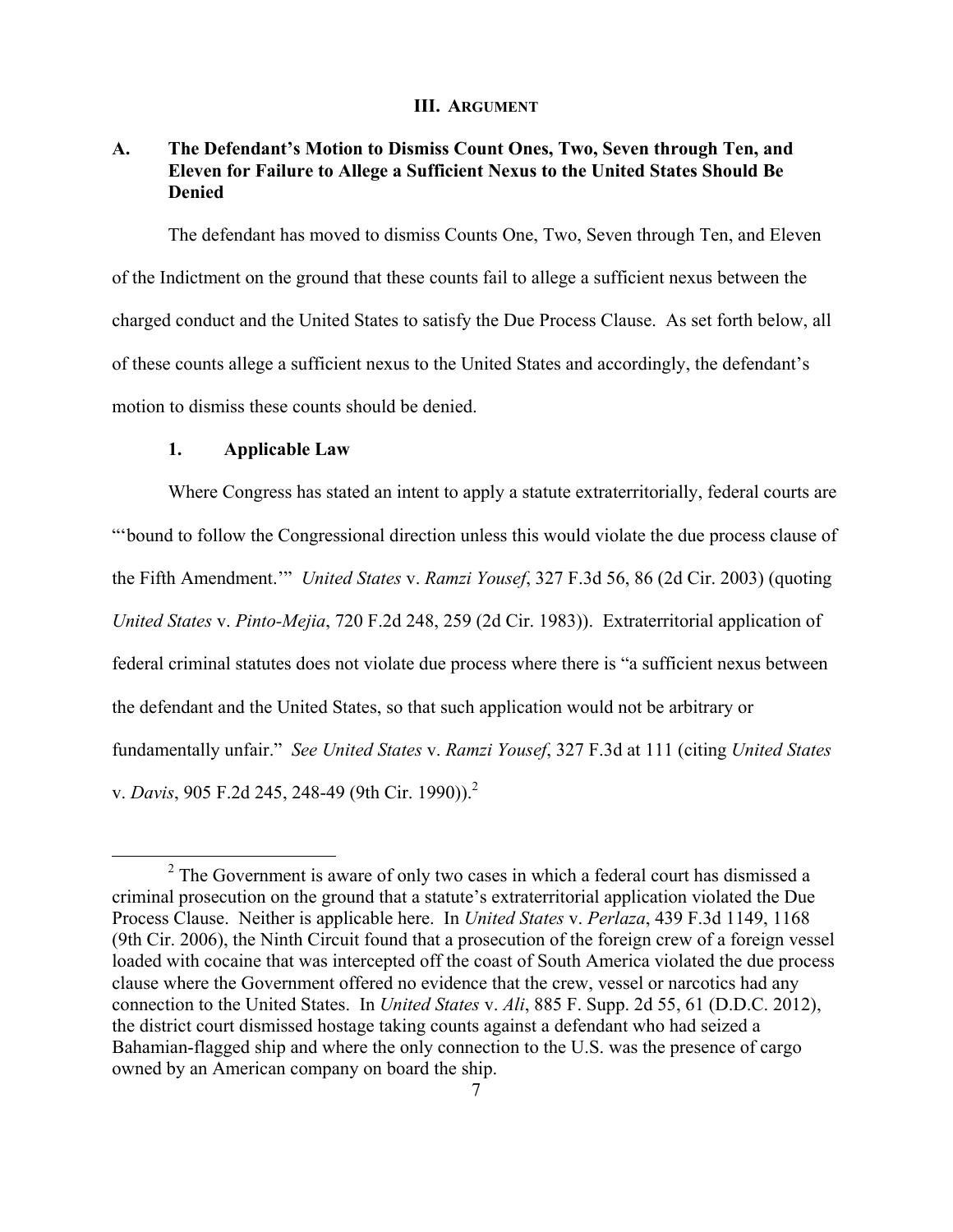The Second Circuit has recently held that with respect to foreign nationals who are acting "entirely abroad, a jurisdictional nexus exists when the aim of that activity is to cause harm inside the United States or to U.S. citizens or interests" or when the "criminal activity . . . targets U.S. citizens or interests or threatens the security or government functions of the United States." *United States* v. *Al Kassar*, 660 F.3d 108, 118 (2d Cir. 2011). The Court dismissed as "irrelevant" that, in the context of the "sting" operation at issue in that case, "the defendants' conduct never came close to harming any U.S. person or property," finding that "[j]urisdictional nexus is determined by the aims of the conspiracy, not by its effects." *Id.* at 118-19. Furthermore, a number of courts in this District have emphasized that the defendant need not act with "the specific purpose of harming interests of or related to the United States." *United States* v. *Jamal Yousef*, No. S3 08 Cr. 1213 (JFK), 2010 WL 3377499, at \*4 (S.D.N.Y. Aug. 23, 1010) (Keenan, J.). Rather, the requisite nexus is established where "the evidence supports the conclusion that [the defendant] was aware that the charged conduct would have such an effect." *Id.*; *see also United States* v. *Bout*, No. 08 Cr. 365 (SAS), 2011 WL 2693720, at \*4 (S.D.N.Y. July 11, 2011) (Scheindlin, J.).

In *Bout*, for example, the District Court found that the indictment sufficiently alleged a nexus to the United States where it charged that Bout, after being advised that a designated foreign terrorist organization – the Revolutionary Armed Forces of Colombia (the "FARC") – needed anti-aircraft weapons to kill American pilots, agreed to prepare everything the FARC needed, and stated that he (Bout) shared FARC's goal to kill American forces in Colombia. *See Bout*, 2011 WL 2693720, at \*3. In *United States* v. *Jamal Yousef*, the District Court found the requisite nexus where the weapons the defendant agreed to sell to the FARC in exchange for FARC-supplied cocaine were stolen from a U.S. military arsenal (and the defendant knew that,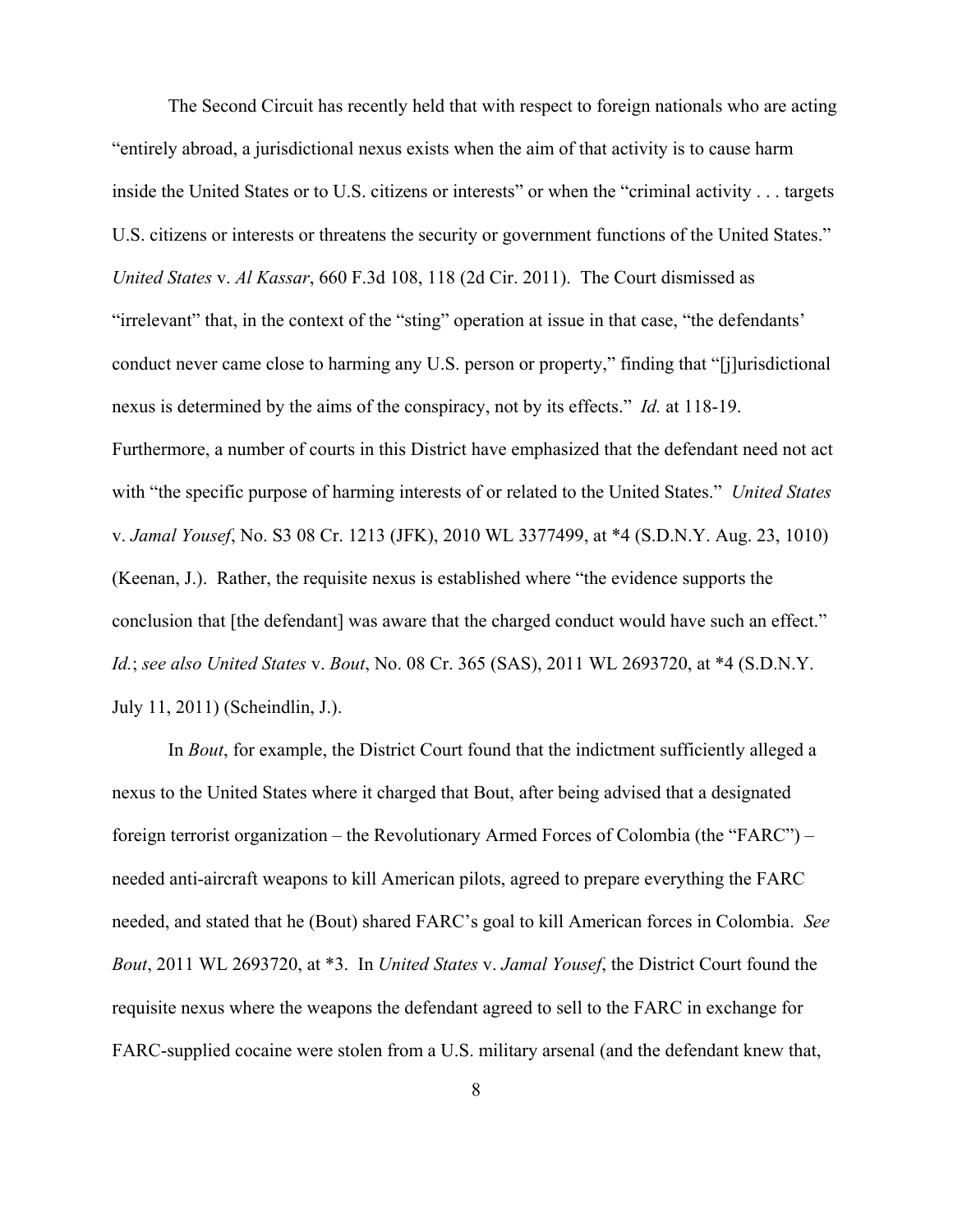based on the statements of a co-conspirator), the defendant's co-conspirators were aware that the FARC transported narcotics into the United States and the defendant's co-conspirators expressed concerns about U.S. law enforcement intervention. *See Jamal Yousef*, 2010 WL 3377499 at \*5; *see also United States* v. *Al Kassar*, 660 F.3d at 118 (defendants conspired to sell arms to individuals they believed to be members of the FARC, who represented that the weapons were to be used by the FARC against the U.S. military in Colombia).

Another court in this District also found sufficient nexus where the indictment alleged that the defendant conspired to support a foreign terrorist organization but did "not allege that the defendant engaged or intended to engage in specific acts either within the United States or directed at its citizens or property here or in other countries." *United States* v. *Ahmed*, 10 Cr. 131 (PKC), 2011 WL 5041456, at \*1 (S.D.N.Y. Oct. 21, 2011). In that case, the District Court found that because the statutes at issue required that the organization in question – Al Shabaab – was designated by the Secretary of State as a foreign terrorist organization and that the defendant knew the organization was so designated or that it engaged in terrorism or terrorist activity, the defendant's prosecution in the U.S. would be "neither arbitrary nor fundamentally unfair." *Id.* at \*2.

A number of courts in this District have further explained that the "nexus requirement 'ensures that a United States court will assert jurisdiction only over a defendant who should reasonably anticipate being haled into court in this country.'" *United States* v. *Al Kassar*, 582 F. Supp. 2d 488, 494 (S.D.N.Y. 2008) (quoting *United States* v. *Klimavicius-Viloria*, 144 F.3d 1239, 1257 (9th Cir. 1998)); *see also Bout*, 2011 WL 2693720, at \*2; *Jamal Yousef*, 2010 WL 3377499, at \*3. The Second Circuit has not adopted this standard however, and its decision in *Al Kassar* has substantially undermined its applicability. In *Al Kassar*, the defendants claimed, in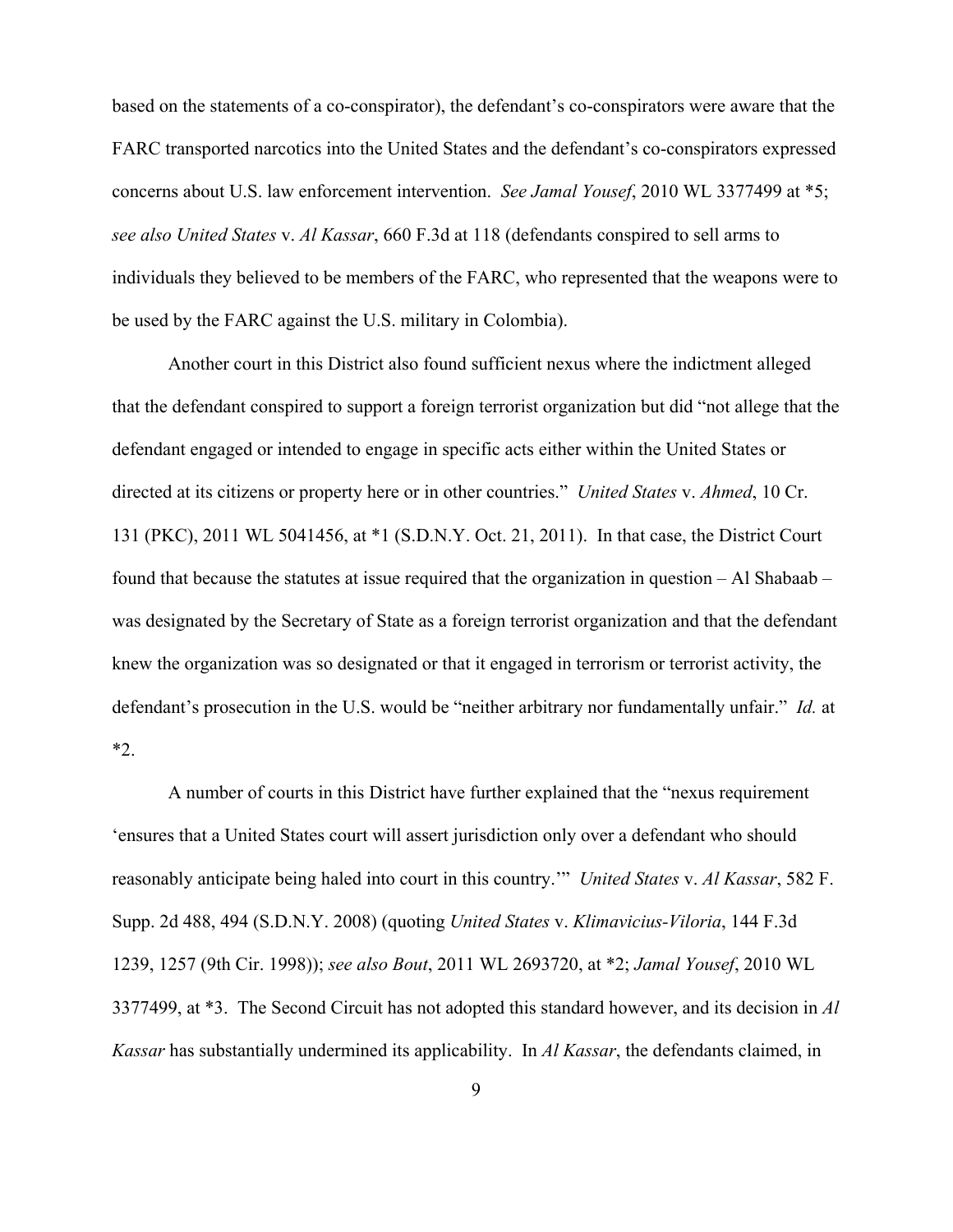addition to their argument that the requisite nexus was lacking, that U.S. jurisdiction was fundamentally unfair because they "lacked fair warning that their conduct exposed them to U.S. criminal prosecution." *Al Kassar*, 660 F.3d at 119. The Second Circuit rejected that claim, holding that the concept of fair warning requires only that "no man . . . be held criminally responsible for conduct which he could not reasonably understand to be proscribed." *Id.* (quoting *Bourie* v. *City of Colombia*, 378 U.S. 347, 351 (1964)). The Second Circuit held that "[f]air warning does not require that the defendants understand that they could be subject to criminal prosecution *in the United States* so long as they would reasonably understand that their conduct was criminal and would subject them to prosecution somewhere." *Id.* (emphasis in original).

### **2. Discussion**

#### **a. The Charged Conduct Has a Sufficient Nexus to the United States**

Counts One and Two concern a hostage-taking that occurred in Yemen in 1998, in violation of Title 18, United States Code, Section 1203 ("Section 1203"). As an initial matter, the defendant's reliance on *Morrison* v. *National Australia Bank Ltd.*, 130 S. Ct. 2869, 2878, 2881 (2010) (concerning Section 10(b) of the Securities Exchange Act of 1934, which the Court found did not apply extraterritorially because the statute "gives no clear indication of an extraterritorial application"), is misplaced. As the Second Circuit has held, "[t]he ordinary presumption that laws do not apply extraterritorially has no application to criminal statutes." *United States* v. *Siddiqui*, 699 F.3d 690, 700 (2d Cir. 2012) (citing *Al Kassar*, 660 F.3d at 118); *see also United States* v. *Bowman*, 260 U.S. 94, 98 (1922) ("But the same rule of interpretation should not be applied to criminal statutes which are, as a class, not logically dependent on their locality for the government's jurisdiction, but are enacted because of the right of the government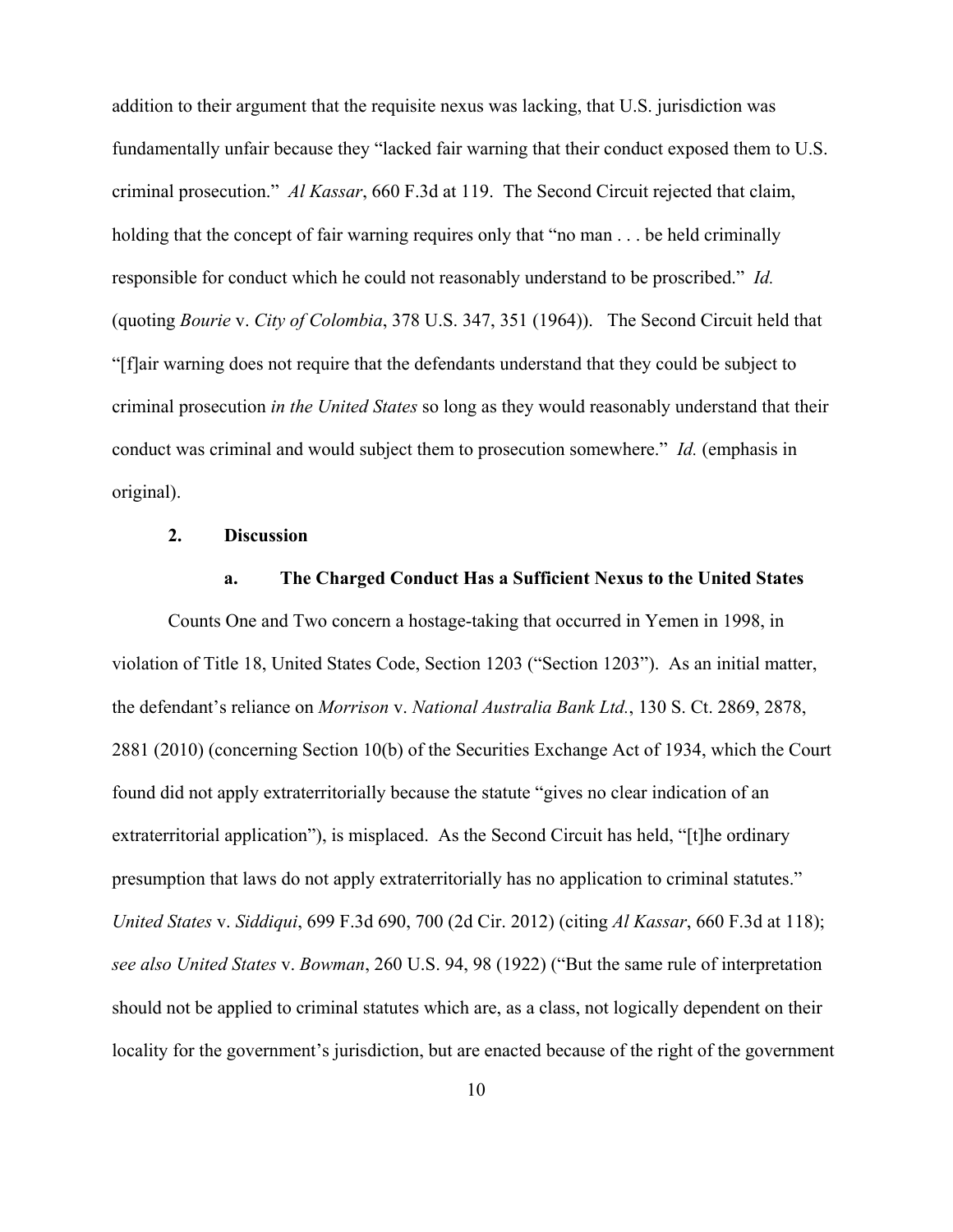to defend itself against obstruction, or fraud wherever perpetrated, especially if committed by its own citizens, officers, or agents."). $3$ 

In any event, unlike the statute at issue in *Morrison*, Congress clearly expressed its intent to apply Section 1203 extraterritorially. At the time of the charged offense, Section 1203 criminalized conduct that occurred "whether inside or outside the United States." 18 U.S.C. § 1203(a). Moreover, the statute explicitly stated, as relevant here: "It is not an offense under this section if the conduct required for the offense occurred outside the United States unless—(A) the offender or the person seized or detained is a national of the United States." 18 U.S.C. § 1203(b). In short, the statute unambiguously applies to conduct occurring outside the United States if a victim of the crime is a national of the United States. Therefore, there can be no serious dispute that Section 1203 applies extraterritorially. *See United States* v. *Yunis*, 681 F. Supp. 896, 905 (D.D.C. 1988) ("Therefore, the plain language of the statute [18 U.S.C. § 1203] coupled with its legislative history and purpose clearly support a finding that Congress intended to assert extraterritorial jurisdiction over offenders such as [the defendant] who allegedly seized Americans hostage in foreign territory.").

The extraterritorial application of Section 1203 to the conduct alleged in Counts One and Two would not violate due process. Both counts charge that Mustafa participated in the kidnapping of two U.S. nationals in Yemen. As the Second Circuit has held, "[f]or non-citizens

<sup>&</sup>lt;sup>3</sup> The defendant also cites *Morrison* for the proposition that extraterritorial application may generate potential conflicts with the laws of other nations, and asserts that this is problematic here, because some of the conduct alleged in the Indictment was not illegal in the United Kingdom. (Def. Mem. at 5, fn. 1). However, this argument has been expressly rejected by the Second Circuit in the context of criminal statutes. *See Ramzi Yousef*, 327 F.3d at 86 ("[I]n fashioning the reach of our criminal law, Congress is not bound by international law. If it chooses to do so, it may legislate with respect to conduct outside the United States, in excess of the limits posed by international law.") (quotations and citations omitted).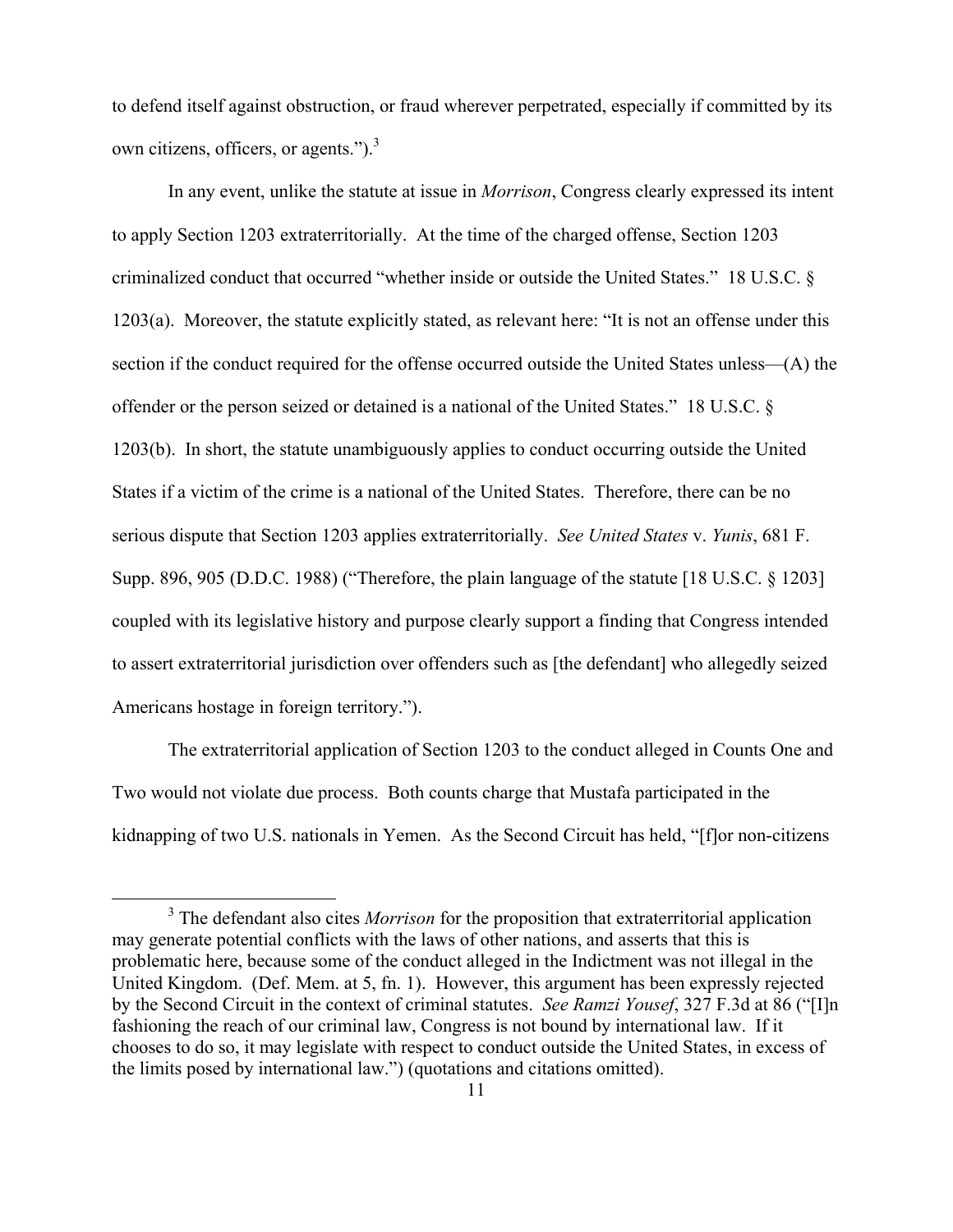acting entirely abroad, a jurisdictional nexus exists when the aim of that activity is to cause harm inside the United States *or to U.S. citizens* or interests." *Al Kassar*, 660 F.3d at 118 (citing *United States* v. *Peterson*, 812 F.2d 486, 494 (9th Cir. 1987)) (emphasis added). The harm to U.S. citizens that is alleged in Counts One and Two is clearly sufficient to satisfy due process, and there simply is no credible argument that application of the statute would be "arbitrary or fundamentally unfair" under these circumstances. *See Ramzi Yousef*, 327 F.3d at 111 (citing *Davis*, 905 F.2d at 245-49).

The defendant claims that it was "mere coincidence" that two U.S. nationals were victims of the kidnapping and that the defendant had "no expectation" that U.S. interests would be harmed, Def. Mem. at 7-8. On that basis, the defendant asserts that application of Counts One and Two would be unfair. However, even assuming these factual assertions are accurate, Mustafa's claim still fails, as there is no requirement that the defendant intend to harm the United States or U.S. nationals by his actions, *see Ahmed*, 2011 WL 5041456, at \*1 (finding sufficient nexus where "[t]he indictment does not allege that the defendant engaged or intended to engage in specific acts either within the United States or directed at its citizens or property here or in other countries"), or that the defendant specifically foresaw prosecution in the United States, *see Al Kassar*, 660 F.3d at 119. In any event, the Government expects that, at trial, one of the kidnapping victims will testify that the hostage-takers collected the passports of the hostages, which included one American passport, and one of the hostage-takers repeatedly asked the hostages if there were any more Americans in the group. That victim is expected to further testify that this hostage-taker later told the group of hostages, in substance, that the hostagetakers were mujahideen; that the hostages had been taken because the hostage-takers' friends of were in prison; and that the hostages were not responsible for the bombings in Iraq, but their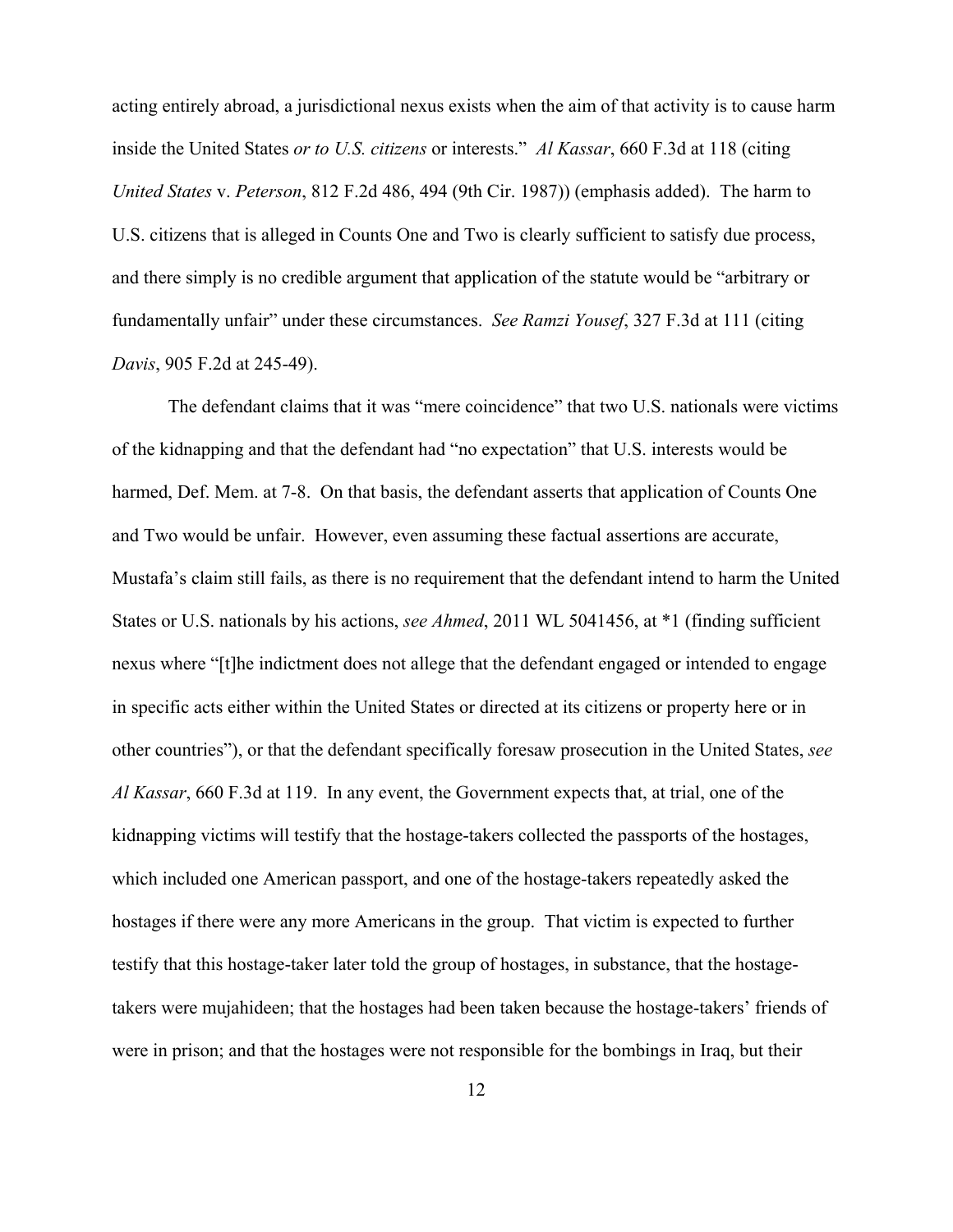governments were. Thus the evidence easily supports an inference that the hostage-takers were targeting U.S. victims.

Accordingly, Mustafa's motion to dismiss Counts One and Two should be denied.<sup>4</sup>

#### **b. Counts Seven Through Ten Allege a Sufficient Nexus**

With respect to Counts Seven through Ten, which concern the defendant's efforts to facilitate violent jihad in Afghanistan from June 2000 to December 19, 2001, the Indictment alleges that the defendant violated the statutes that prohibit providing, and conspiring to provide, material support to terrorists, *see* 18 U.S.C. § 2339A, and that prohibit providing, and conspiring to provide, material support to a designated foreign terrorist organization, *see* 18 U.S.C. § 2339B. The defendant does not dispute, nor could he, that both statutes can be applied extraterritorially.

The application of both of these statutes to the defendant's conduct is consistent with due process. Counts Seven and Eight allege violations of Title 18, United States Code, Section 2339A. Both counts allege that the defendant conspired to, and did, provide material support, knowing and intending that the support was to be used in connection with a conspiracy to kill, kidnap, and harm persons and to damage property in a foreign country. Count Seven alleges that in furtherance of such a conspiracy, in or about June 2000, Ujaama (who is alleged to be a U.S. citizen) traveled from London to New York, in part to raise money for the hijrah fund of the Finsbury Park Mosque. The Indictment alleges that Ujaama collected money during Ujaama's

<sup>&</sup>lt;sup>4</sup> Defense counsel cites multiple cases in support of his assertion that this case is unlike every case in which a court found there to be sufficient nexus. (Def. Mem. at 7-8). First, the cases cited by the defendant set forth circumstances that were sufficient but not necessary to establish nexus. Second, the defendant's list is not exhaustive and indeed omits one case in this District in which the court found sufficient nexus where the indictment did "not allege that the defendant engaged or intended to engage in specific acts either within the United States or directed at its citizens or property here or in other countries." *Ahmed*, 2011 WL 5041456, at \*1.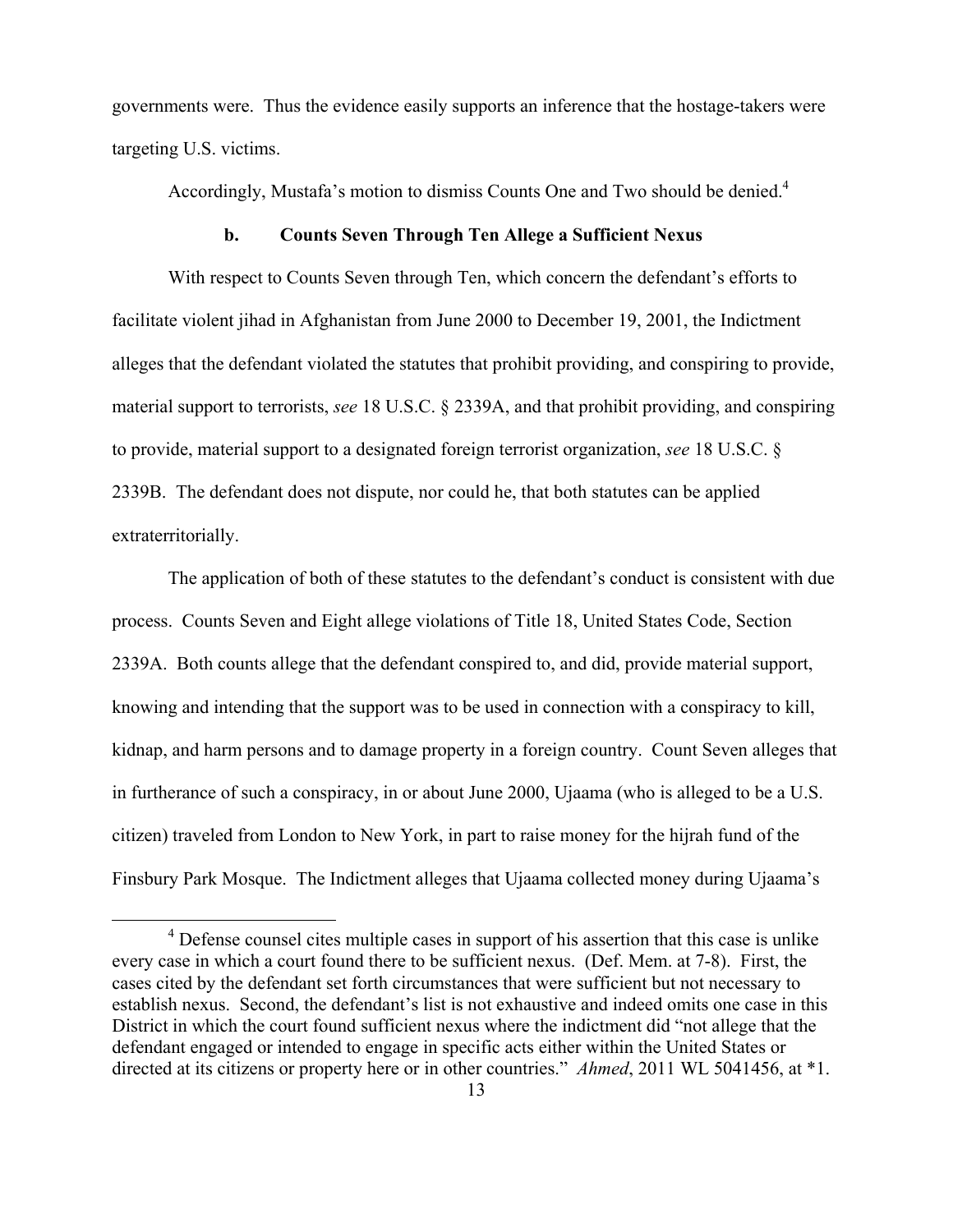trip, and this money was later added to the Finsbury Park Mosque's hijrah fund. (Ind. ¶ 15(a)). Later, in November 2000, the Indictment alleges that the defendant asked Ujaama to escort CC-3 from London to a jihad training camp in Afghanistan. (Ind. ¶ 15(b)). Ujaama subsequently withdrew money from the hijrah fund of the Finsbury Park Mosque in order to pay for certain travel expenses related to Ujaama's trip to Afghanistan with CC-3. (Ind. ¶ 15(c)).

The Indictment thus alleges that significant activity – the raising of funds – took place in the United States by a U.S. citizen, in connection with the defendant's provision of material support for terrorist activity, as charged in Counts Seven and Eight. The alleged activity within the United States in furtherance of these counts is in itself a sufficient basis for establishing the requisite nexus with the United States. *See Jamal Yousef*, 2010 WL 3377499, at \*4 ("In determining whether a sufficient nexus exists, courts also have considered factors such as the 'defendant's citizenship or residency, the location of the acts allegedly giving rise to the suit and whether those acts could be expected to or did produce an effect in the United States.'") (quoting *Goldberg* v. *UBS AG*, 690 F. Supp. 2d 92, 106 (E.D.N.Y. 2010)).

In addition, the Government anticipates that it will prove at trial that the jihad training camp to which the defendant sent CC-3 provided, among other things, military and weapons training, training in assassinations, hand-to-hand combat, and explosives. Attendees of the jihad training camp were schooled in jihad in support of goals including the expulsion of nonbelievers, including Americans, from the Arabian peninsula. In view of the activities and purpose of the jihad training camp, as well as the reasonably foreseeable results of sending individuals to such camps, the defendant's conduct charged in Counts Seven and Eight – his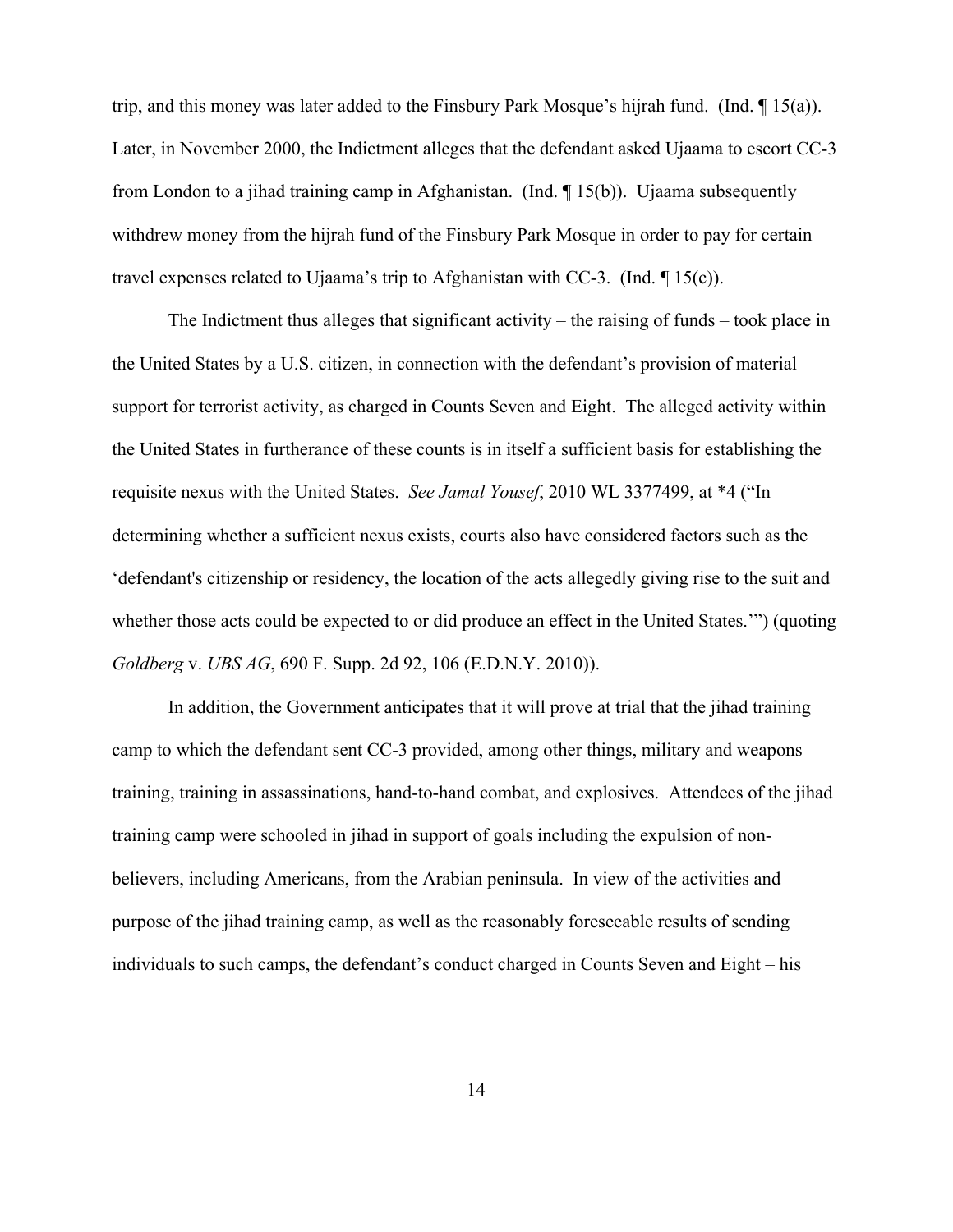efforts to arrange for CC-3's terrorist training – has a sufficient nexus to the United States and therefore his prosecution here is not arbitrary or unfair.<sup>5</sup>

Counts Nine and Ten allege violations of Title 18, United States Code, Section 2339B. Specifically, both counts allege that the defendant conspired to, and did, provide material support to al Qaeda. Al Qaeda's primary purpose and defining philosophy is its commitment to attack the United States, its allies, and its interests, and to kill Americans anywhere in the world they may be found. Indeed, the conduct alleged in these counts occurred around the time of the al Qaeda attacks on September 11, 2001 and numerous other attacks intended to kill Americans around the world, including the bombings of the United States Embassies in Nairobi, Kenya, and Dar es Salaam, Tanzania, in August 1998, and the October 2000 bombing of the *USS Cole* in Aden, Yemen. The defendant's conduct also occurred a few years after unambiguous statements by al Qaeda leadership announcing the terrorist group's agenda of terror against the United States. For instance, in 1996, Usama Bin Laden ("Bin Laden") issued a public "Declaration of Jihad Against the Americans," which called for the murder of United States military personnel serving on the Arabian peninsula. In February 1998, Bin Laden and his then-deputy, Ayman al Zawahiri, issued a purported *fatwah*, which is a ruling on Islamic law, calling all Muslims able to do so to kill Americans, whether civilian or military, anywhere in the world. In light of al Qaeda's unambiguous agenda to attack the United States, the charges against the defendant for his support of al Qaeda have a sufficient nexus to the U.S. and pose no problem under the Due Process Clause.

<sup>&</sup>lt;sup>5</sup> Should the defendant renew his challenge at the close of the Government's case, the Court could at that point determine whether the Government had demonstrated a sufficient nexus between the United States and its interests and the defendant's actions such that due process was satisfied.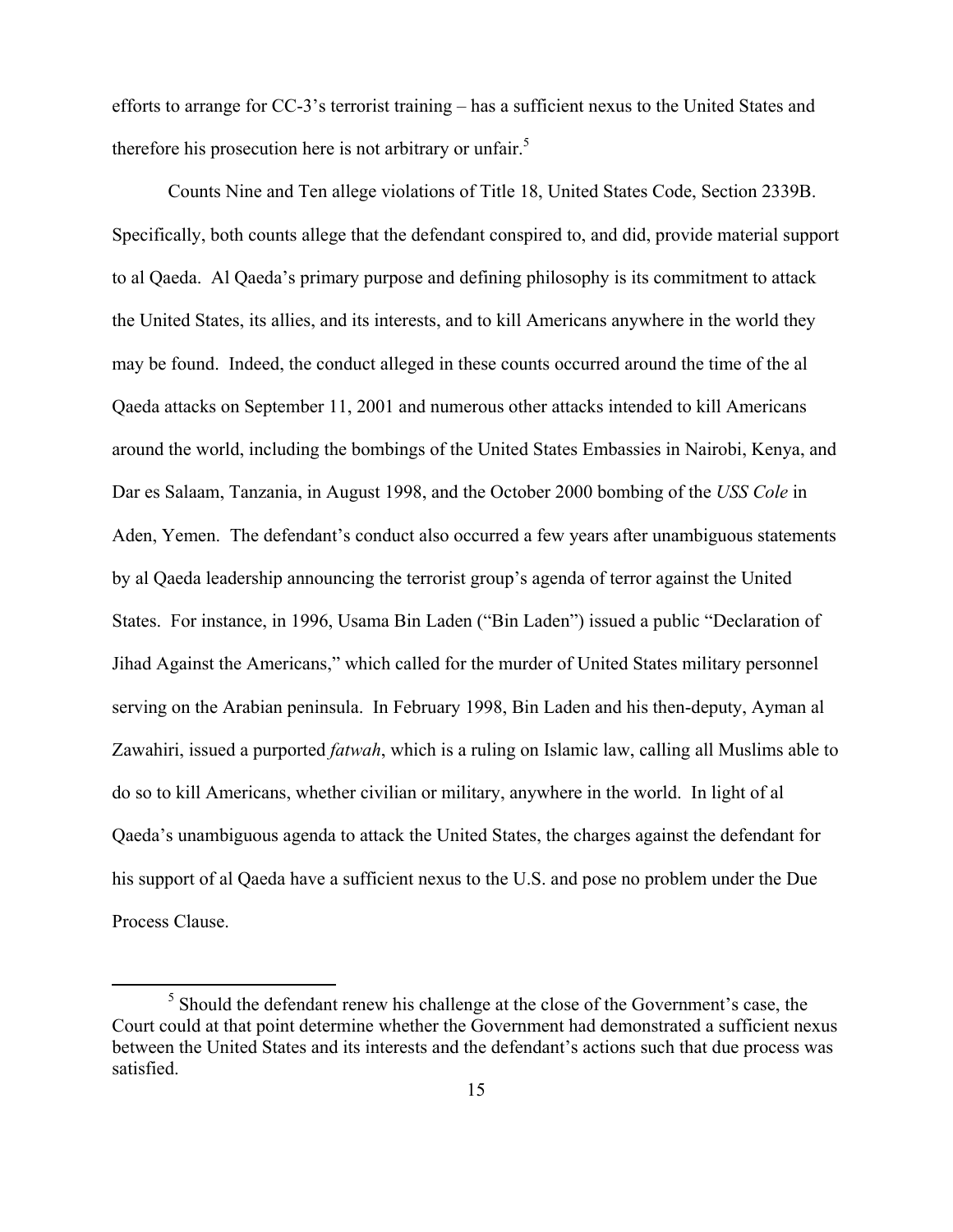First, it was natural and foreseeable that the defendant's actions, though committed outside the United States, would further the activities of al Qaeda, and would therefore detrimentally impact the United States and its citizens and interests, either within the United States or elsewhere. Given the timeframe of the charged conduct, it was entirely foreseeable that al Qaeda would use the defendant's support to further its goal to attack America and its interests. That foreseeable result of the defendant's provision of support is alone sufficient to establish the requisite nexus to satisfy due process. *See Jamal Yousef*, 2010 WL 3377499 at \*4-5 ("CS-1 represented to Defendant's co-conspirators that the FARC relies on Mexican drug cartels to transport narcotics into the United States. . . . With such knowledge, it follows that in conspiring to provide weapons to the FARC, Defendant knew that arming an international drug-trafficking organization which smuggles narcotics across United States borders would have a considerable effect on United States interests."). By providing support to al Qaeda, the defendant supported a terrorist organization seeking to harm America's most paramount interests: the safety and security of its citizens, either in the United States or abroad. The nexus between the United States and its interests and the defendant's alleged acts is therefore self-explanatory, and is more than sufficient to satisfy the due process requirement that the Court's exercise of jurisdiction not be arbitrary or fundamentally unfair.

That the defendant did not specifically intend to harm the United States, its citizens, or its interests, as the defendant claims, is irrelevant. Because a defendant need not "act with the specific purpose of harming interests of or related to the United States," where, as here, "the evidence supports the conclusion that [the defendant] was aware that the charged conduct would have such an effect." *Jamal Yousef*, 2010 WL 3377499, at \*4. Al Qaeda's public statements and history of terrorist attacks make clear its intent to harm the United States. Where, as here, it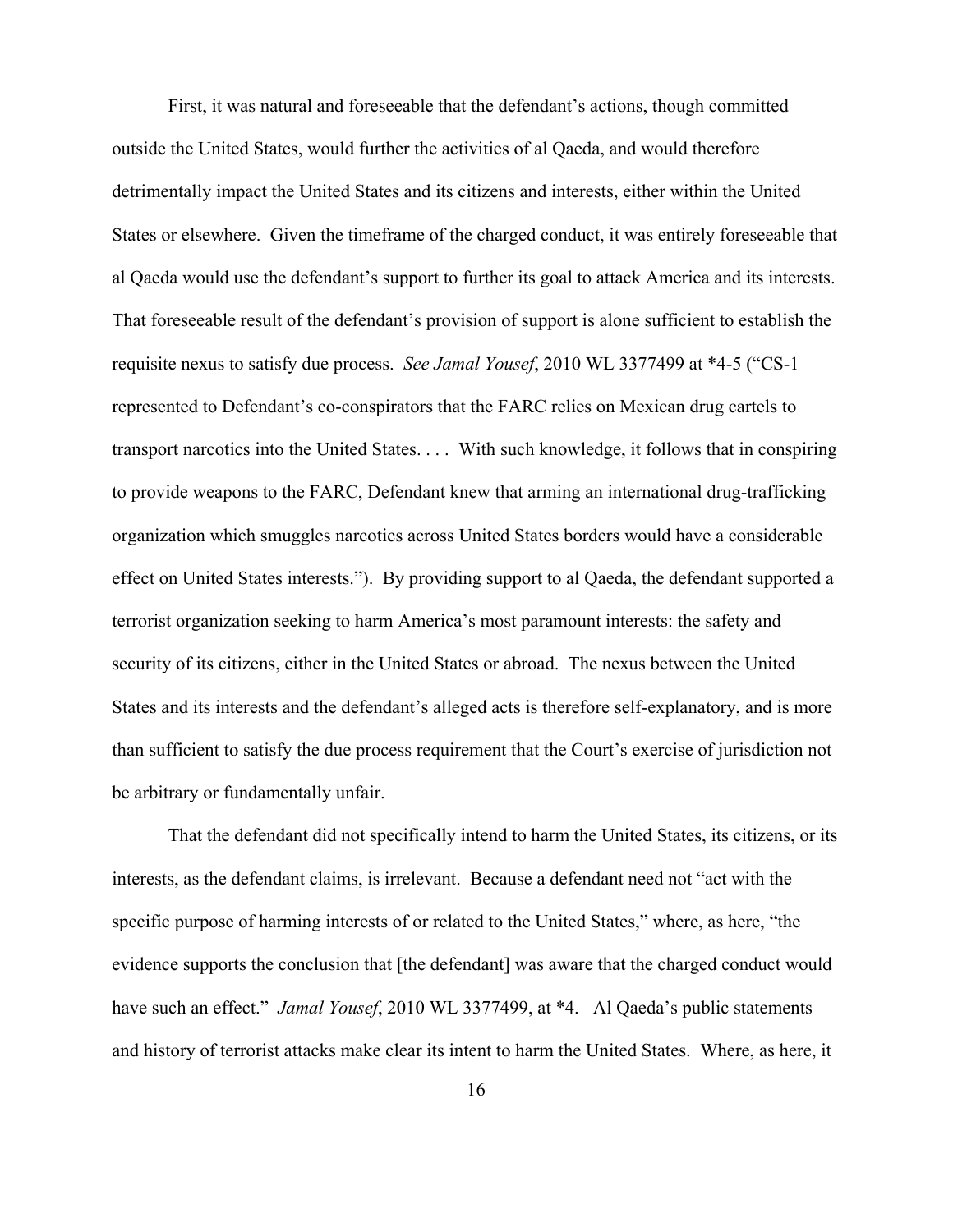is alleged that the defendant supported al Qaeda, his activity plainly strengthened the organization and furthered its goals, and thus harmed the interests of the United States. No more is required to establish the requisite jurisdictional nexus, and therefore the defendant's due process challenge should be rejected. *See Ahmed*, 2011 WL 5041456, at \*1-2 (finding sufficient nexus in case where defendant was charged with conspiring to provide material support to a foreign terrorist organization but where indictment did not allege that defendant engaged in acts within U.S. or directed at U.S. citizens). $<sup>6</sup>$ </sup>

#### **c. Count Eleven Alleges a Sufficient Nexus**

Count Eleven concerns Mustafa's participation in a conspiracy to provide goods and services to the Taliban from Spring 2000 to late 2001, in violation of Title 50, United States Code, Section 1705(b) and Executive Order 13129. The terms of that Order make clear that it applies to conduct occurring outside the United States where such conduct involves a U.S. person. *See* Executive Order 13129, Sec. 2(a) (prohibiting "any transaction or dealing by United States persons *or* within the United States in property or interests in property blocked pursuant to this order") (emphasis added); Sec. 2(b) (prohibiting "the exportation, reexportation, sale, or supply, directly or indirectly, from the United States, or by a United States person, *wherever located*, of any goods, software, technology (including technical data), or services to the territory of Afghanistan controlled by the Taliban or to the Taliban or persons designated pursuant to this

 <sup>6</sup> Notwithstanding the Second Circuit's rejection of the foreseeability standard, to the extent the defendant claims a due process violation because he did not expect to be prosecuted in the United States, his claim of unfair surprise must fail. At the time of the defendant's alleged offenses, al Qaeda had launched numerous terrorist attacks against the United States, including the August 1998 bombing of American Embassies in East Africa, the October 2000 attack on the *USS Cole*, and the attacks on September 11, 2001. It was therefore entirely foreseeable that the United States would prosecute those who supported al Qaeda, and thus that the defendant's conduct could result in a U.S. prosecution.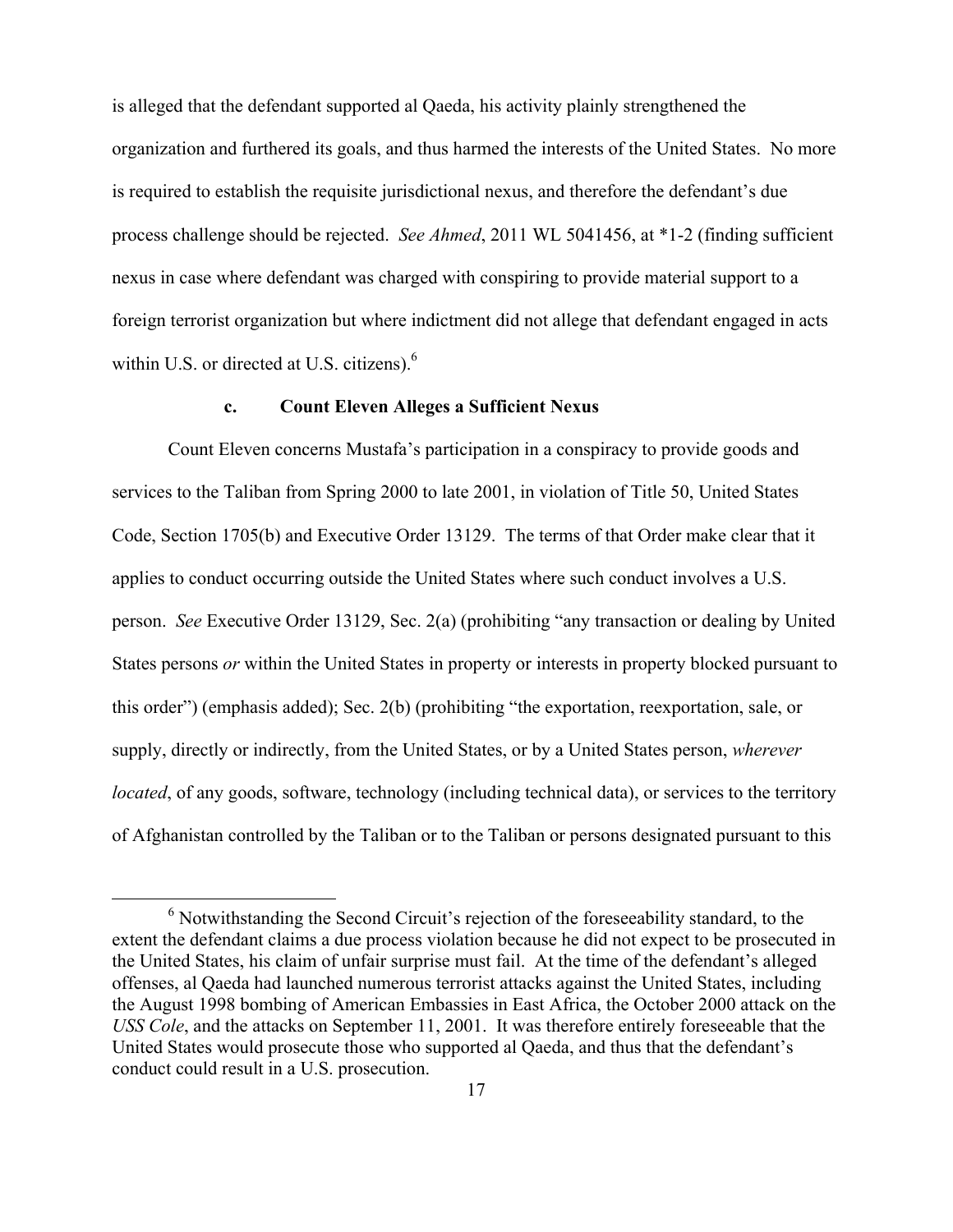order") (emphasis added); Sec. 2(d) ("[A]ny transaction by any United States person *or* within the United States that evades or avoids, or has the purpose of evading or avoiding, or attempts to violate, any of the prohibitions set forth in this order is prohibited.") (emphasis added).

Extraterritorial application of Title 50, United States Code, Section 1705(b), would be consistent with due process. As President Clinton found in connection with Executive Order 13129:

> I, WILLIAM J. CLINTON, President of the United States of America, find that the actions and policies of the Taliban in Afghanistan, in allowing territory under its control in Afghanistan to be used as a safe haven and base of operations for Usama bin Ladin and the Al-Qaida organization who have committed and threaten to continue to commit acts of violence against the United States and its nationals, constitute an unusual and extraordinary threat to the national security and foreign policy of the United States, and hereby declare a national emergency to deal with that threat.

Exec. Order No. 13129, 64 Fed. Reg. 36759 (July 4, 1999). In light of the findings set forth in Executive Order 13129, the allegations set forth in Count Eleven are sufficient such that application of the statute to the defendant would not violate due process. The defendant is charged with conspiring with a U.S. citizen to supply funds, goods, and services to the Taliban, an organization that was well-known during the commission of the offense – both within Afghanistan and throughout the world – for supporting and sheltering al Qaeda. *See also supra*  III.A.2.b (discussing al Qaeda's longstanding agenda of violence and murder against the United States and its citizens). The provision of support to the Taliban therefore would have the clear effect of harming the interests of the United States, such that the defendant's prosecution here is neither arbitrary nor fundamentally unfair. *See Ahmed*, 2011 WL 5041456, at \*3.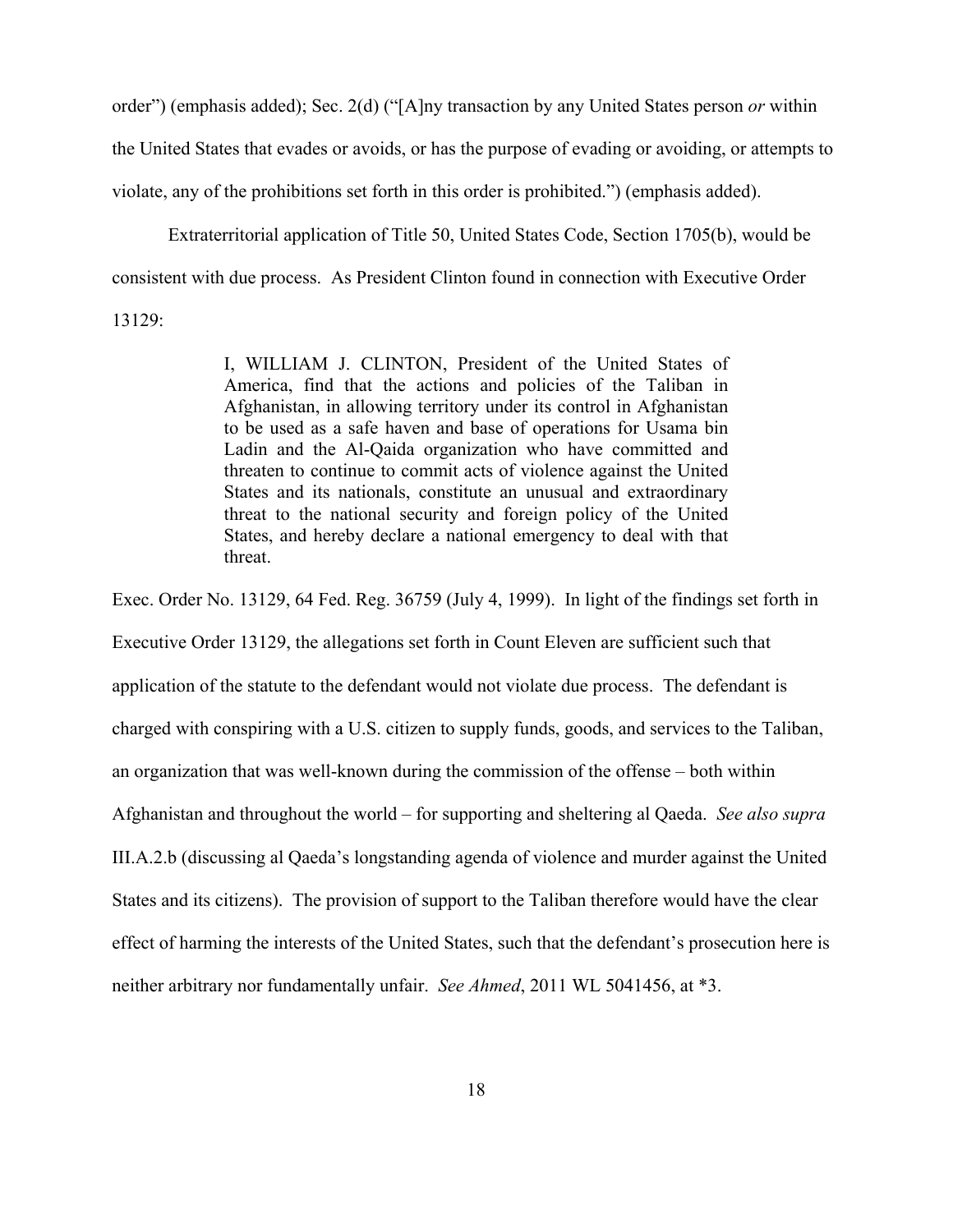**B. The Defendant's Motion to Dismiss All Counts of the Indictment for Failure to State an Offense Should Be Denied** 

Mustafa also moves to dismiss the entire Indictment on the ground that each of the counts fails to sufficiently allege an offense. (Def. Mem. at 15-32). While acknowledging that each of the eleven counts "dutifully tracks the statutory language," the defense nonetheless contends that the counts lack "sufficient factual particularly" to satisfy the Fifth and Sixth Amendments. (Def. Mem. at 15-16). This argument is entirely without merit. All eleven counts of the Indictment far exceed what is necessary to sufficiently allege an offense because they state the essential elements of the charges against the defendant and describe with enough particularity the conduct on which those charges are based.

## **1. Applicable Law**

"A criminal defendant is entitled to an indictment that states the essential elements of the charge against him." *United States* v. *Pirro*, 212 F.3d 86, 91 (2d Cir. 2000) (citing *Jones* v. *United States*, 526 U.S. 227, 232 (1999)). Little more is required. *See* Fed. R. Crim. P. 7(c)(1) (describing indictment as a "concise . . . statement of the essential facts."). Indeed, the Second Circuit has "consistently upheld indictments that 'do little more than to track the language of the statute charged and state the time and place (in approximate terms) of the alleged crime.'" *United States* v. *Walsh*, 194 F.3d 37, 44 (2d Cir. 1999) (quoting *United States* v. *Tramunti*, 513 F.2d 1087, 1113 (2d Cir. 1975)); *see also United States* v. *Yannotti*, 541 F.3d 112, 127 (2d Cir. 2008).

## **2. Discussion**

As an initial matter, the defendant does not appear to contest, nor could he, that all eleven of the counts in the Indictment accurately track the language of each of the statutes charged.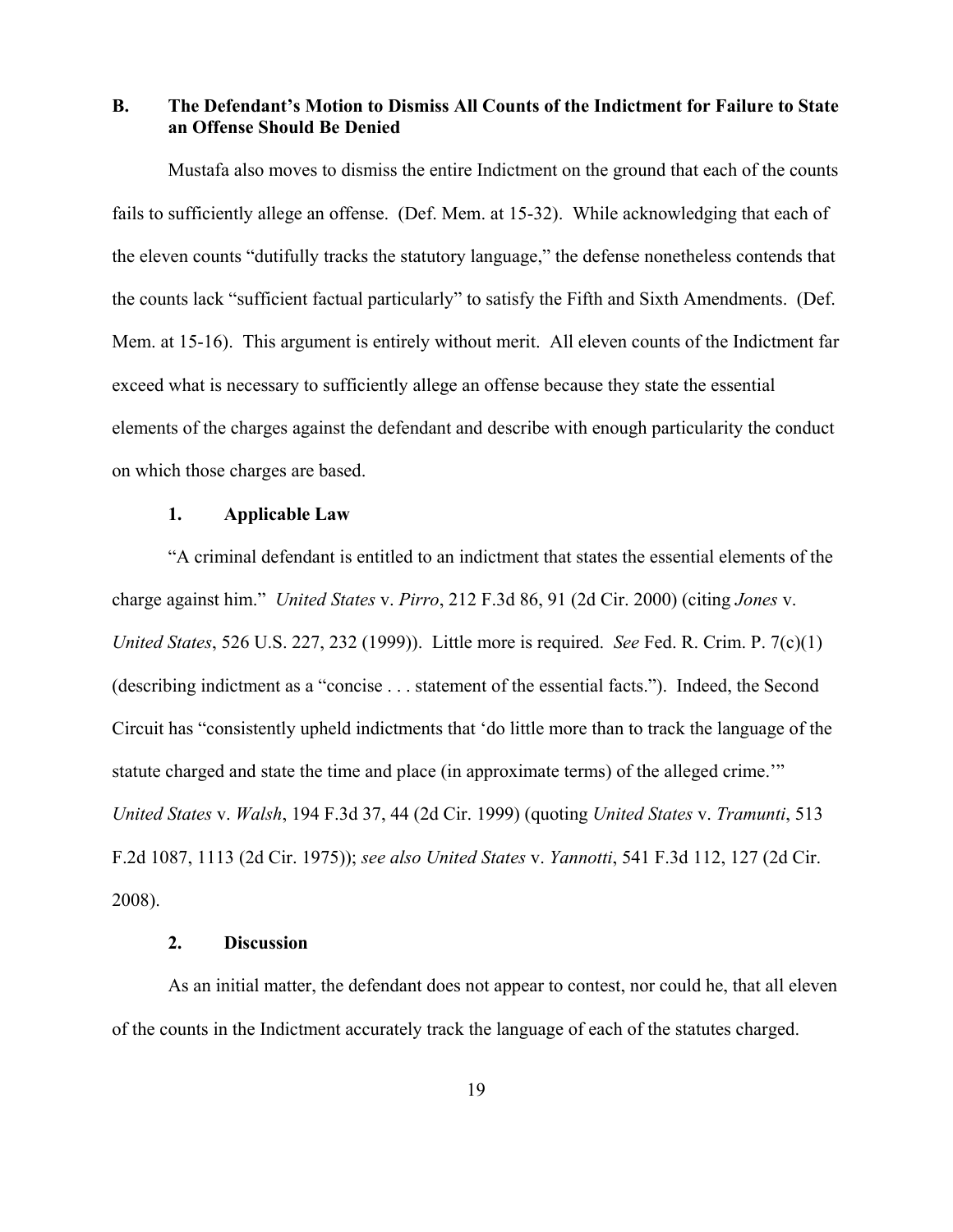Instead, the defendant appears to make two other, related arguments. First, the defendant views each count in the Indictment in isolation and argues that each count fails to provide sufficient factual details to inform the defendant of the nature of the charges. (Def. Mem. at 17). Second, the defendant argues that the overt acts alleged do not themselves establish the crime charged. (Def. Mem. at 17). The defendant's arguments should be rejected.

First, even when viewed in isolation, each count provides sufficient factual particularity. Aside from tracking the language of the applicable statute, each Count specifies "the time and place (in approximate terms) of the alleged crime." *United States* v. *Walsh*, 194 F.3d at 44 (quoting *United States* v. *Tramunti*, 513 F.2d at 1113). The defendant's argument is even less compelling when viewing the Indictment as a whole, as is appropriate when considering such a claim. *See Walsh*, 194 F.3d at 45 ("[The defendant's] main contention, that he was unable to distinguish the counts because of the broad and sometimes overlapping dates, is unavailing when the Indictment as a whole is examined."). The counts are clearly grouped to correspond to various courses of conduct, including "The Attack in Yemen" (Counts One and Two); "The Bly, Oregon Jihad Training Camp" (Counts Three through Six); "Facilitating Violent Jihad in Afghanistan" (Counts Seven through Ten); and "IEEPA Violations" (Count Eleven). Thus, the Indictment faithfully tracks the relevant statutory language and provides sufficient factual details.7

Second, it is of no import that some of the overt acts alleged in the Indictment are not by their nature criminal. As the defense concedes, overt acts "no doubt need not themselves be criminal in nature." (Def. Mem. at 17). Where, as here, the otherwise lawful overt acts alleged

<sup>&</sup>lt;sup>7</sup> To the extent the defendant is simply requesting more information about the charged conduct, as set forth below, such information is readily available in the discovery that has been produced.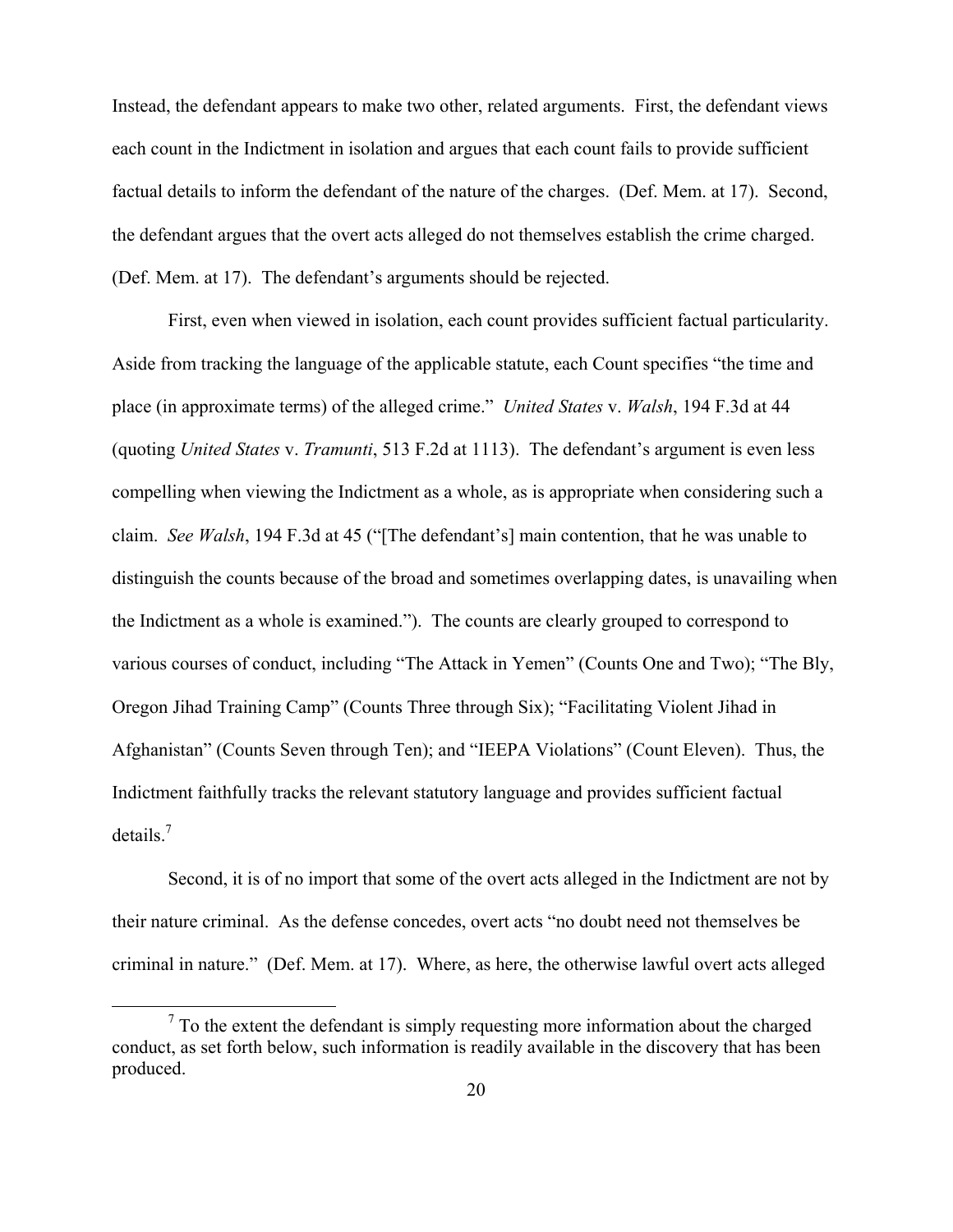in the Indictment were committed in furtherance of the illegal conspiracies alleged, they do not, as the defendant contends, "simply 'fall beyond the scope of the relevant criminal statute[.]'" (Def. Mem. at 18 (quoting *United States* v. *Panarella*, 277 F.3d 678, 685 (3d Cir. 2000))). To the contrary, these acts were part of, and in furtherance of, the charged conspiracies. Accordingly, the defendant's motion to dismiss the Indictment for failure to state an offense is entirely without merit, and should be denied.

## **C. The Defendant's Motion to Dismiss Counts Three, Four, Seven, and Eight for Failure to Identify the Requisite Conspiracy Should Be Denied**

The defendant next moves to dismiss Counts Three, Four, Seven, and Eight, which allege conspiracy and substantive violations of Title 18, United States Code, Section 2339A, and which each allege that the material support and resources were to be used in connection with a violation of Title 18, United States Code, Section 956. The defendant argues that these counts should be dismissed because they "fail[] to articulate the underlying § 956 conspiracy that constitutes an essential element of the offense charged." (Def. Mem. 29). The defendant's argument has no basis in law and can be swiftly rejected. $8$ 

The defendant contends that the disputed counts do not contain sufficient information about the details of the Section 956 conspiracy that is referenced in each count. This argument can be rejected principally for two reasons. First, as set forth above, *see supra* III.B., Counts

<sup>&</sup>lt;sup>8</sup> The sole case cited by the defendant purportedly in support of his position, *United States* v. *Sattar*, 314 F. Supp. 2d 279 (S.D.N.Y. 2004), is inapposite. In that case, the district court rejected the argument that Title 18, United States Code, Section 2339A was vague as applied to the defendant. *Sattar*, 314 F. Supp. 2d at 303. The district court further held that the alleged violation of Section 956 was adequately pled and noted that "an indictment need do little more than track the language of the statute charged and state the time and place (in approximate terms) of the alleged crime." *Id.* (quoting *United States* v. *Stavroulakis*, 952 F.2d 686, 693 (2d Cir. 1992)). The defendant's requested remedy – that the counts be dismissed – is without support.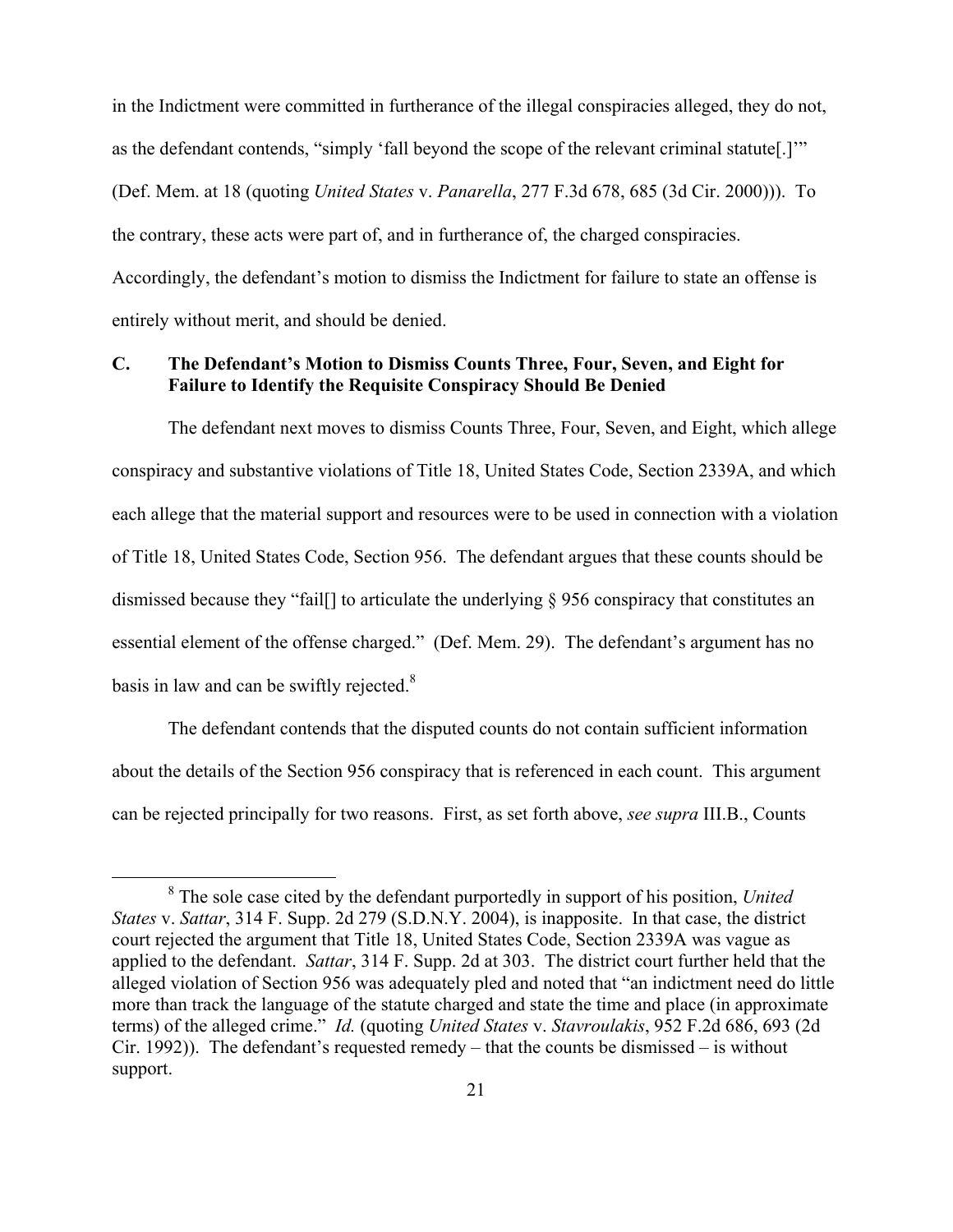Three, Four, Seven, and Eight are adequately pled. Second, the defendant's argument is, in essence, a claim that the information contained in the Indictment is insufficient to adequately apprise him of the charged conduct. However, as set forth below, *see infra* III.D, the defendant has been provided sufficient information about the charges against him through the Indictment and discovery in this case.

#### **D. The Defendant's Motion for a Bill of Particulars Should Be Denied**

The defendant also moves for a bill of particulars. On April 3, 2013, the defense sent the Government a letter detailing the items sought in the bill of particulars – a list that is recited in the defense's brief. The defense argues that, unless he is provided with a bill of particulars, he will be forced to "proceed to trial without sufficient notice of precisely what charges he faces, and without ample time to locate witnesses and conduct a meaningful investigation of the offenses alleged." (Def. Mem. at 33). As an initial matter, the defendant requests a plethora of information to which he is not entitled. Moreover, the defendant's request should be denied because ample information has already been provided to the defense through the Indictment and the Government's production of discovery.

#### **1. Applicable Law**

It is well-established that the proper scope and function of a bill of particulars is to provide sufficient information about the nature of the charge to enable a defendant to prepare for trial, to avoid unfair surprise, and to preclude a second prosecution for the same offense. *See* Fed. R. Crim. P. 7(f); *United States* v. *Torres*, 901 F.2d 205, 234 (2d Cir. 1990), *abrogated on other grounds, United States* v. *Marcus*, 628 F.3d 36 (2d Cir. 2010); *United States* v. *Bortnovsky*, 820 F.2d 572, 574 (2d Cir. 1987). A bill of particulars is required "only when the charges of the indictment are so general that they do not advise the defendant of the specific acts of which he is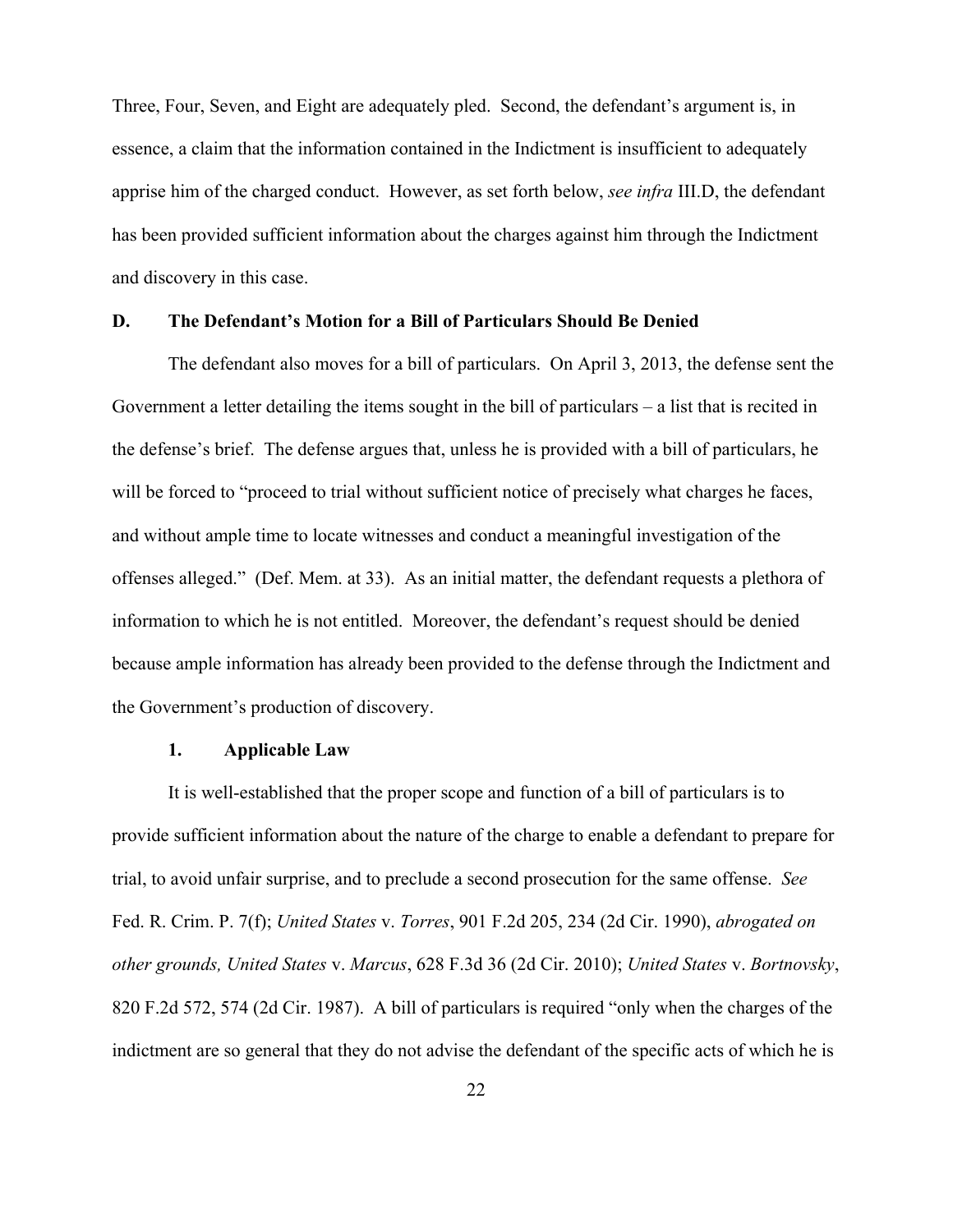accused." *Torres*, 901 F.2d at 234 (citation omitted); *see also United States* v. *Cephas*, 937 F.2d 816, 823 (2d Cir. 1991); *United States* v. *Panza*, 750 F.2d 1141, 1148 (2d Cir. 1984). In addition, if the information needed to serve those purposes is provided through some other means, a bill of particulars is not necessary. *See Bortnovsky*, 820 F.2d at 574; *United States* v. *Morales*, 280 F. Supp. 2d 262, 274 (S.D.N.Y. 2003); *United States* v. *Sattar*, 314 F. Supp. 2d 279, 318-319 (S.D.N.Y. 2004).

A bill of particulars is not appropriate where the bill is sought to obtain evidentiary detail useful to the defendant but not necessary to apprise him of the charges. *See Torres*, 901 F.2d at 234. "A bill of particulars is not a general investigative tool, a discovery device or a means to compel the government to disclose evidence or witnesses to be offered prior to trial." *United States* v. *Gibson*, 175 F. Supp. 2d 532, 537 (S.D.N.Y. 2001) (citation omitted). The Government is not required to "particularize all of its evidence," *Cephas*, 937 F.2d at 823, disclose the precise manner in which the crimes charged in the indictment were committed, *see Torres*, 901 F.2d at 233-34, or provide a preview of the Government's case or legal theory, *see United States* v. *Muyet*, 945 F. Supp. 586, 599 (S.D.N.Y. 1996); *United States* v. *Taylor*, 707 F. Supp. 696, 699 (S.D.N.Y. 1989). The ultimate test is whether the information sought is necessary to give notice of the charge against the defendant, not whether it would be helpful to him. *See United States* v. *Trippe*, 171 F. Supp. 2d 230, 240 (S.D.N.Y. 2001); *United States* v. *Conley*, No. 00 Cr. 816, 2002 WL 252766, at \*4 (S.D.N.Y. Feb. 21, 2002).

Applying these principles, courts routinely deny motions for bills of particulars that are, at bottom, demands for additional details of the manner in which the offense was committed. *See United States* v. *Mitloff*, 165 F. Supp. 2d 558, 569 (S.D.N.Y. 2001) (noting that Government may not be compelled to provide bill of particulars disclosing manner in which it will prove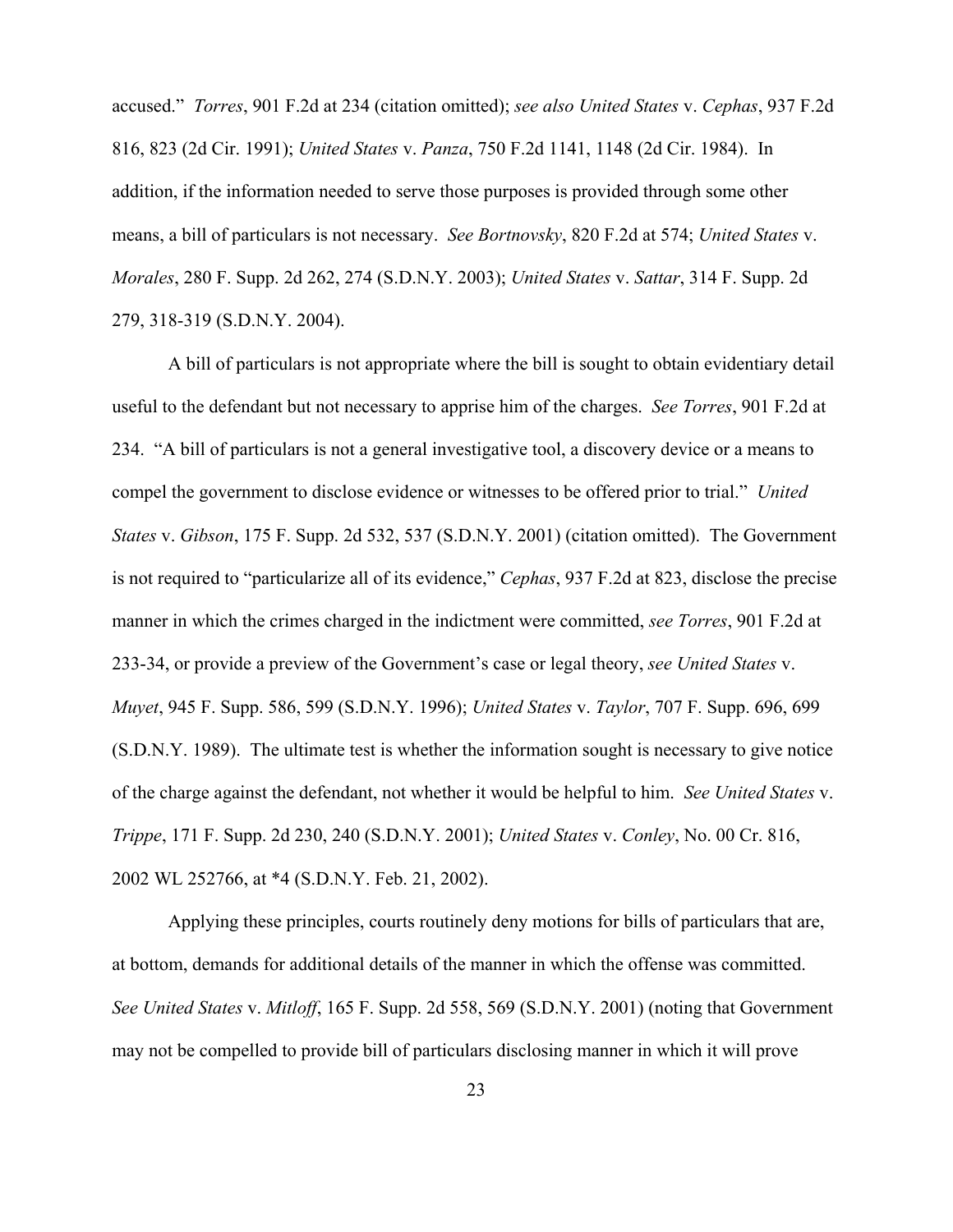charges, manner in which defendant committed the crime charged, or a preview of Government's evidence or legal theories). Courts also "routinely den[y]" demands for bills of particulars setting forth the identities of co-conspirators. *Trippe*, 171 F. Supp. 2d at 240; *see also United States* v. *Bin Laden*, 92 F. Supp. 2d 225, 242 (S.D.N.Y. 2000) ("[R]equests, such as those made by the Defendants here, for particulars as to when, where, how, and with whom each individual defendant joined an alleged conspiracy have 'almost uniformly been denied.'") (citation omitted); *Torres*, 901 F.2d at 233-34 (demands for "whens" and "wheres" and "by whoms" within charged conspiracy are improper attempts at general pre-trial discovery). Courts faced with requests for such disclosures consider, among other factors, the number of co-conspirators, the duration and breadth of the charged conspiracy, whether revealing the identity of coconspirators would pose a risk to co-conspirator witnesses, whether other materials provide adequate notice of the charges, and the voluminousness of pretrial disclosures. *See United States* v. *Nachamie*, 91 F. Supp. 2d 565, 572 (S.D.N.Y. 2000) (setting forth factors).

#### **2. Discussion**

A bill of particulars is unwarranted because the Indictment and discovery materials provide sufficient information about the nature of the charges in this case to enable the defendant to prepare for trial, to avoid unfair surprise, and to preclude a second prosecution for the same offense. *See* Fed. R. Crim. P. 7(f); *Torres*, 901 F.2d at 234 (2d Cir. 1990); *Bortnovsky*, 820 F.2d at 574. In view of the information contained in the Indictment, coupled with the significant volume of discovery produced by the Government, the defendant simply cannot claim that he is unaware of the specific acts with which he is charged. In short, there is no danger in this case that the defendant will suffer from unfair surprise at trial. Moreover, the extensive information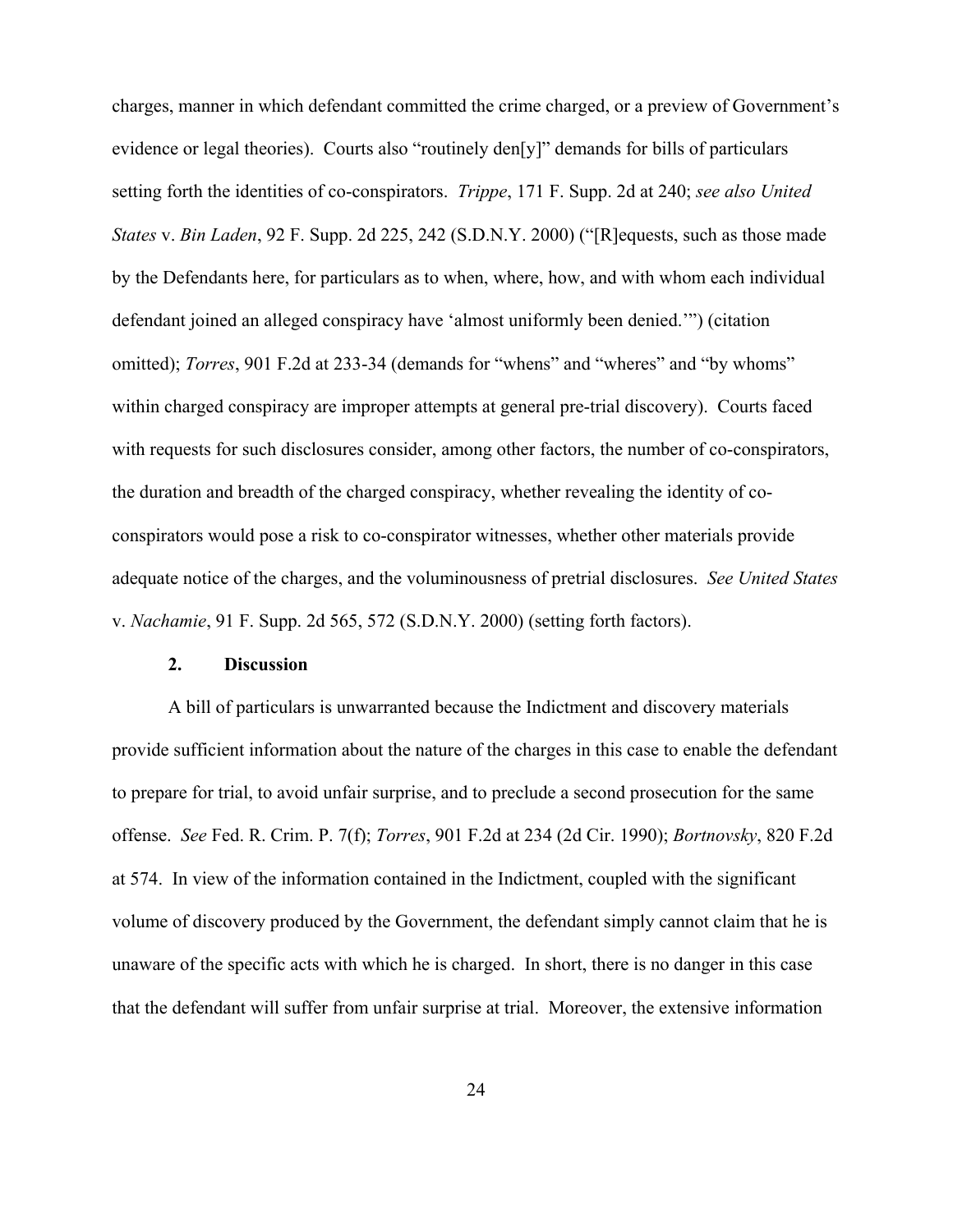already made available to defense counsel provides a sufficiently detailed picture of the charged offenses to eliminate any risk of double jeopardy.

Tellingly, the defendant's motion dwells almost exclusively on the allegations in the Indictment and makes no reference to information disclosed in the Government's production of discovery. This omission is fatal to the defendant's motion, as discovery is an acceptable form through which information can be provided to the defense. *See, e.g.*, *United States* v. *Chen*, 378 F.3d 151, 163 (2d Cir. 2004) (declining to find abuse of discretion where district court denied motion for bill of particulars and where "extensive discovery furnished defendants with significant insight into the government's case"); *United States* v. *Binday*, No. 12 Cr. 152 (CM), 2012 WL 6135013, at \*11 (S.D.N.Y. Dec. 10, 2012) ("If the information the defendant seeks 'is provided in the indictment or in some acceptable alternate form,' *such as discovery* or other correspondence, no bill of particulars is required.") (quoting *Bortnovsky*, 820 F.2d at 572) (emphasis added); *Bin Laden*, 92 F. Supp. 2d at 233-34 ("in deciding whether a bill of particulars is needed, the court must determine whether the information sought has been provided elsewhere, *such as in other items provided by discovery*, responses made to requests for particulars, prior proceedings, and the indictment itself.") (quoting *United States* v. *Strawberry*, 892 F. Supp. 519, 526 (S.D.N.Y. 1995)) (emphasis added).<sup>9</sup>

Indeed, the Government has produced a significant volume of discovery so far. This discovery has included, among other things, an interview of the defendant concerning his

 <sup>9</sup> The defendant's citation to *United States* v. *Davidoff*, 845 F.2d 1151, 1155 (2d Cir. 1988) (Def. Mem. at 37), is misguided. There, the Second Circuit considered whether a defendant in a criminal RICO case "preparing to meet charges of extorting funds from one company had a fair opportunity to defend against allegations of extortions against unrelated companies, allegations not made prior to trial." *Davidoff*, 845 F.2d at 1154. In this case, the defendant is simply seeking more evidentiary detail with respect to the charged offenses.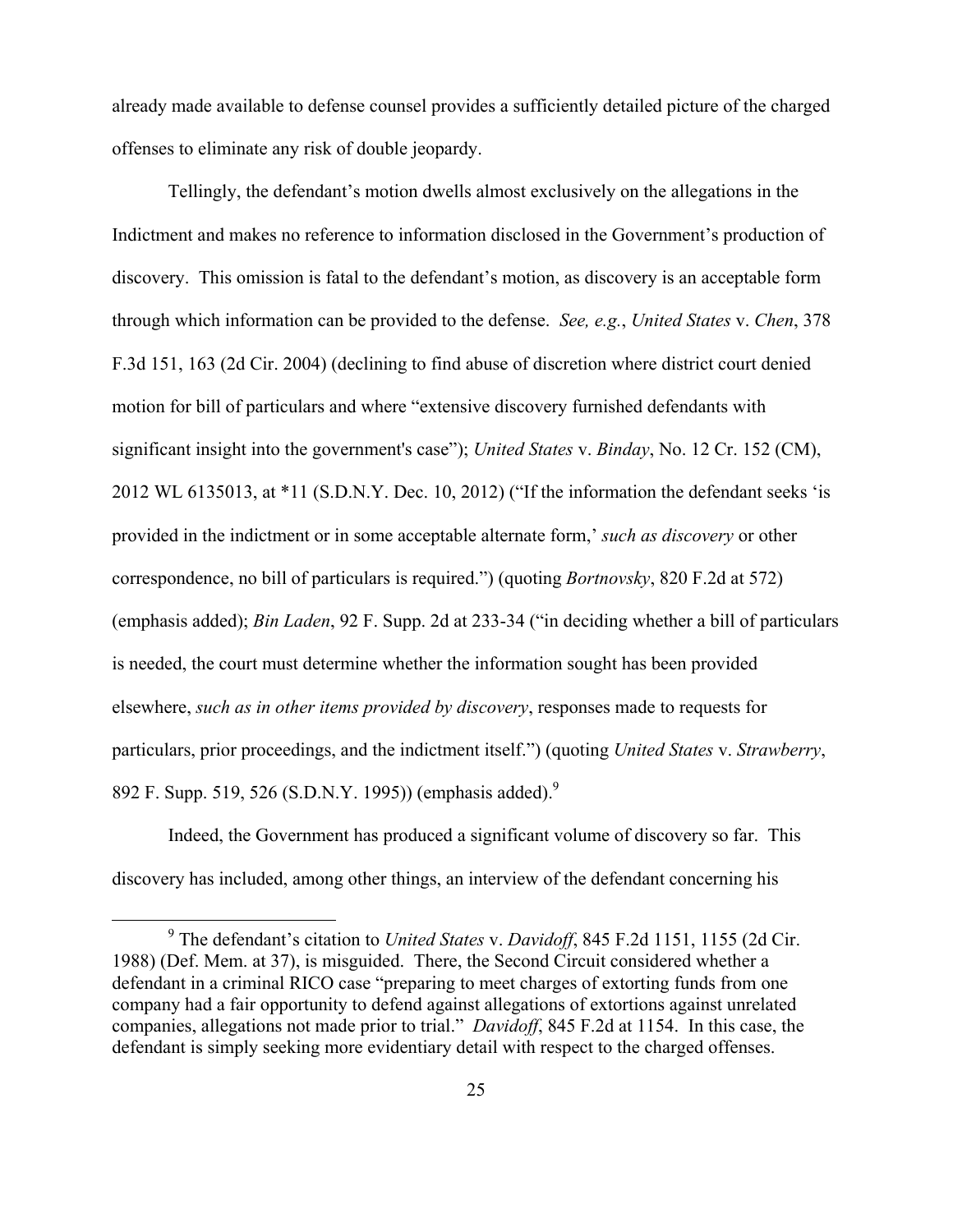involvement in the conduct charged in Counts One and Two, the trial testimony of witnesses in the trial of co-defendant Kassir encompassing the conduct charged in Counts Three through Eleven, search warrant affidavits that include additional details of the defendant's criminal conduct, and a significant volume of recordings of the defendant that reflect his criminal intent. This discovery gives the defendant a clear picture of the conduct underlying the charges that he is facing.

For instance, the trial testimony of one cooperating witness, Ernest James Ujaama (who is referred to in the Indictment as "CC-2"), from the trial of co-defendant Oussama Kassir, which was produced to the defense on October 11, 2012, includes extensive information about both Ujaama's and the defendant's involvement in the Bly, Oregon jihad training camp, which forms the basis for the charges in Counts Three through Six. Among other things, Ujaama detailed his involvement in establishing the jihad training camp and explained the contents of a fax that Ujaama had sent to the defendant on October 25, 1999. (AH 530).

The testimony of Ujaama also contained extensive details about the conduct charged in Counts Seven through Eleven. For instance, Ujaama testified that towards the end of 2000, the defendant asked Ujaama to take an individual, Feroz Abbasi, to Ibn Sheikh, who was a "front line commander" in Afghanistan. (AH 560 - 561). Ujaama also testified that Mustafa had arranged for Mutawakil, the foreign minister for the Taliban, to receive Ujaaama in Afghanistan and ensure that Ujaama arrived safely. (AH 561). Ujaama then provided details about his travel to Afghanistan. (AH 562 - 564). Ujaama also testified that he had scheduled another trip to Afghanistan prior to September 11, 2001. In advance of this trip, the defendant gave Ujaama six thousand British pounds to take to Afghanistan. (AH 568).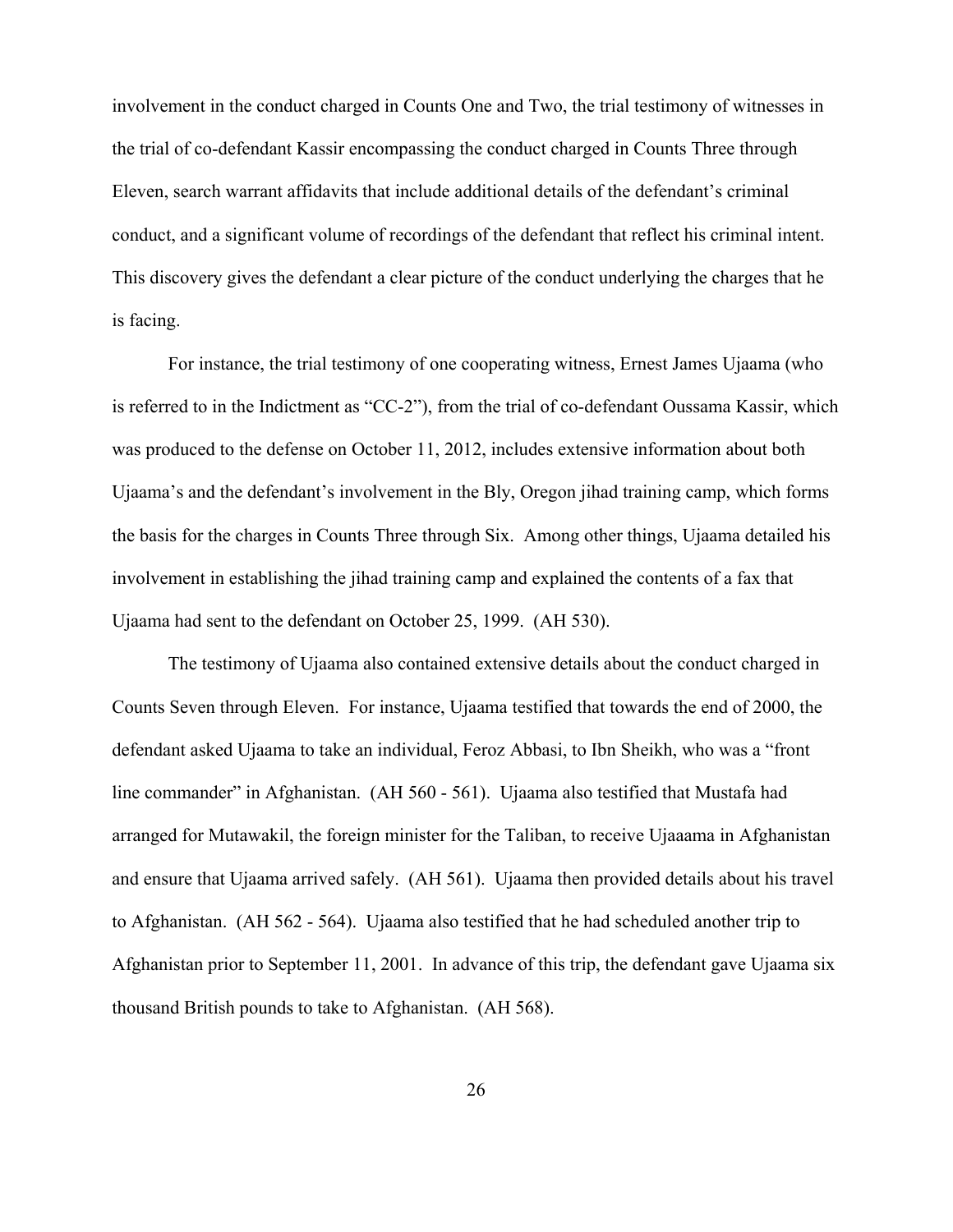Setting aside the comprehensive scope of discovery, the Indictment in this case encompasses a well-defined and narrow scope of conduct occurring over a relatively limited time period. The Indictment charges the defendant with offenses that are alleged to have occurred in the three-year time period between approximately December 1998 and December 2001. Furthermore, each of the counts in the Indictment is extremely specific with respect to time and place of the conduct alleged in each count.<sup>10</sup>

While the defendant seeks other evidentiary detail – from the contents of communications to the granular details of overt acts – this is not a case where the charges as set forth in the Indictment and in the materials subsequently produced to the defendant are "so general that they do not advise the defendant of the specific acts of which he is accused," *Torres*, 901 F.2d at 234 (citation omitted). Accordingly, the defendant is not entitled to the additional details he seeks from the Government regarding the overall conspiracy, which pertain to "the precise manner in which the defendant committed the crime charged." *Mitloff*, 165 F. Supp. 2d at 569. These requests seek information that, while potentially useful to the defendant, are not necessary to apprise him of the charges. Therefore, the defendant's motion for a bill of particulars is meritless and should be denied.

#### **E. The Defendant's Motion to Strike Surplusage Should Be Denied**

Mustafa moves for the Court to strike certain language in the Indictment as surplusage. He contends that the Indictment contains two types of surplusage that should be stricken. First,

 10 The defendant's reliance on *Bin Laden*, 92 F. Supp. 2d at 227-28 (holding that Government required to provide limited bill of particulars), is misplaced. In that case, the indictment charged 15 defendants with 267 offenses spanning a timeframe of approximately ten years. *Id*. at 227-28, 237. Some of the overt acts alleged in that indictment did not contain specific dates or locations and only included general allegations of certain types of activity. *Id.* at 239.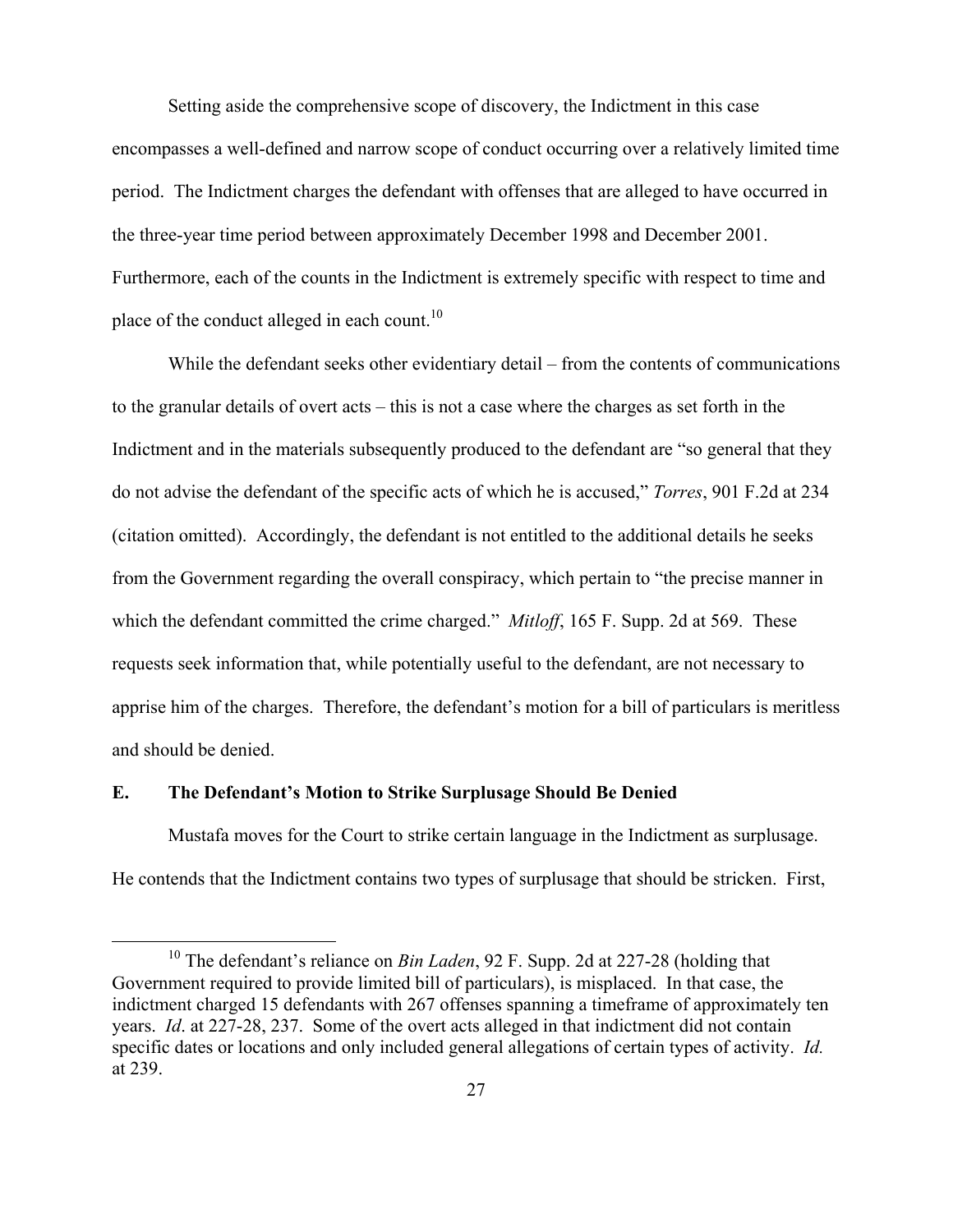the defense asks the Court to strike the references to fact that Bin Laden was the leader of al Qaeda in Counts Five (at Paragraph 10) and Six (at Paragraph 12), on the grounds that these references are unnecessary and irrelevant. (Def. Mem. at 55, 57-60). Second, the defense requests that the Court strike such phrases in the Indictment as "others known and unknown," "among others," and "elsewhere," claiming that this language impermissibly expands the charges against Mustafa. (Def. Mem. at 55,  $60-61$ ).<sup>11</sup> The challenged language is plainly relevant to this case, and the defense's motion to strike should be denied

#### **1. Applicable Law**

"'Motions to strike surplusage from an indictment will be granted only where the challenged allegations are not relevant to the crime charged and are inflammatory and prejudicial.'" *United States* v. *Mulder*, 273 F.3d 91, 99-100 (2d Cir. 2001) (emphasis added) (quoting *United States* v. *Scarpa*, 913 F.2d 993, 1013 (2d Cir. 1990)). Therefore "[i]t has long been the policy of courts within the Southern District to refrain from tampering with indictments." *United States* v. *Tomero*, 496 F. Supp. 2d 253, 255 (S.D.N.Y. 2007) (quotation marks omitted) (citing *United States* v. *Bin Laden*, 91 F. Supp. 2d 600, 601 (S.D.N.Y. 2000)); *accord United States* v. *Jimenez*, 824 F. Supp. 351, 369 (S.D.N.Y.1993). "'If evidence of the allegation is admissible and relevant to the charge, then regardless of how prejudicial the language is, it may not be stricken.'" *Scarpa*, 913 F.2d at 1013 (quoting *United States* v. *DePalma*, 461 F. Supp. 778, 797 (S.D.N.Y. 1978)).

## **2. Discussion**

 $11$  These very same arguments were raised by Mustafa's co-defendant, Kassir, and were properly rejected by Judge Keenan. *See United States* v. *Kassir*, No. S2 04 Cr. 356 (JFK), 2009 WL 995139, \*2-4 (S.D.N.Y. Apr. 9, 2009).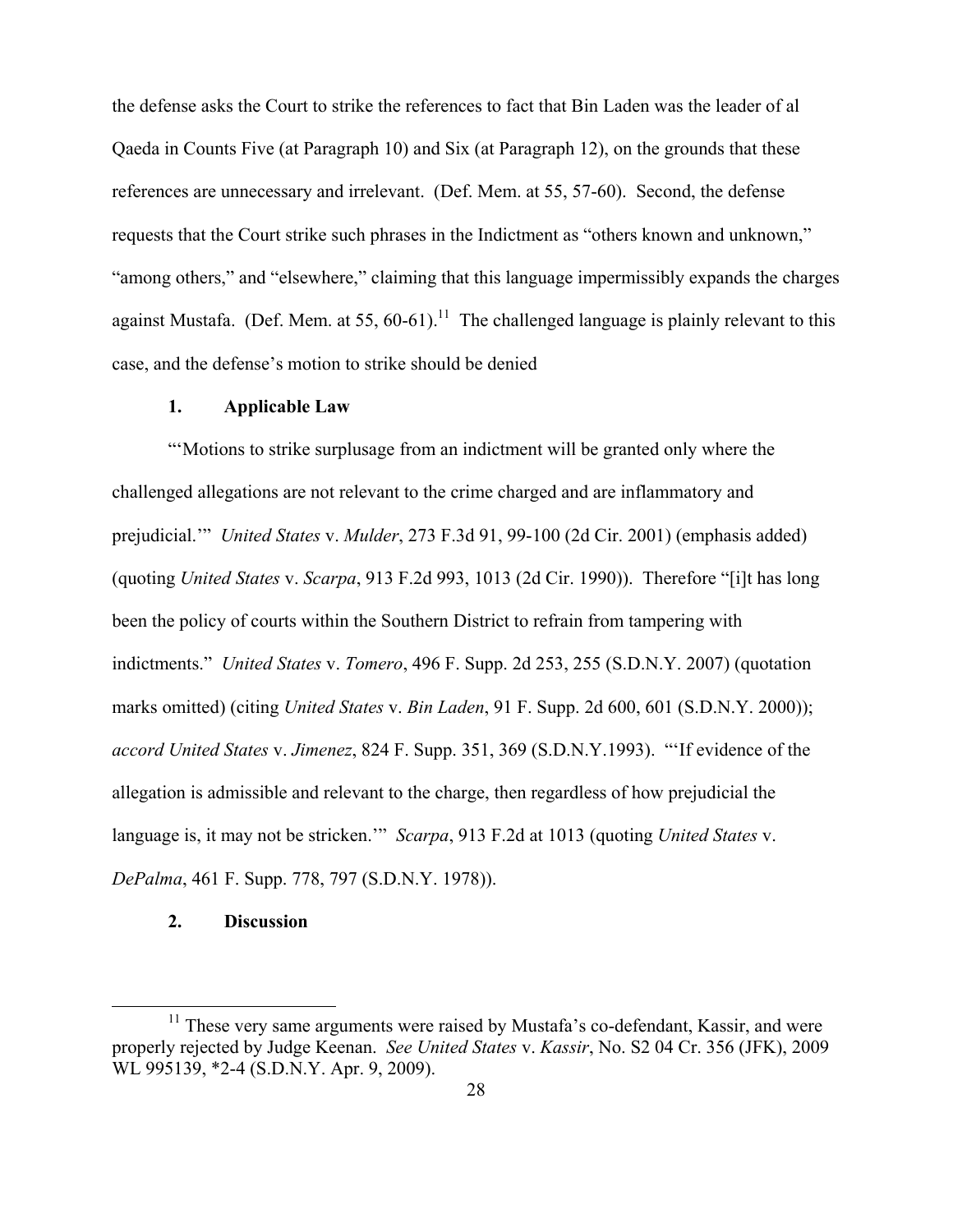## **a. The Court Should Not Strike the References to Usama Bin Laden in the Indictment**

The defendant moves to strike the references to Bin Laden as the leader of al Qaeda in Counts Five and Six of the Indictment, which allege that Mustafa conspired to provide and provided material support to al Qaeda, in connection with Mustafa's alleged efforts to establish a jihad training camp in Bly, Oregon. Both counts, when identifying the designated foreign terrorist organization that the defendant supported, contain the language: "a foreign terrorist organization, to wit, a terrorist organization known as 'al Qaeda' and led by Usama Bin Laden, which was designated by the Secretary of State as a foreign terrorist organization on October 8, 1999, pursuant to Section 219 of the Immigration and Nationality Act, and was redesignated as such on or about October 5, 2001, and October 2, 2001." (Ind.  $\P$  10, 12).<sup>12</sup> Mustafa argues that these references to Bin Laden are irrelevant because proof of al Qaeda's leadership is not an element of Counts Five or Six (Def. Mem. at 58-59); that the references to Bin Laden are unfairly prejudicial "because of the toxic impact the mere mention of Usama Bin Laden would likely have on a jury" (Def. Mem. at 59-60); and that the references to Bin Laden violate Mustafa's rights to due process and a fair trial by "invit[ing] the jury to conclude that Mr. Mostafa is guilty of material support to al Qaeda simply by association with Bin Laden" (Def. Mem. at 60).

Each of the references to Bin Laden in the Indictment comes in the context of a count that charges Mustafa with conspiring to provide, or providing, material support to al Qaeda. The fact that Bin Laden was the leader of al Qaeda at the time of the charged conduct is plainly relevant

 $12$  Counts Nine and Ten, which also charge substantive and conspiracy counts of providing material support to al Qaeda, contain similar language regarding Bin Laden's leadership of al Qaeda. (Ind. ¶¶ 18, 20).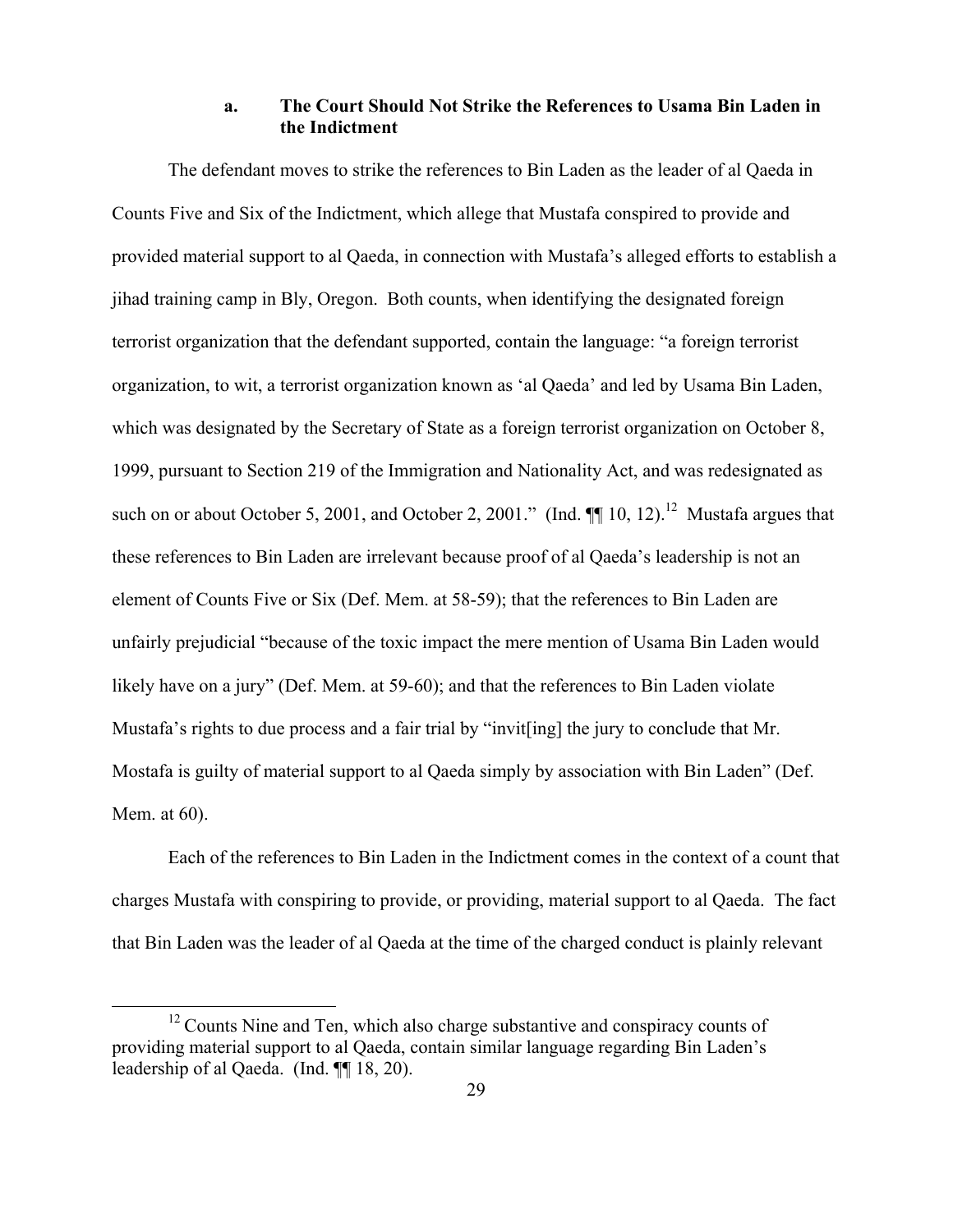to these charges of material support to al Qaeda. Accordingly, the references to Bin Laden need not be stricken. *See Mulder*, 273 F.3d at 99-100 ("[m]otions to strike surplusage from an indictment will be granted only where the challenged allegations are not relevant to the crime charged") (internal quotation marks and citation omitted).

To point to one example, the Indictment charges that, with respect to Counts Five and Six, Mustafa acted to support al Qaeda by attempting to establish a training camp in the United States. Among other things, Mustafa sent two of his followers – Kassir and Aswat – from London to the United States to help establish that camp and provide jihad training. In support of these allegations, the Government will, among other things, offer into evidence an electronic copy of a letter from "Abu Abdullah" to Bin Laden. The Government expects to prove at trial that Kassir (known by the alias Abu Abdullah) carried this letter to the United States when Mustafa sent Kassir to support the Bly training camp. That letter says, among other things: "we love you here," and "I ask God to help you here, and support you to fulfill His desire." Based in part on these statements in the letter, the Government intends to argue that Kassir's actions in the United States – taken on behalf of Mustafa – were knowingly carried out in support of al Qaeda. This argument is plainly relevant to the Government's charges of material support to al Qaeda in Counts Five and Six. Even though the letter does not make mention of al Qaeda by name, because Bin Laden was the leader of al Qaeda, such expressions of loyalty to Bin Laden are indistinguishable from expressions of loyalty to al Qaeda.

In any event, the Indictment's references to Bin Laden are not inflammatory and unfairly prejudicial. Given the charges in this case, the Government's evidence will necessarily include material relevant to al Qaeda and al Qaeda's then-leader, Bin Laden. And given that evidence, the references to Bin Laden pose no real risk of unfairly prejudicing or inflaming the jury.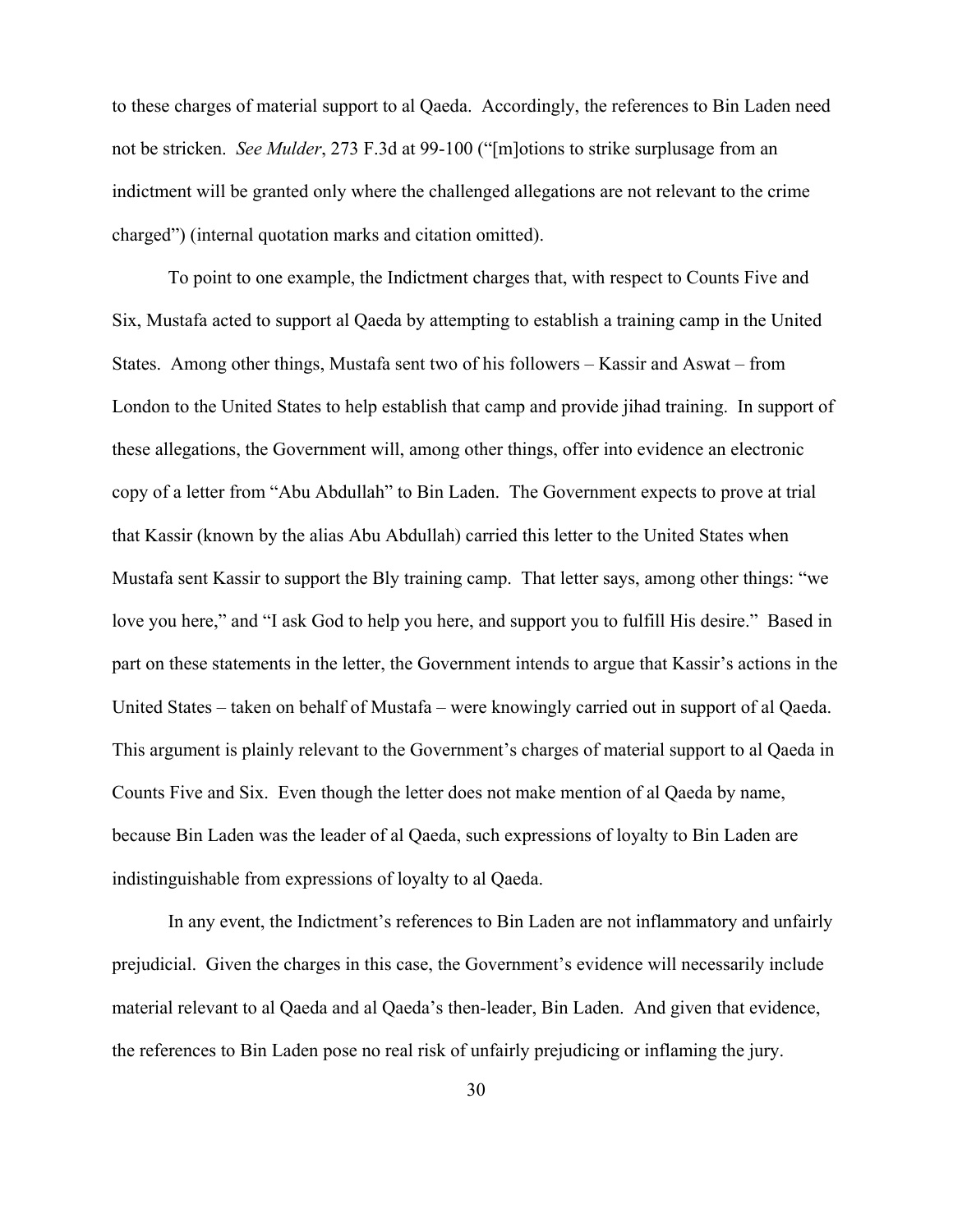Indeed, Judge Keenan adopted this very analysis when rejecting Kassir's argument that the indictment's references to Bin Laden would unduly inflame the jury for two reasons: (1) "the leadership of the organization that Defendant is charged with supporting is relevant and admissible as background information," *Kassir*, 2009 WL 995139, at \*2 (citing *Mulder*, 273 F.3d at 100); and (2) "the Government plans to offer evidence that [Kassir] committed the charged conduct with the intent to support Bin Laden, which is relevant for the inference that [Kassir] also intended to support al Qaeda," *id.*; *see id.* at \*3 (Kassir's "express intent to support al Qaeda's leader would lead a strong inference of support for the organization itself and would not be unfairly prejudicial in the least"). Accordingly, Judge Keenan in *Kassir* denied the motion to delete the references to Bin Laden in the indictment, finding such evidence to be relevant and admissible. *See id.* \*3. The same analysis employed by Judge Keenan in *Kassir* should apply here.

## **b. The Court Should Not Strike from the Indictment Such Phrases as "Others Known and Unknown," "Among Others," and "Elsewhere"**

Like many indictments, throughout the Indictment are such phrases as "the defendant, and others known and unknown" (Ind. ¶¶ 1, 2, 4, 5, 6, 8, 9, 10, 12, 13, 14, 16, 17, 18, 20, 24, 25), "the following overt acts, among others" (Ind. ¶¶ 3, 7, 11, 15, 19, 26), and "in the Southern District of New York and elsewhere" (Ind. ¶¶ 5, 7, 8, 9, 11, 12, 13, 15, 16, 17, 19, 20, 24, 26). Mustafa moves to strike these phrases, contending that they "impermissibly expand the charges against Mr. Mostafa beyond the specific charges returned by the jury." (Def. Mem. at 61).

Judge Keenan in *Kassir* also ruled squarely against the argument Mustafa makes here, rejecting Kassir's request to strike such words as "others known and unknown," "among others," and "and elsewhere." *Kassir*, 2009 WL 995139, at \*3. With the exception of one phrase that the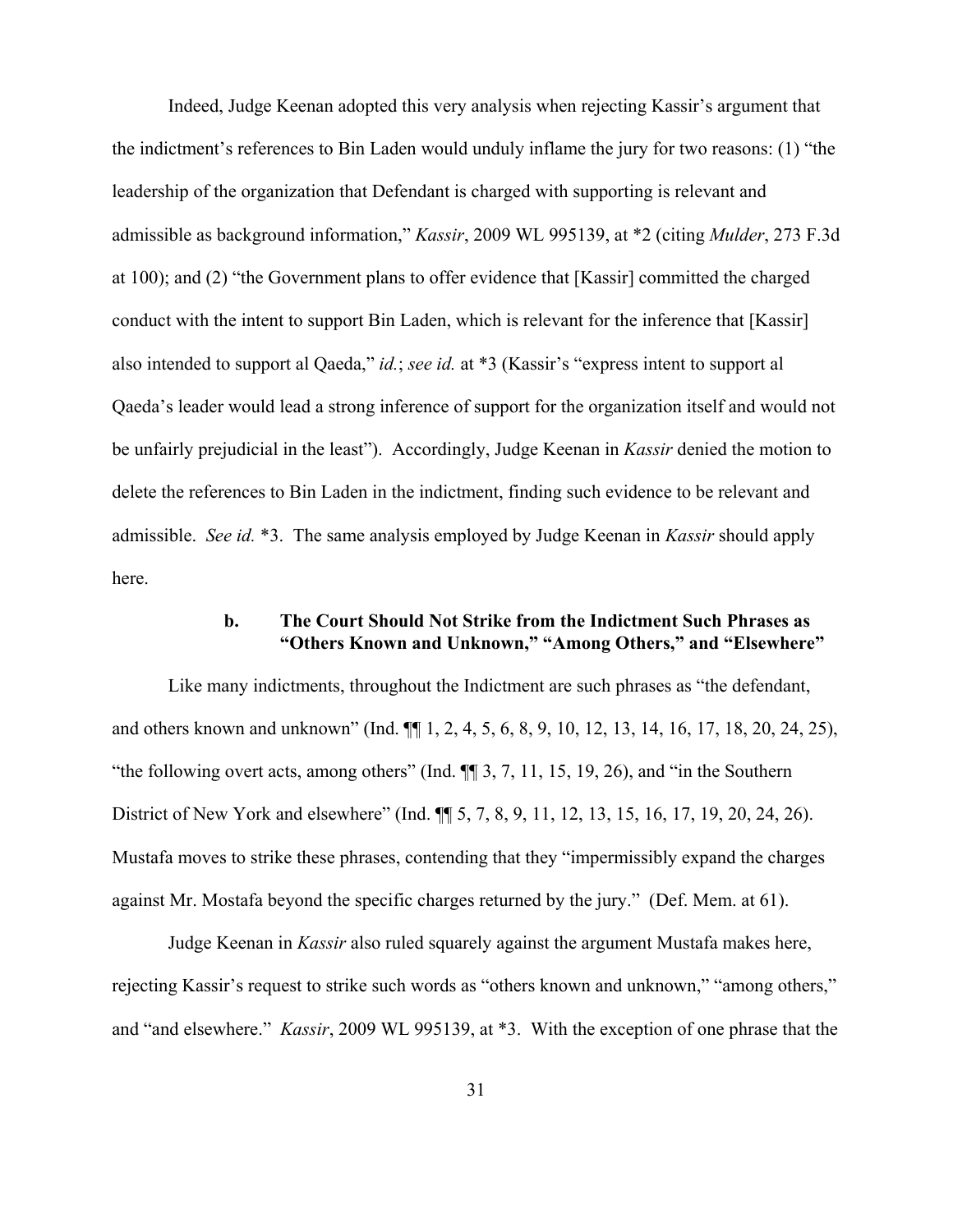Government consented to remove (and is not present in the Indictment charging Mustafa),  $^{13}$ Judge Keenan concluded that that challenged phrases did "not impermissibly broaden the charges against" Kassir, and were neither irrelevant nor inflammatory. *Id.* at \*4.

With respect to the phrases of the Indictment alleging that Mustafa acted with "others known and known," the Government's proof at trial – as also made clear in the allegations contained in the Indictment – will establish that Mustafa conspired with others to commit the offenses charged. Here too, Judge Keenan's holding in *Kassir* is directly on point. Approving the language, "the defendant, and others known and unknown," Judge Keenan held: "[t]he allegation that [Kassir] committed the charged offenses with 'others known and unknown' does not insinuate other crimes not charged. That [Kassir] allegedly acted with other people plainly is relevant and is not inflammatory. Furthermore, there is no bar to an indictment's reference to anonymous, unindicted co-conspirators." *Kassir*, 2009 WL 995139, at \*4 (citing *DePalma*, 461 F. Supp. at 800).

Mustafa's objection to the Indictment's use of the phrase "among others" in the overt act paragraphs flies in the face of clearly established Second Circuit precedent. The Government of course is under no obligation to list in an indictment each and every overt act undertaken in furtherance of a particular conspiracy, *see, e.g.*, *United States* v. *Cohen*, 518 F.2d 727, 733 (2d Cir. 1975) (collecting cases), and the Indictment's references to "the following overt acts, among others," simply makes it clear that the Government is supplying a non-exhaustive list of overt

<sup>&</sup>lt;sup>13</sup> The charging language of two of the counts in the indictment in Kassir contained the phrase, "among other things," to describe the content of certain websites establish by Kassir. Because, under *United States* v. *Pope*, 189 F. Supp. 64 (S.D.N.Y. 1960), such language is to be avoided in an indictment's charging language, the Government consented to the defendant's motion to strike the phrase, "among other things," from those two counts. No similar concerns under *Pope* come into play in this case.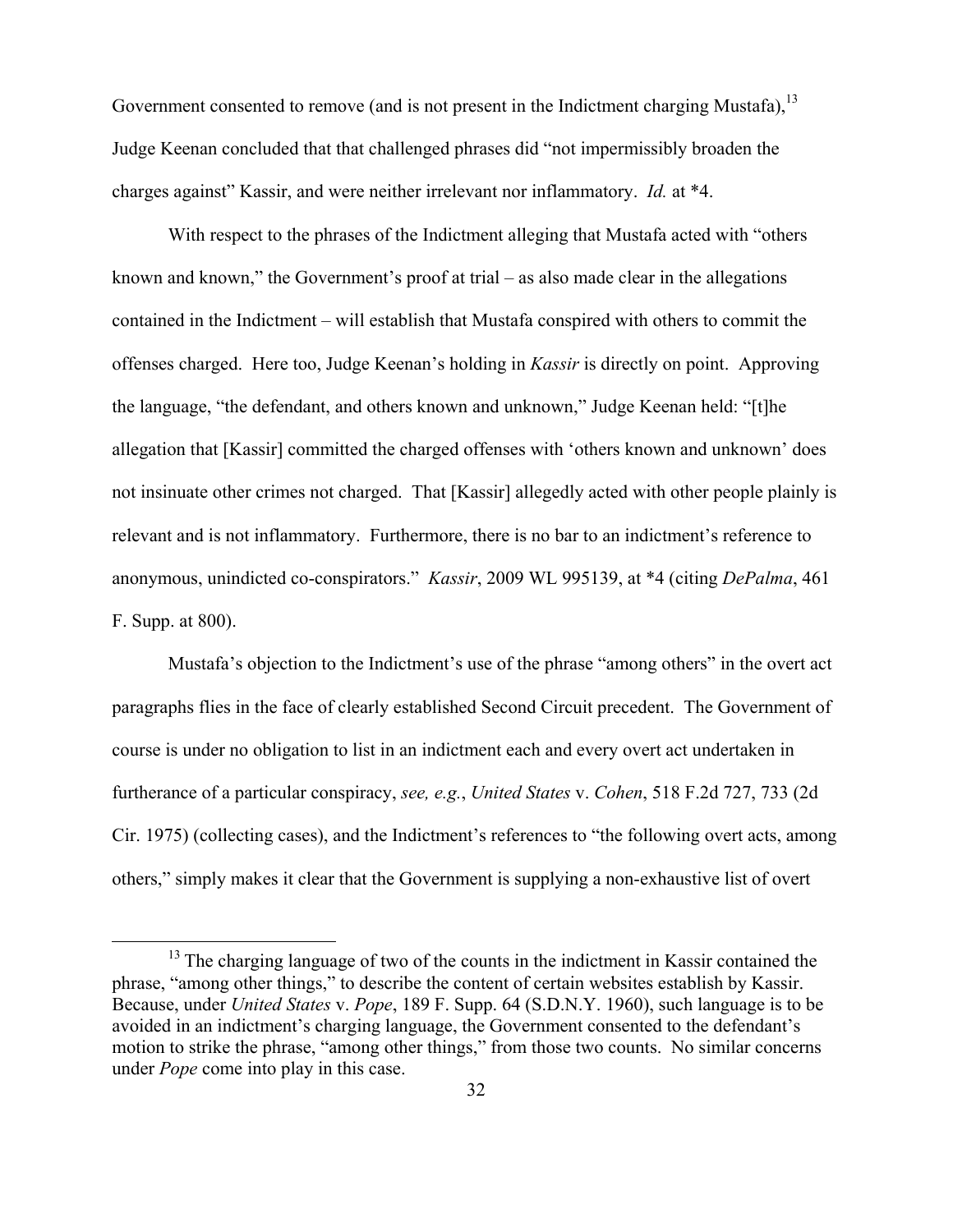acts – as it is permitted to. *See Kassir*, 2009 WL 995139, at \*4 ("'The Government need not, when charging conspiracy, set out with precision each and every act committed by the conspirators in the furtherance of the conspiracy.'") (quoting *United States* v. *Cohen*, 518 F.2d at 733); *see also United States* v. *LaSpina*, 299 F.3d 165, 182 (2d Cir. 2002) ("It is clear the Government may offer proof of acts not included within the indictment, as long as they are within the scope of the conspiracy.") (quoting *United States* v. *Bagaric*, 706 F.2d 42, 64 (2d Cir. 1983), *abrogated on other grounds by Nat'l Org. for Women, Inc*. v. *Scheidler*, 510 U.S. 249, 259-60 (1994)).

Nor is there any merit to Mustafa's challenge to the phrase, in the overt acts paragraphs, that the overt acts occurred "in the Southern District of New York and elsewhere." A conspiracy may be prosecuted in the Southern District of New York if one overt act in furtherance of the conspiracy took place in this District. *See, e.g.*, *United States* v. *Rommy*, 506 F.3d 108, 119 (2d Cir. 2007). The references in the Indictment to acts that occurred "in the Southern District of New York and elsewhere" simply make plain that the Government is charging a conspiracy in which some overt acts took place in the Southern District of New York and some did not – as the Government is entitled to do. Moreover, this language is simply an accurate description of where some of the enumerated overt acts alleged in the Indictment took place, as a number of them occurred outside this District, and outside the United States. If the phrase "and elsewhere" were stricken from the overt act paragraphs, the Indictment would be misleading by incorrectly suggesting that all of the listed overt acts occurred in the Southern District of New York. *See Kassir*, 2009 WL 995139, at \*4 (rejecting Kassir's objection to the indictment's use of the phrase, "in the Southern District of New York and elsewhere," noting that to strike such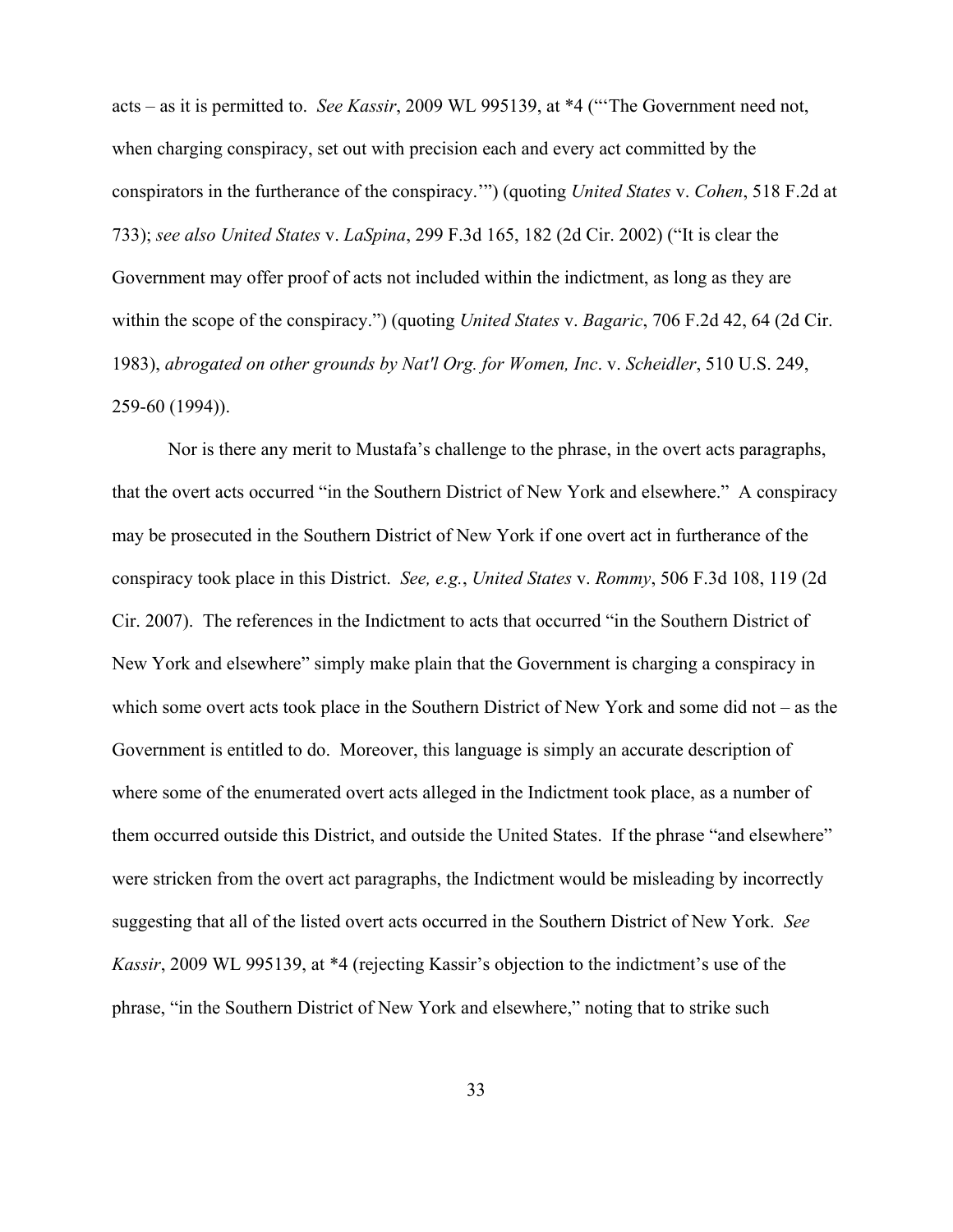language would result in the indictment falsely stating that all overt acts in furtherance of an alleged conspiracy occurred within the Southern District of New York).

Finally, at a minimum, the defendant's motion is premature and potentially moot because the Court has not yet indicated whether, at trial, the Court intends to provide the jury with copies of the Indictment and/or read the Indictment to the jury. To the extent the Court only intends to summarize the Indictment for the jury, the defendant's motion would then be moot. If the Court does intend to provide or read the Indictment to the jury, the issue can then be raised with the Court and resolved.

## **F. The Defendant's Motion To Dismiss Various Counts of the Indictment As Multiplicitous Should Be Denied**

The defendant argues that several of the counts in the Indictment – specifically, Counts Three and Five, Counts Four and Six, Counts Seven and Nine, and Counts Eight and Ten – are multiplicitous. (Def. Mem. at 61 to 64). The defendant argues that these pairs of counts fail to "articulate different conduct elements" and therefore violate the Fifth Amendment's prohibition against double jeopardy and should be dismissed. (Def. Mem. at 61). The defendant's argument should be rejected for two reasons. First, under Second Circuit precedent, a pre-trial multiplicity argument is premature. Second, in any event, a multiplicity argument in this case is entirely devoid of merit, because each of the counts of the Indictment plainly alleges offenses that will require distinct proof at trial.

#### **1. Applicable Law**

The multiplicity doctrine is predicated on the Double Jeopardy Clause of the Fifth Amendment, which, among other things, provides that no person shall "be subject for the same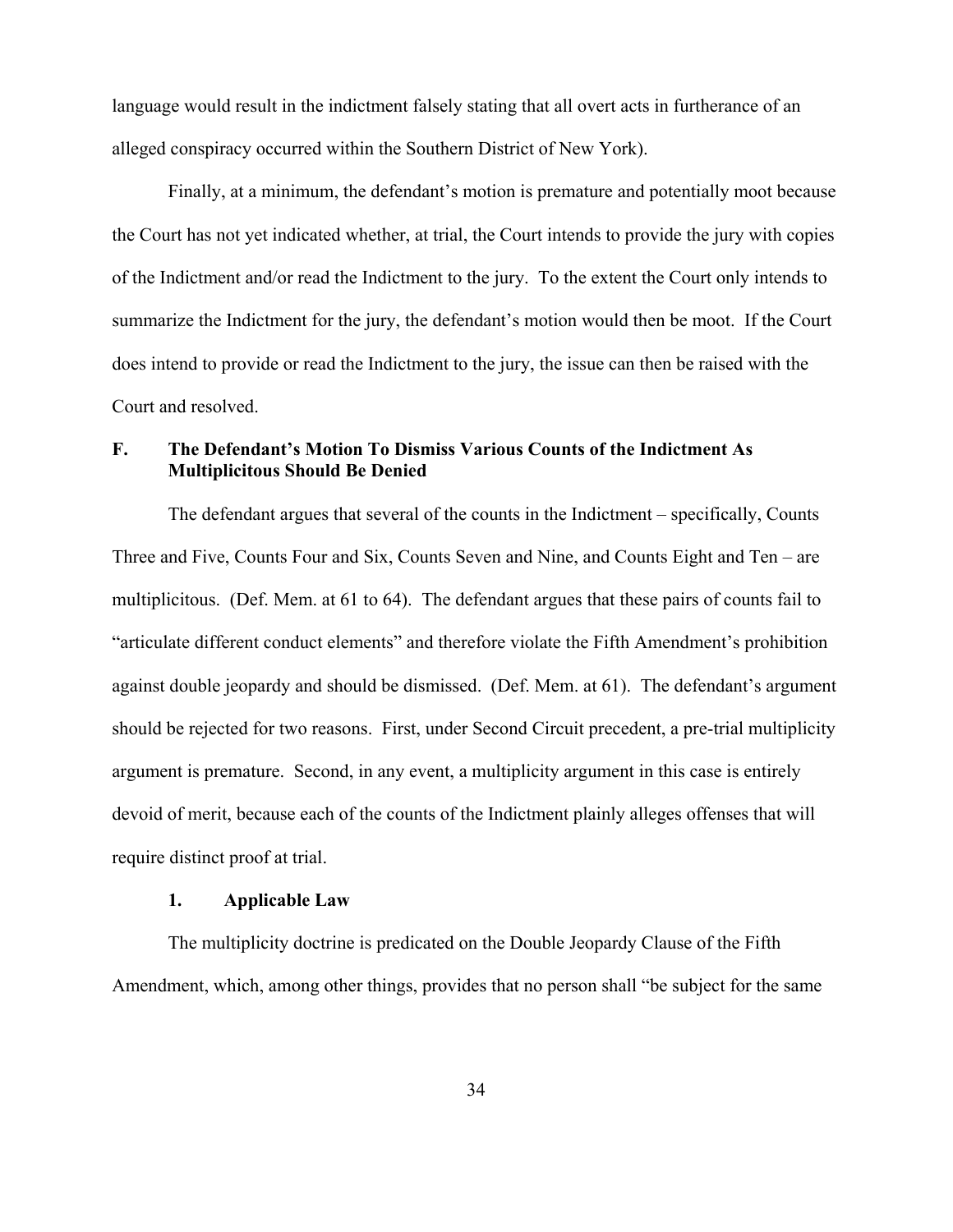offence to be twice put in jeopardy of life or limb." U.S. CONST. amend. V. The Supreme Court has explained that the Double Jeopardy Clause consists

of three separate guarantees: (1) It protects against a second prosecution for the same offense after acquittal. (2) It protects against a second prosecution for the same offense after conviction. (3) And it protects against multiple punishments for the same offense.

*Illinois* v. *Vitale*, 447 U.S. 410, 415 (1980) (quoting *North Carolina* v. *Pearce*, 395 U.S. 711, 717 (1969)) (internal alterations omitted). Thus, with regard to multiplicity issues, the constitutional safeguard of double jeopardy assures that a court does not "'exceed its legislative authorization by imposing multiple punishments for the same offense.'" *United States* v. *Fiore*, 821 F.2d 127, 129 (2d Cir. 1985) (quoting *Brown* v. *Ohio*, 432 U.S. 161, 165 (1977)).

The Second Circuit has endorsed a three-step inquiry to determine whether Congress intended to authorize multiple punishments for conduct that violates two statutory provisions. *See Fiore*, 821 F.2d at 130. First, "[i]f the offenses charged are set forth in different statutes or in distinct sections of a statute, and each section unambiguously authorizes punishment for a violation of its terms, it is ordinarily to be inferred that Congress intended to authorize punishment under each provision." *Id.* 

Second, a court should apply the test established by the Supreme Court in *Blockburger*, which considers whether each statutory "provision requires proof of a fact which the other does not." *Blockburger* v. *United States*, 284 U.S. 299, 304 (1932). Under the *Blockburger* test, if "there is an element in each offense that is not contained in the other, they are not the same offenses for purposes of double jeopardy, and they can both be prosecuted." *United States* v. *Chacko*, 169 F.3d 140, 146 (2d Cir. 1999) (citations omitted); *see also United States* v. *Dixon*, 509 U.S. 688, 697 (1993). In this regard, it is "not determinative whether the same conduct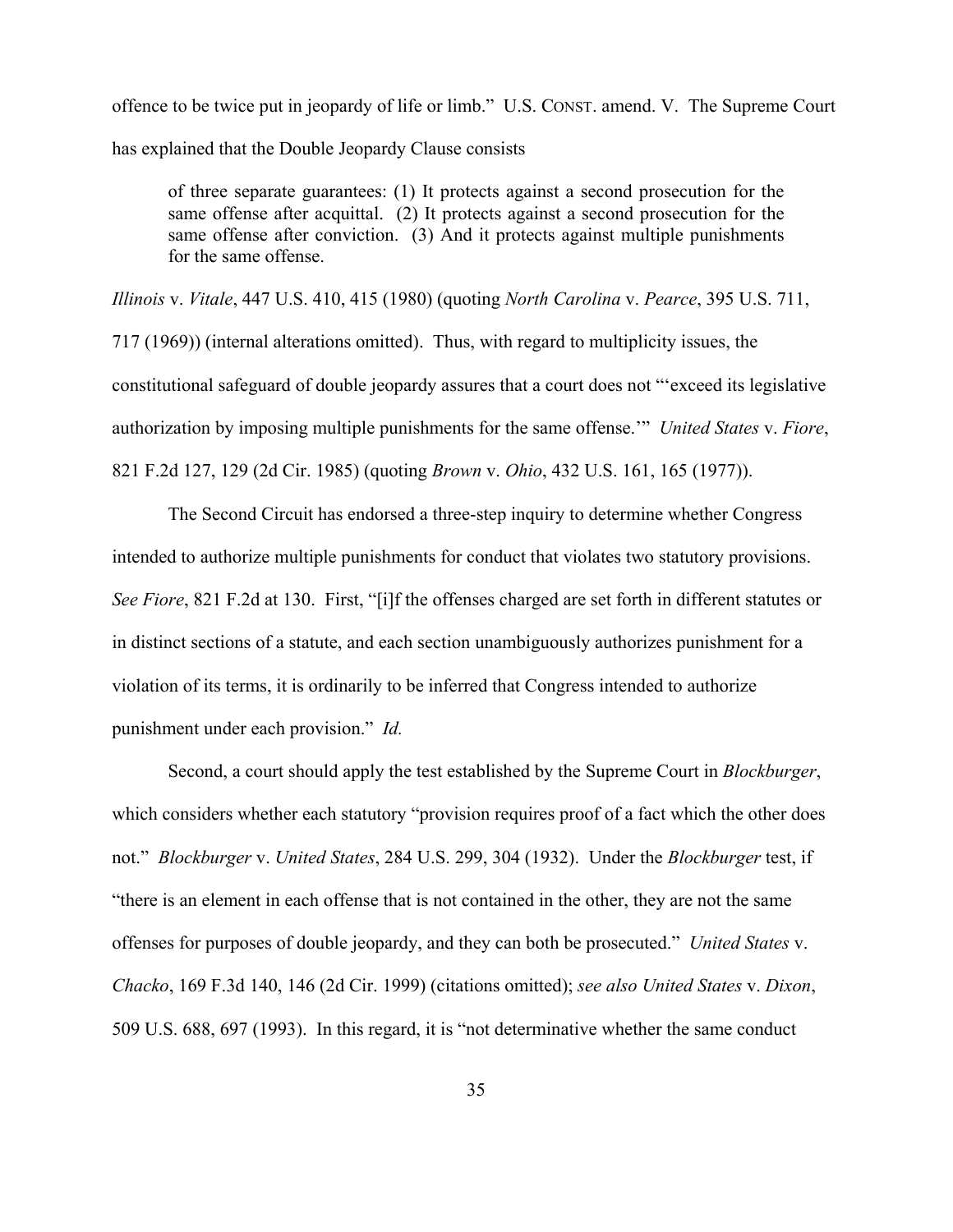underlies the counts; rather, it is critical whether the 'offense' – in the legal sense, as defined by Congress – complained of in one count is the same as that charged in another." *Chacko*, 169 F.3d at 146. Stated another way, "the *Blockburger* test is to be applied to the statute alone, irrespective of the facts alleged in a particular indictment." *Fiore*, 821 F.2d at 131 n.5; *see United States* v. *Bradley*, 812 F.2d 774, 780 (2d Cir. 1987) ("[t]he [*Blockburger*] test is applied to the statutory definition, not to the proof in a particular case"); *United States* v. *Langella*, 776 F.2d 1078, 1081-82 (2d Cir. 1985) (focusing "on the provisions of the statutes involved, rather than on the evidence adduced at trial"); *United States* v. *Nakashian*, 820 F.2d 549, 552-53 (2d Cir. 1987) (finding, in evaluating multiplicity challenge, that it was inappropriate to look behind the statutory provisions themselves); *United States* v. *Thomas*, 757 F.2d 1359, 1371 (2d Cir. 1985) (statutory language, and "not the specific allegations," controls).

*Blockburger*'s focus on the statutory elements rather than the underlying facts reflects the well-settled rule "that a single transaction can give rise to distinct offenses under separate statues without violating the Double Jeopardy Clause." *Albernaz* v. *United States*, 450 U.S. 333, 344 n.3 (1981) (citations omitted); *see, e.g.*, *United States* v. *Woodward*, 469 U.S. 105, 107 (1985) (single factual episode can give rise to distinct offenses under separate statutes without violating the Double Jeopardy Clause); *Harris* v. *United States*, 359 U.S. 19 (1959) (consecutive sentences were permitted where single transaction violated two distinct statutory provisions); *Gore* v. *United States*, 357 U.S. 386 (1958) (same). Thus, the same conduct can constitute multiple offenses if each offense requires proof of a statutory element that the other does not. *See United States* v. *Jahedi*, 681 F. Supp. 2d 430, 434 (S.D.N.Y. 2009) (citing *Chacko*, 169 F.3d at 146).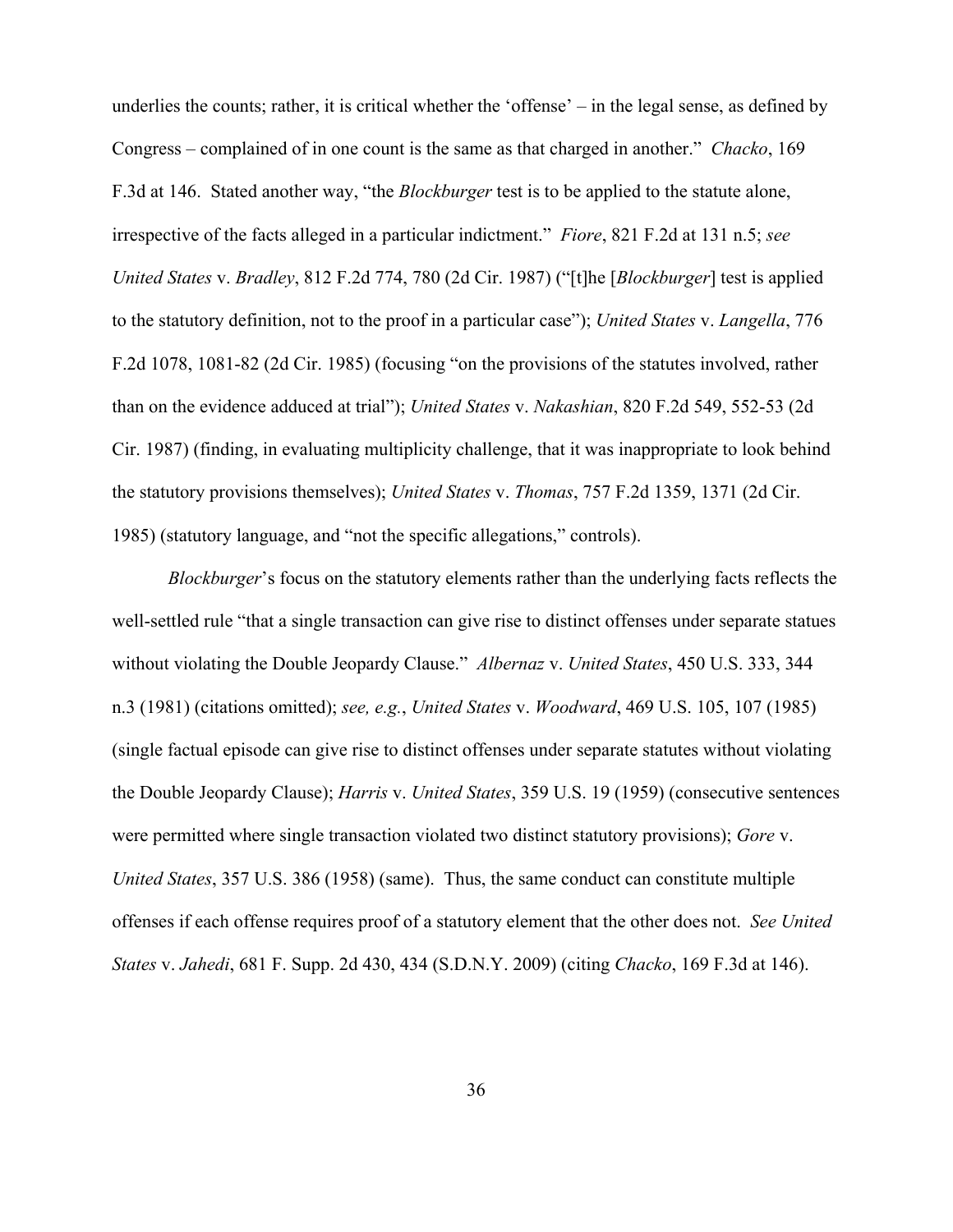Third, if the two offenses are distinct offenses under the *Blockburger* test, a defendant's

multiplicity challenge fails unless the court finds clear congressional intent to bar punishing a

defendant for both offenses. *See Fiore*, 821 F.2d at 130. The Second Circuit has explained that

[t]he final step is to test [the tentative conclusion that multiple punishments are authorized] against the legislative history of the statutory provisions to discover whether a contrary congressional intention is disclosed. If the legislative history either reveals an intent to authorize cumulation of punishments or is silent on the subject, the court should conclude that Congress intended to authorize multiple punishments.

*United States* v. *Marrale*, 695 F.2d 658, 662 (2d Cir. 1982) (citing *Albernaz*, 450 U.S. at 340- 42); *see Albernaz*, 450 U.S. at 339-42 (*Blockburger* test controls the multiplicity analysis absent a "clear indication of contrary legislative intent"). This presumption that, in the face of legislative silence Congress intended multiple punishments, stems from a recognition that members of Congress are sophisticated lawmakers who were "aware of the *Blockburger* rule and legislated with it in mind." *Id*. at 341-42 (internal citations omitted).

#### **2. Discussion**

## **a. The Defendant's Pre-Trial Multiplicity Argument Is Foreclosed By Governing Second Circuit Law**

The Double Jeopardy Clause protects against multiple *convictions* for the same offense – not simultaneous *prosecutions* for the same offense. In view of this principle, the Second Circuit has expressly held that the time for a "multiplicity" challenge is post-trial (after multiple convictions have been returned), not pre-trial (before any convictions have been returned). *See United States* v. *Josephberg*, 459 F.3d 350, 355 (2d Cir. 2006) ("Where there has been no prior conviction or acquittal, the Double Jeopardy Clause does not protect against simultaneous prosecutions for the same offense, so long as no more than one punishment is eventually imposed."); *see also Jahedi*, 681 F. Supp. 2d at 436-37 (holding that defendant's pre-trial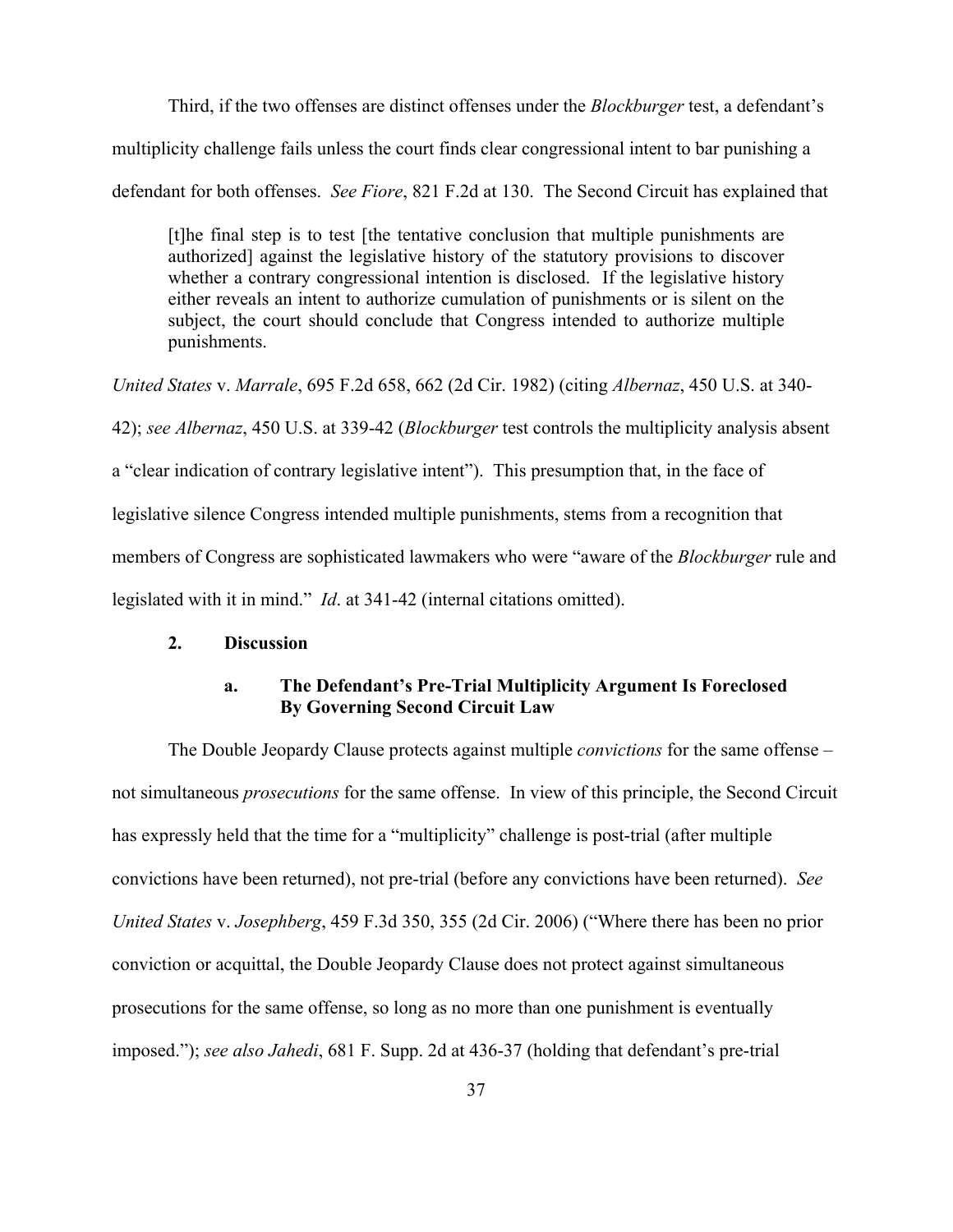multiplicity challenge was premature); *United States* v. *Ghavami*, No. 10 Cr. 1217 (KMW), 2012 WL 2878126, at \*10-11 (S.D.N.Y. July 13, 2012) (same).

Because the concern of the Fifth Amendment's Double Jeopardy Clause is with the imposition of "multiple punishments for the same offense" and successive "prosecution for the same offense after conviction," the multiplicity doctrine is not implicated by simultaneous prosecution of multiple offenses that might arguably be the "same" for constitutional purposes. Therefore, the Second Circuit has flatly held that dismissal of multiplicitous counts should occur, if at all, after conviction, not before trial – when, by definition, there is no danger of either multiple punishment or successive prosecution. *See Josephberg*, 459 F.3d at 355.

While the defendant cites to *Josephberg* in his brief (Def. Mem. at 62), he neglects to mention, let alone address, the Second Circuit's clear guidance that multiplicity arguments should not be resolved prior to conviction. *See Josephberg*, 459 F.3d at 355 ("Where there has been no prior conviction or acquittal, the Double Jeopardy Clause does not protect against simultaneous prosecutions for the same offense, so long as no more than one punishment is eventually imposed."). $^{14}$ 

While ignoring the relevant holding of *Josephberg* and its progeny, the defense argues that the rule against multiplicity protects against multiple convictions, not just multiple sentences, for the same offense, citing *Ball* v. *United States*, 470 U.S. 856 (1985). (Def. Mem. at 62). *Ball*, however, does not support the defendant's request for pre-trial resolution of his

<sup>&</sup>lt;sup>14</sup> In the wake of *Josephberg*, it is crystal clear that the remedy in this Circuit for multiplicity is not pre-trial dismissal of counts; the remedy, if any, must be imposed after conviction. *See, e.g.*, *Jahedi*, 681 F. Supp. 2d at 437 (declining to decide the defendant's multiplicity motion pre-trial in light of *Josephberg*); *United States* v. *Treacy*, No. 08 Cr. 366 (RLC), 2009 WL 47496, at \*3 (S.D.N.Y. Jan. 8, 2009) (finding defendant's pre-trial motion to compel Government to elect between counts to be premature under *Josephberg*).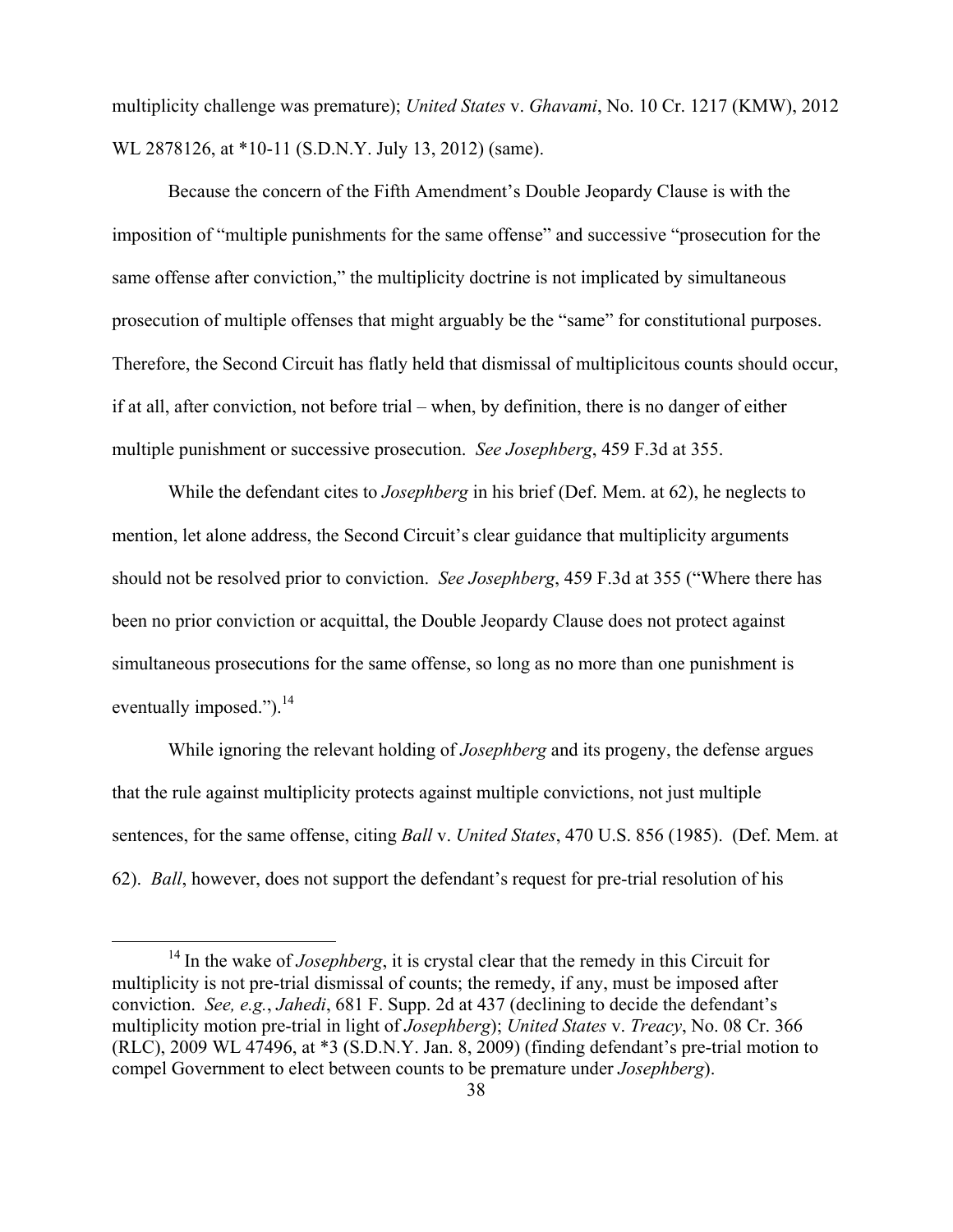multiplicity motion. Far from lending support to the defendant's position, the Supreme Court in *Ball* made clear that multiplicitous counts should be dismissed only after a conviction is returned. Noting "the Government's broad discretion to conduct criminal prosecutions, including its power to select the charges to be brought in a particular case," the Court found "no bar to the Government's proceeding with prosecution simultaneously under the two statutes," which the Court found to be multiplicitous. *Ball* v. *United States*, 470 U.S. at 859-60.

The defendant's pre-trial claim of multiplicity should therefore be rejected as premature.

#### **b. The Challenged Counts Are Not Multiplicitous**

For reasons discussed at *supra* III.F.2, the Court should deny the defendant's multiplicity motion as premature, in light of governing Second Circuit law. However, even if this Court were to reach the issue of whether the challenged counts are mutiplicitous, the counts as charged do not violate the Double Jeopardy Clause.

First, the sets of counts at issue allege different violations of different statutory sections, with each statutory provision contemplating its own punishment scheme. The multiplicity inquiry here thus begins with the inference that Congress intended to authorize separate punishments under each statutory provision. *See Fiore*, 821 F.2d at 130.

Second, the court should apply the *Blockburger* inquiry to determine whether each offense contains an element that the other does not. *See Blockburger*, 284 U.S. at 304; *Chacko*, 169 F.3d at 146. For each pair of challenged counts, each offense contains at least one statutorily-mandated element that is absent from the other count, and Congress has not expressed a clear intention that multiple punishments not be imposed. *See Blockburger* 284 U.S. at 304 (analysis considers whether each statutory "provision requires proof of a fact which the other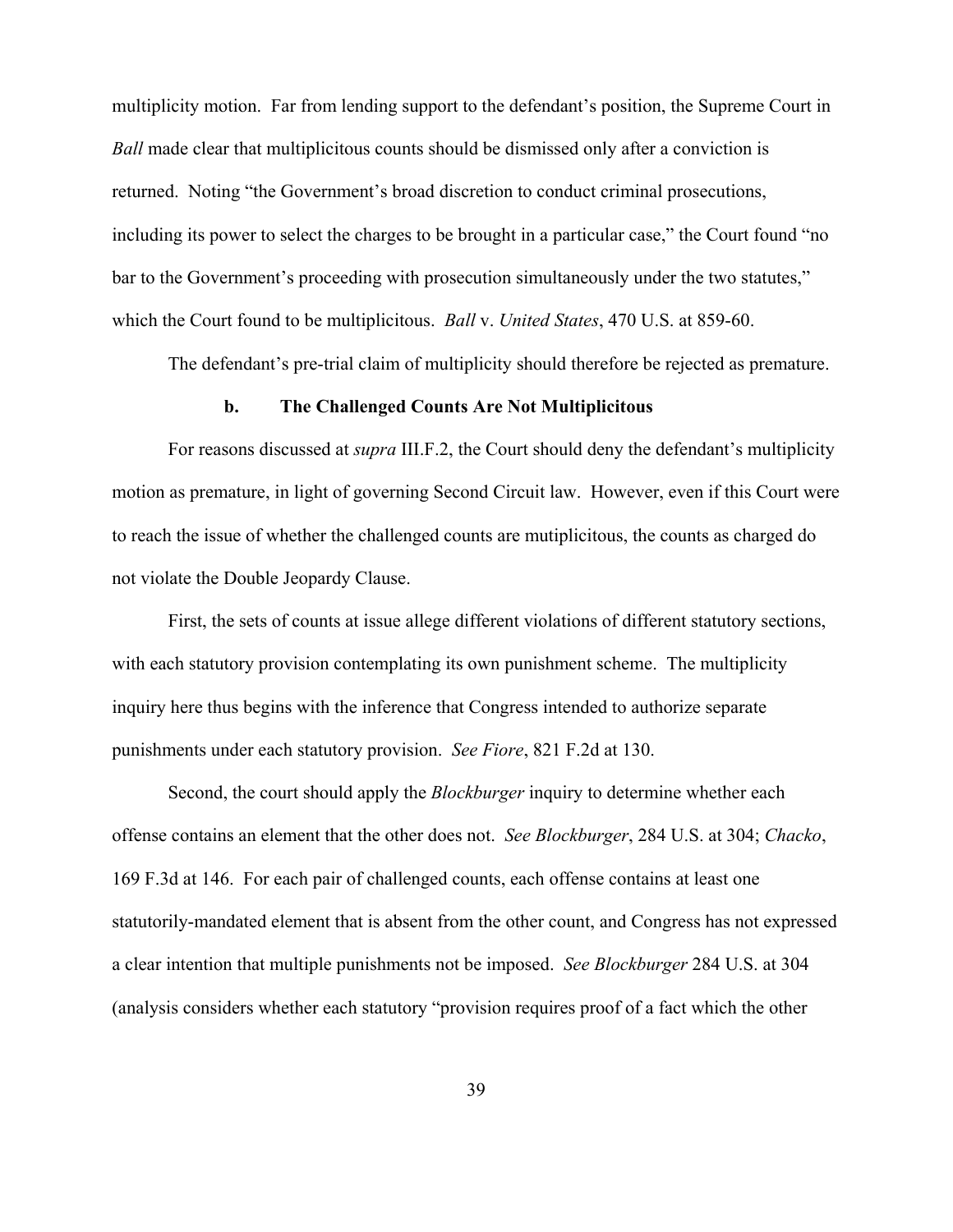does not"); *see United States* v. *Estrada*, 320 F.3d 173, 180 (2d Cir. 2003) (finding that a claim of multiplicity cannot succeed unless the charged offenses are the same in fact and in law).

Counts Three and Five charge conspiracies in connection with Mustafa's alleged participation in the creation of a jihad training camp in Bly Oregon. Count Three alleges that Mustafa violated Title 18, United States Code, Section 371, by participating in a conspiracy to provide material support and resources to terrorists in violation of Title 18, United States Code, Section 2339A. Count Five charges a conspiracy to provide material support and resources to a designated foreign terrorist organization, namely, al Qaeda, in violation of Title 18, United States Code, Section 2339B. Each of these charges requires proof of an element absent in the other charge. For instance, among other differences, Count Five requires proof that the defendant participated in a conspiracy to provide material support or resources to a specific terrorist organization knowing that the organization is a designated terrorist organization or engaged in terrorist activity or terrorism as statutorily defined. Both counts therefore require different elements of proof concerning the object of material support provided by the defendant. The exact same analysis applies to the defendant's challenge to Counts Seven and Nine, which similarly allege a conspiracy to violate Section 2339A and a conspiracy to violate Section 2339B, respectively.

A similar analysis also applies to Counts Four and Six and Counts Eight and Ten. These counts charges, respectively, substantive violations of Sections 2339A and 2339B. As with the conspiracy counts, the Government must prove different elements to establish substantive violations of Section 2339A and 2339B. Specifically, Section 2339A requires the Government to prove that the defendant provided, or attempted to provide, material support and resources, knowing or intending that the material support and resources were to be used in preparation for,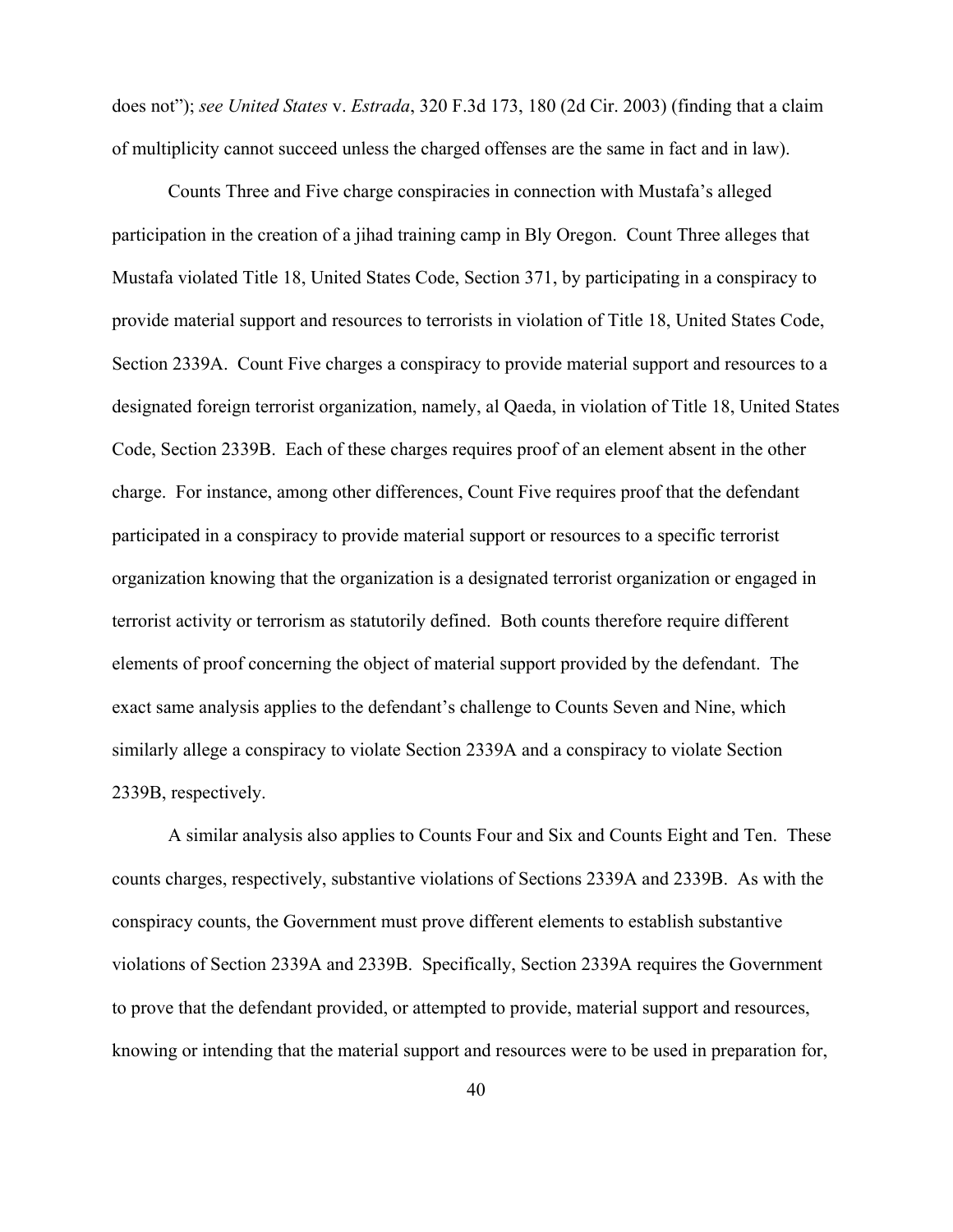or in carrying out, a violation of Section 956. Section 2339B, however, requires the Government to prove that the defendant provided, or attempted to provide, material support and resources to a designated foreign terrorist organization. Thus, under the *Blockburger* test, the defendant's challenge to these counts fails as well.

The Fourth Circuit squarely addressed this issue *United States* v. *Chandia*, 514 F.3d 365 (4th Cir. 2008). There, the court held that Sections 2339A and 2339B are not multiplicitous in violation of the Fifth Amendment's prohibition against double jeopardy. *See id.* at 372. The defendant in *Chandia* was charged with both substantive and conspiracy counts in violation of Sections 2339A and 2339B. He was alleged to have (1) attended a designated foreign terrorist organization's training camp, and (2) assisted an official of that organization with buying equipment for the FTO's use. *See id.* at 370. The defendant, who was convicted of all but the substantive Section 2339A count, argued on appeal that his convictions were multiplicitous and violated the Fifth Amendment. *See id.* at 370–71. The Fourth Circuit in *Chandia* conducted a *Blockberger* inquiry and found:

The elements of the separate crimes charged under § 2339A and § 2339B do not overlap. Section 2339B requires proof that Chandia provided material support to an organization designated as a foreign terrorist organization. By contrast, § 2339A requires proof that Chandia provided material support or resources that he knew would "be used in preparation for, or in carrying out, a violation of [18 U.S.C. § 956]," which prohibits conspiracies to injure persons or damage property outside the United States. Because each statute requires proof of an element that the other does not, we presume that Congress authorized multiple punishments.

*Id.* at 372. The instant case is functionally identical. Any double jeopardy concerns would pertain solely to the statutes under which the defendant is charged, and those statutes each clearly require proof of at least one distinct element not found in the other statute. *See id.*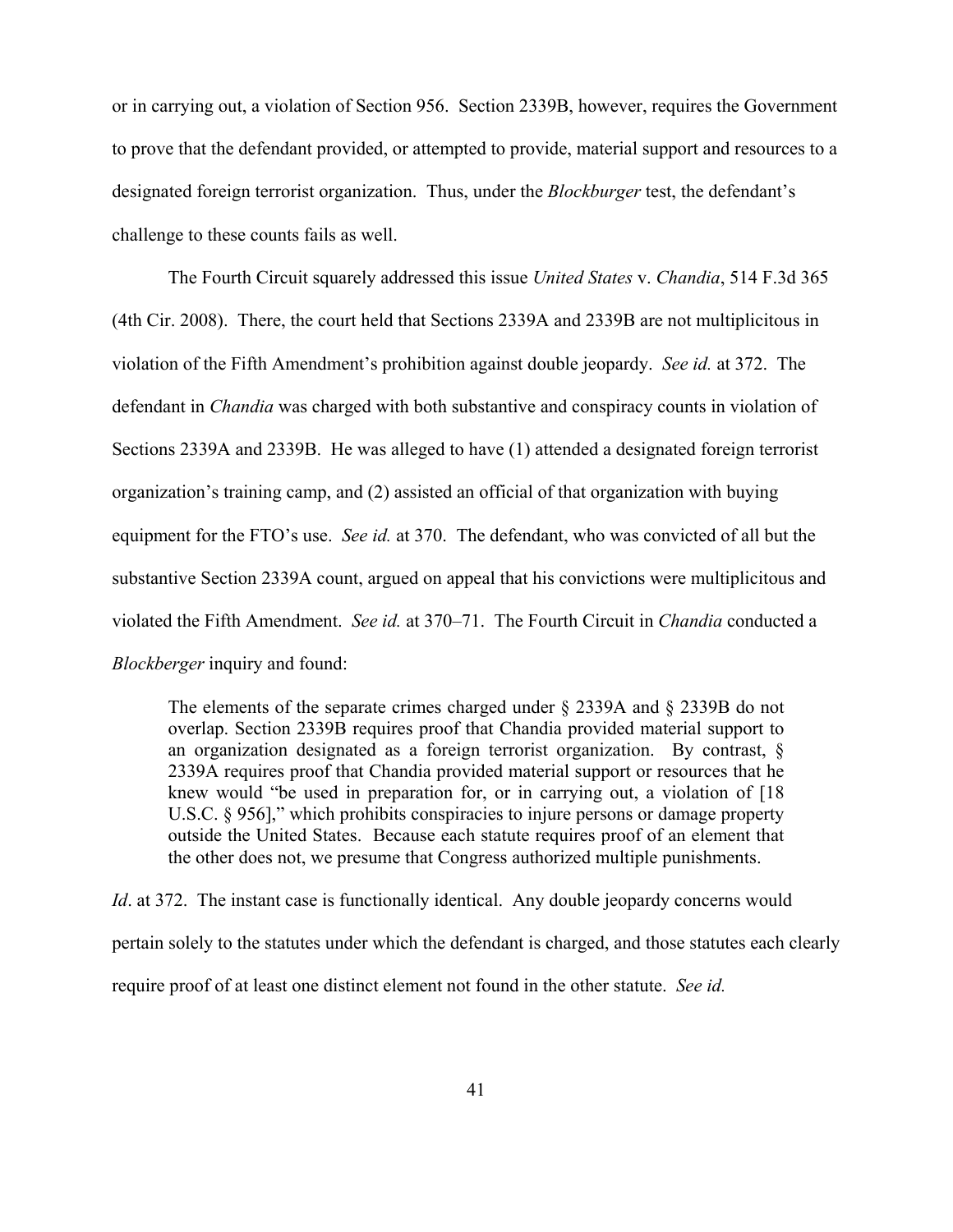Accordingly, even if this Court were to reach the merits of Mustafa's multiplicity motion, that motion should be denied.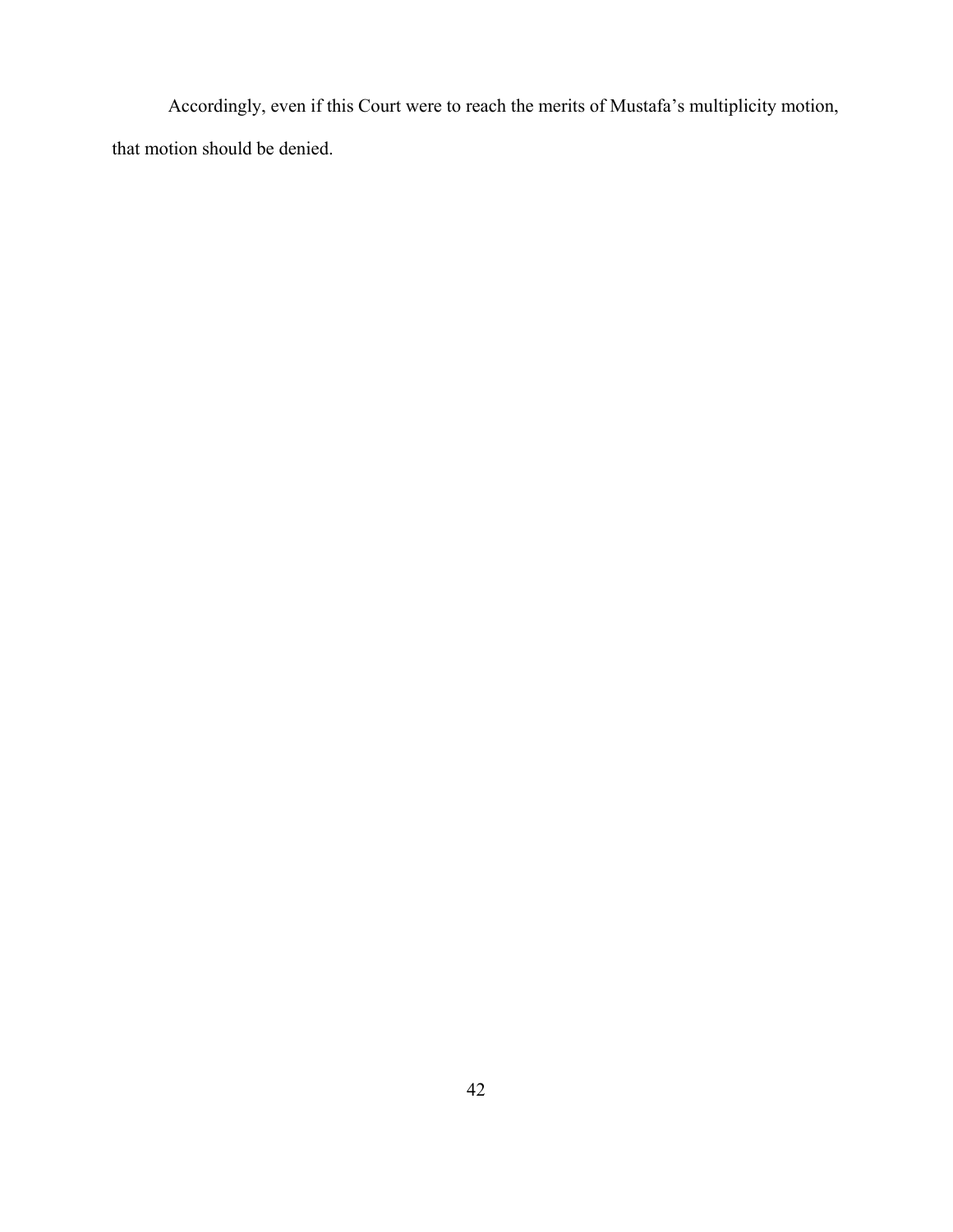# **IV. CONCLUSION**

For all of the foregoing reasons, the Government respectfully submits that the

defendant's motion should be denied in its entirety.

Dated: New York, New York April 26, 2013

Respectfully submitted,

PREET BHARARA United States Attorney for the Southern District of New York

By: \_\_\_\_\_\_\_/s/\_\_\_\_\_\_\_\_\_\_\_\_\_\_\_\_\_\_\_

John P. Cronan / Edward Y. Kim Assistant United States Attorneys Tel: (212) 637-2779 / 2401 Fax: (212) 637-0097